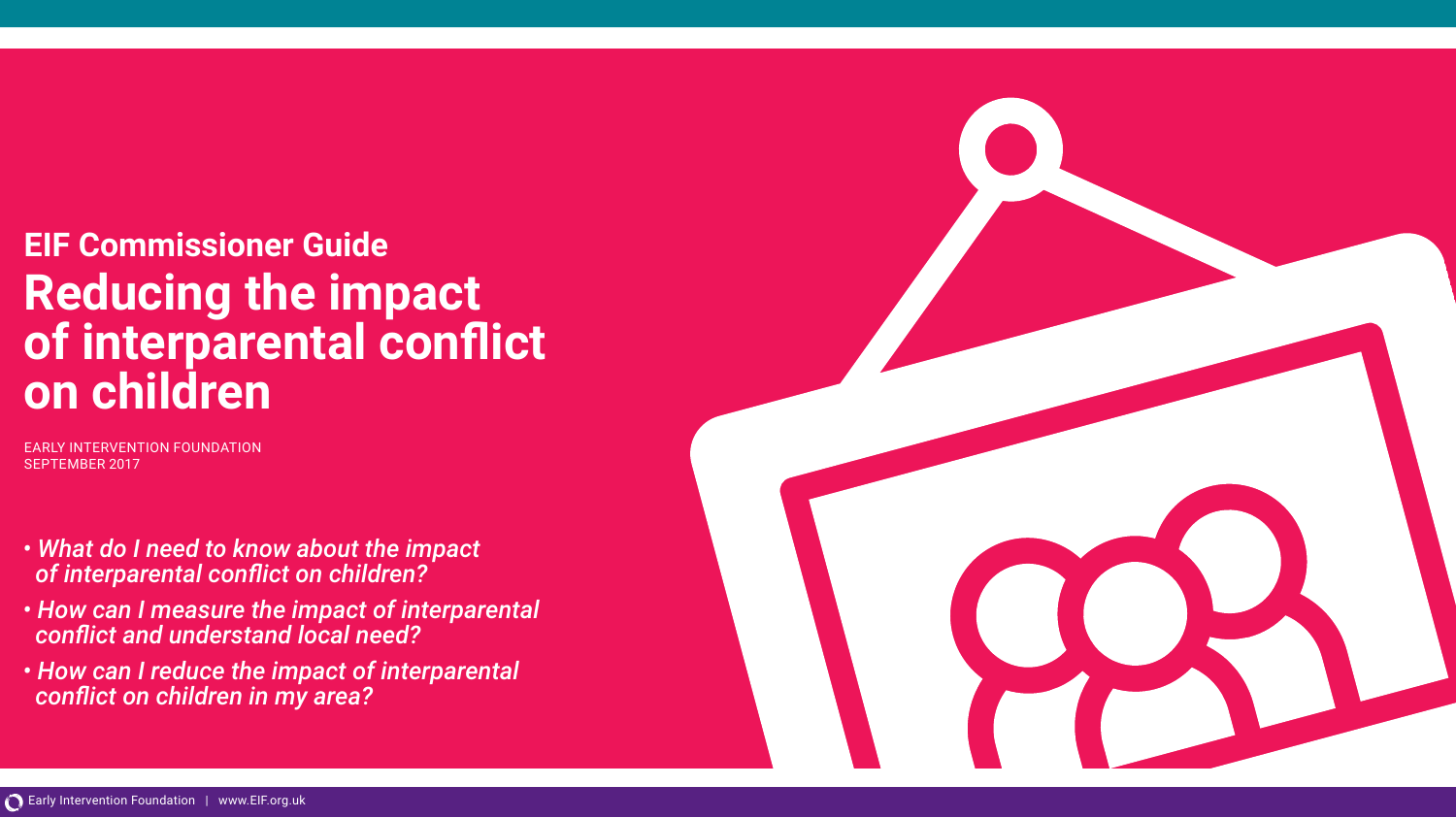## **Contents list**

PAGE 1 OF 1

| 2. What do I need to know about the impact of interparental conflict on children? 4              |  |
|--------------------------------------------------------------------------------------------------|--|
|                                                                                                  |  |
|                                                                                                  |  |
|                                                                                                  |  |
| 2.4 What do we know about interparental conflict at crucial points in family life? 12            |  |
| 2.5 What sorts of services seek to address the impact of interparental conflict on children?  14 |  |
|                                                                                                  |  |
|                                                                                                  |  |
|                                                                                                  |  |
|                                                                                                  |  |
| 3. How can I measure the impact of interparental conflict and understand local need? 27          |  |
| 3.1 What data can I use to understand local needs relating to interparental conflict? 28         |  |
|                                                                                                  |  |
|                                                                                                  |  |
| 4. How can I reduce the impact of interparental conflict on children in my area?37               |  |
|                                                                                                  |  |
|                                                                                                  |  |
| 4.3 What interventions can reduce interparental conflict and improve child outcomes? 45          |  |
|                                                                                                  |  |
| 4.5 How can I persuade my stakeholders to engage on interparental relationships? 53              |  |

© Early Intervention Foundation, 2017. Early Intervention Foundation (EIF), 10 Salamanca Pl, London SE1 7HB

The EIF Commissioner Guide is designed for the purposes of making available general information in relation to the matters discussed in the guide. Use of this commissioner guide signifies acceptance of our legal disclaimers which are incorporated herein by reference. To access our legal disclaimers regarding our website and resources, please visit: **[www.eif.org.uk/terms-conditions/](http://www.eif.org.uk/terms-conditions/)**

### **Looking for a browser-friendly version?**

Access a fully interactive version of this PDF at: **<http://bit.ly/eif-cmmr-guide-interparental-conflict>**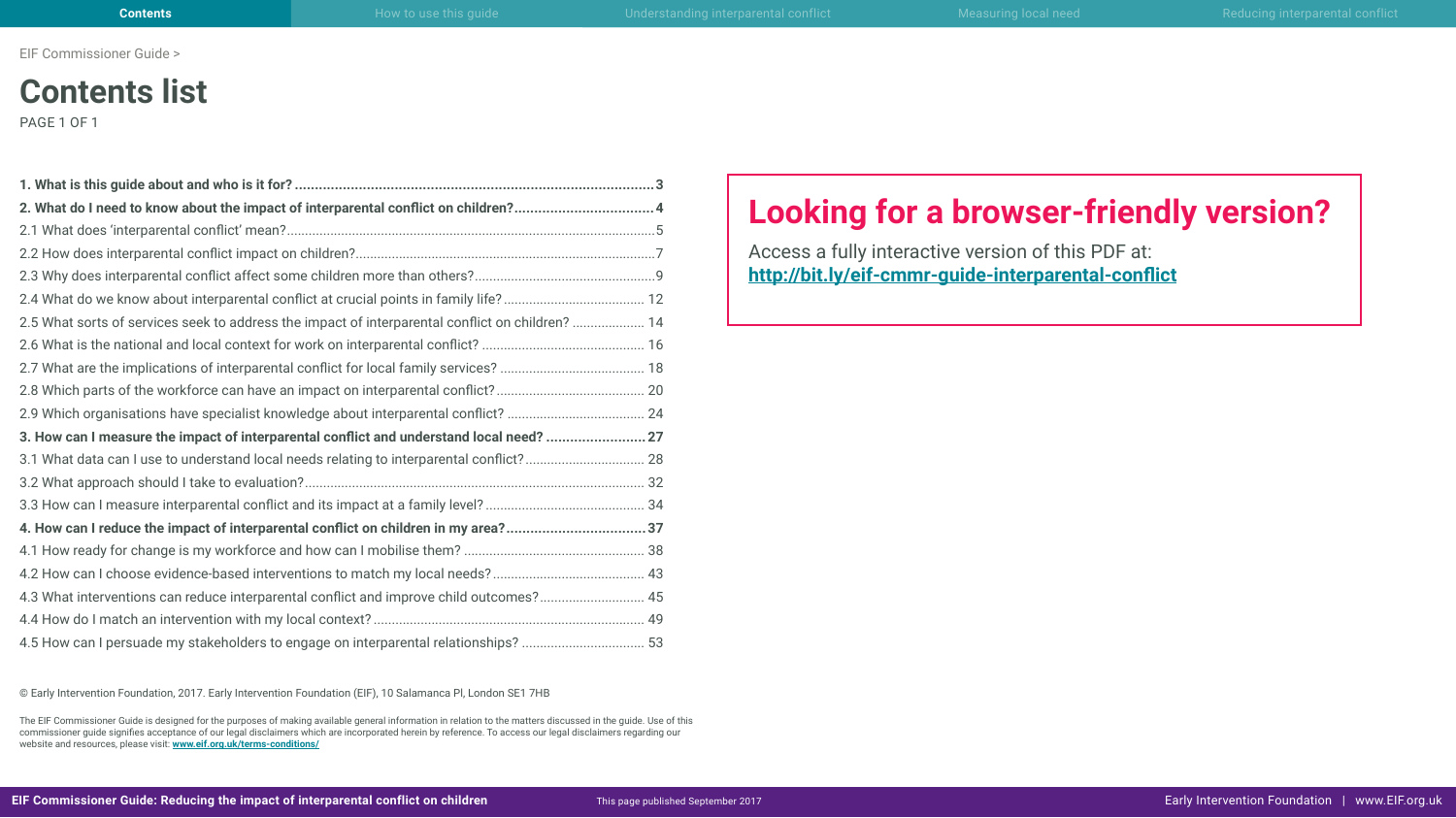## <span id="page-2-0"></span>**1. What is this guide about and who is it for?**

PAGE 1 OF 1

This Guide is a practical planning tool to support local commissioners and leaders of services for children and families to reduce the impact of conflict between parents on children. This resource builds on our innovative reviews of research conducted by the Early Intervention Foundation in collaboration with Professor Gordon Harold at the University of Sussex, highlighting the latest scientific and intervention evidence on how the interparental relationship affects multiple outcomes for children, including emotional, behavioural, social and academic development.

The Guide is designed to be modular and interactive – while we encourage you to read the whole guide, each section is written to stand alone, to directly address the questions that you want an answer to, whether that is to develop your understanding of the evidence, to find ways to measure the impact of what you are doing, or something else. Each question also has links to further detail, and tools and resources that can help you.

You don't need to be an expert in 'interparental conflict' to use this Guide, but it is specifically written for public sector leaders and commissioners with responsibility for family services. It is intended to support them to use the best available research and practice evidence on interparental conflict in their work to get the best outcomes for children.

In the design of this Guide we have taken our What Works reviews and sought to translate these for practical use by commissioners. However, commissioning services on interparental conflict is not simple. While there is strong and consistent scientific evidence that conflict between parents can impact on children's long-term mental health and life chances, this is a new policy area in the UK. Few services are commissioned locally and evidence on what works to support families is at an early stage.

This Guide is designed to grow and develop. Please let us have your views about the content, and your examples of tools and case studies, which will help others to tackle how conflict between parents affects children. We will publish an updated version in January 2018.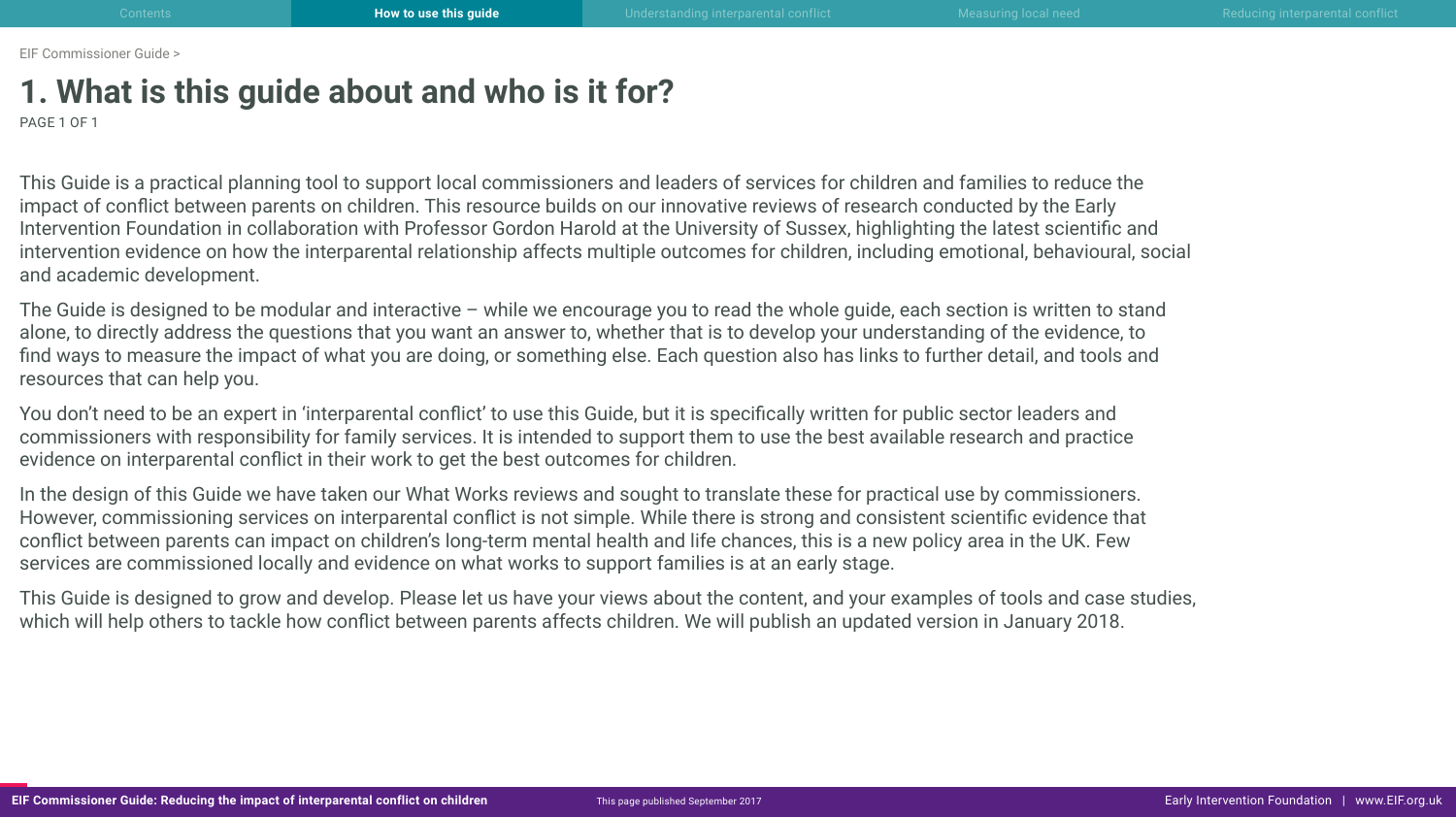### <span id="page-3-0"></span>**2. What do I need to know about the impact of interparental conflict on children?** PAGE 1 OF 1

This section gives a brief introduction to the issue of relationship quality and conflict between parents and the impact on children.

It defines some of the key terms and uses the latest UK and international evidence to explain when interparental conflict that impacts on child outcomes is most likely to happen. It also describes the relevant UK policy and service landscape.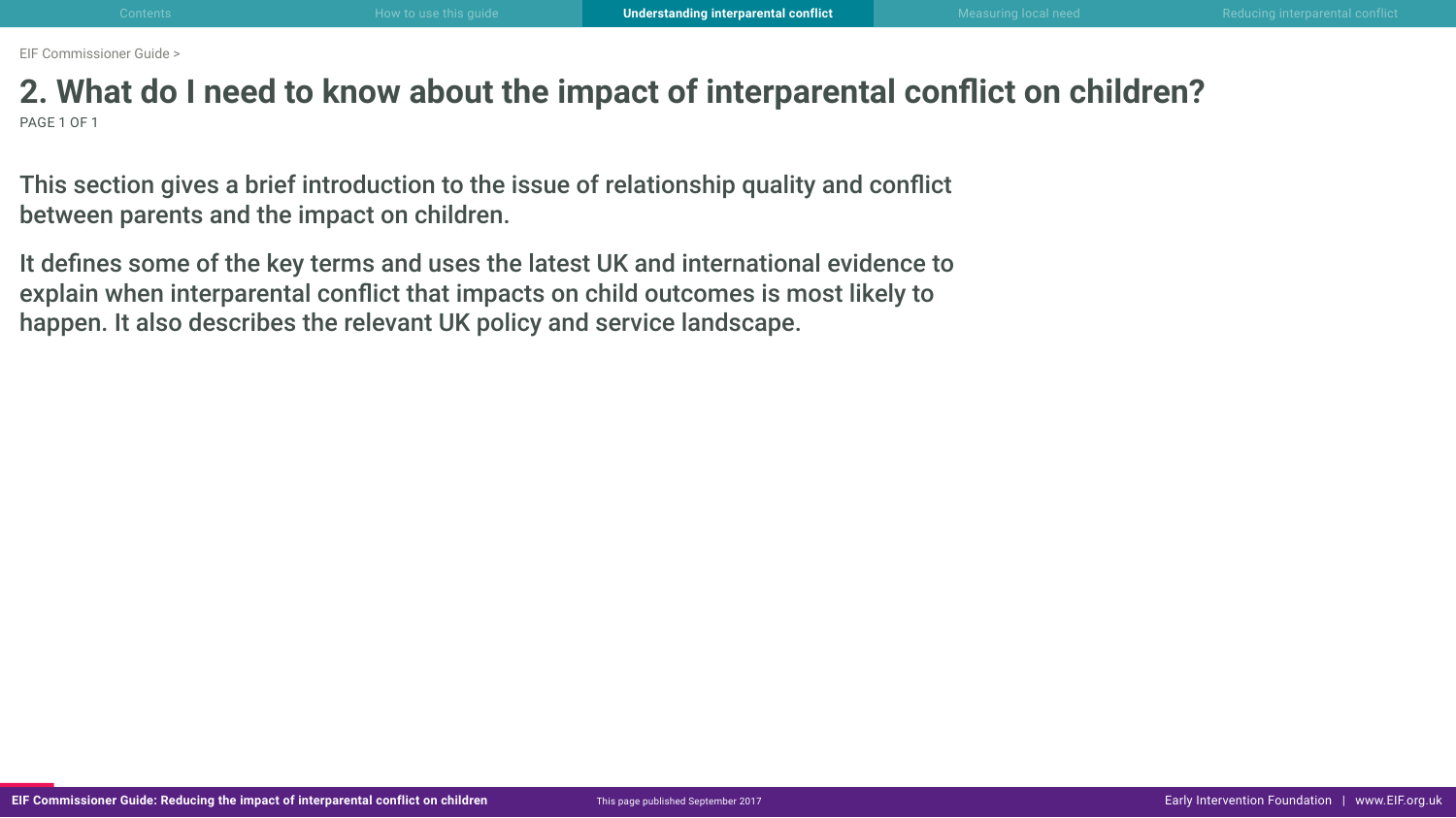## <span id="page-4-0"></span>**2.1 What does 'interparental conflict' mean?**

PAGE 1 OF 2

Conflict between parents is a natural part of relationships and family life. Not all conflict is damaging, but the way conflict manifests – its frequency, intensity, and how it is resolved – can negatively affect children.

At EIF, we have published pioneering What Works reviews with Professor Harold at the University of Sussex on the links between interparental conflict and child outcomes. We found that there is a large body of robust research evidence which indicates that the quality of the relationship between parents, specifically how they communicate and relate to each other, has a significant influence on effective parenting and children's long-term mental health and future life chances.

Where conflict between parents is **frequent**, **intense** and **poorly resolved**, it can harm children's outcomes – regardless of whether parents are together or separated. This includes family contexts not usually regarded as 'high-risk', not just where parents have separated or divorced or where there is domestic violence.

Conflict can affect children in all types of parental relationships, which includes:

- Parents who are in a relationship with each other, whether married or not
- Parents who have separated or divorced
- Biological and 'step' parents
- Foster and adoptive parents
- Gay and lesbian parents.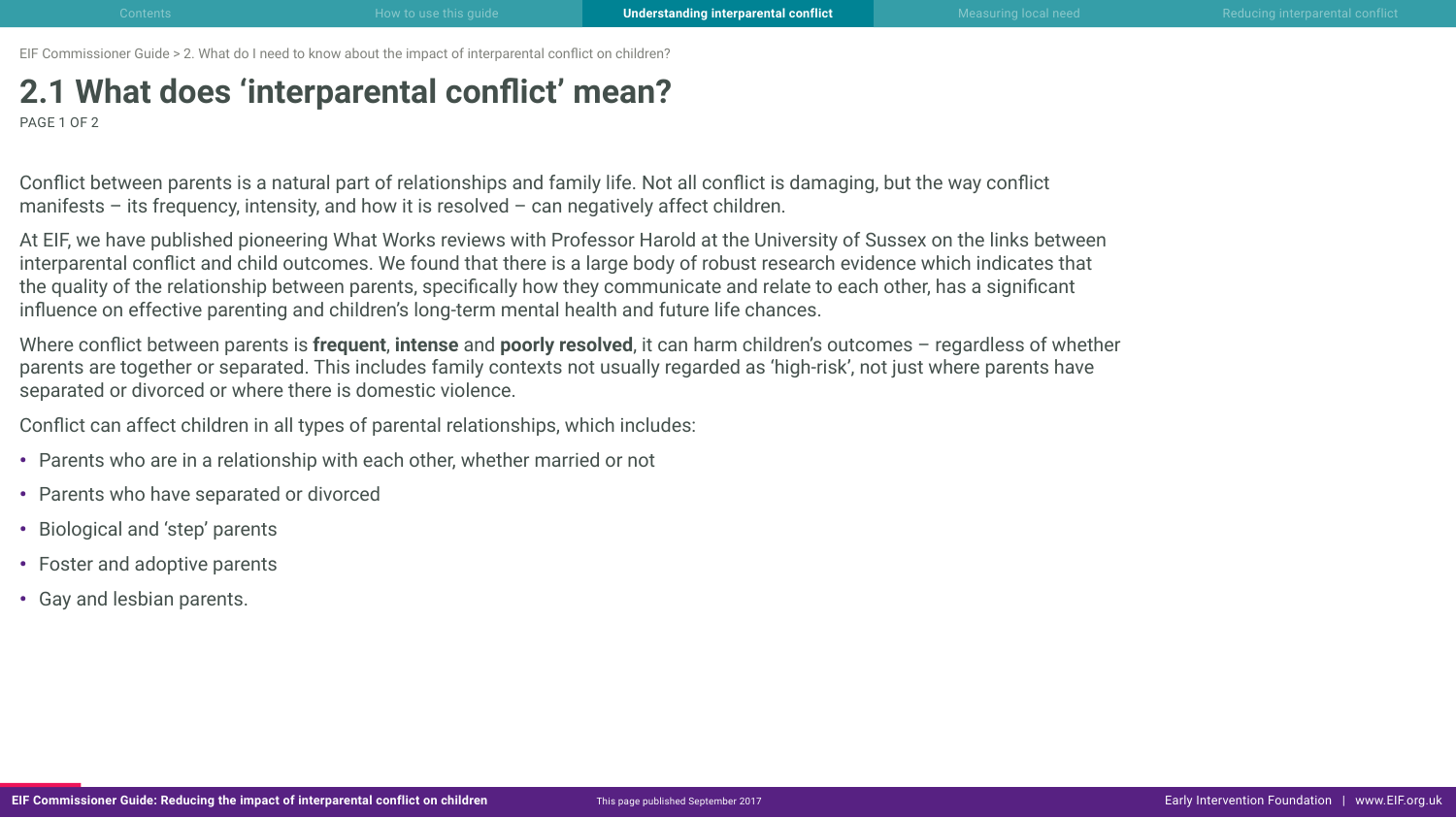## **2.1 What does 'interparental conflict' mean?**

PAGE 2 OF 2

Destructive conflict behaviours which put children's mental health and long-term life chances at risk include aggression, non-verbal conflict or 'the silent treatment'. Although this can include domestic violence and abuse, the primary focus of this Guide is on conflict where violence is not a feature of family life. By contrast, constructive conflict – where there continues to be respect and emotional control, and conflict is resolved or explained – is linked to lower risks of child distress. This suggests conflict resolution skills are an important focus for intervention to improve child outcomes.

There are a range of difficulties that can influence interparental conflict and its impact on children. These are explored in more detail in other sections, but can include parents' mental health, disability, substance misuse, family transitions and economic pressure.

#### MORE INFORMATION

- EIF: **[What works to enhance interparental relationships and improve outcomes for childre](http://www.eif.org.uk/publication/what-works-to-enhance-inter-parental-relationships-and-improve-outcomes-for-children-3/)n** 2016 report with Professor Harold providing a more detailed description of the impact of interparental conflict on outcomes for children.
- Relationships Alliance: **[Couple relationships and work; work and couple relationships](http://tavistockrelationships.ac.uk/images/uploads/Couple_Relationships_and_Work_RA_briefing.pdf)** Briefing sets out what research says about the impact of work on family life.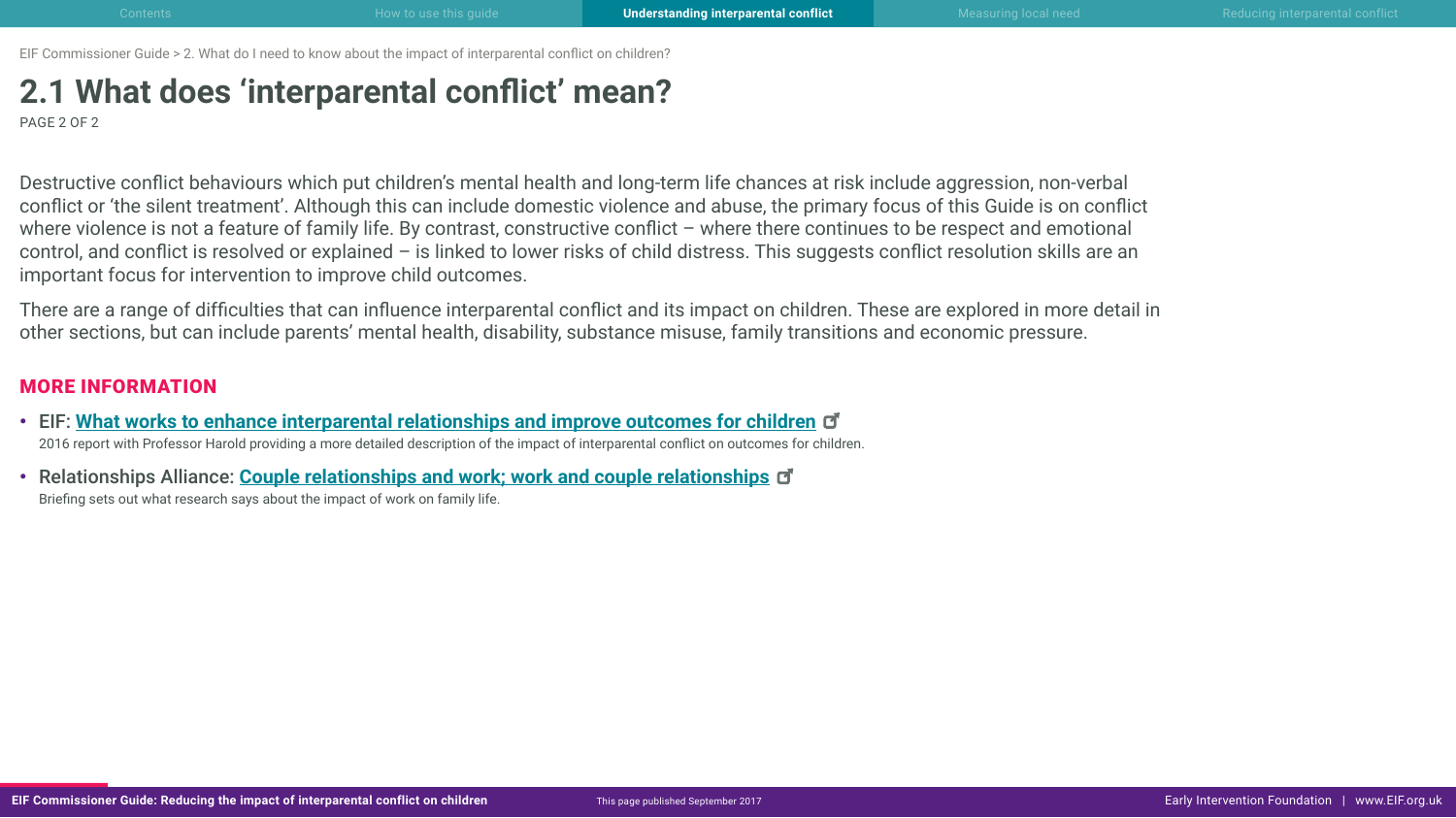## <span id="page-6-0"></span>**2.2 How does interparental conflict impact on children?**

PAGE 1 OF 2

There is a large body of evidence that shows that conflict between parents can have a negative impact on children's long-term mental health and future life chances.

When conflict between parents is frequent, intense and poorly resolved, it puts children's mental health and long-term outcomes at risk. Children of all ages can be affected by destructive interparental conflict, from infancy to adulthood, but they may be affected in different ways. Children as young as six months show symptoms of distress when exposed to interparental conflict, infants up to the age of five display symptoms such as crying or acting out, and children in middle childhood (six to 12 years) and adolescents show emotional and behavioural distress. Children who witness or are aware of conflict between parents, or who blame themselves, are affected to a greater extent. This suggests that child perceptions of parental conflict could be an important focus for interventions.

Children who witness severe and ongoing parental conflict can display:

- externalising problems (such as behavioural difficulties, antisocial behavior, conduct disorder)
- internalising problems (such as low self-esteem, depression and anxiety)
- academic problems
- physical health problems
- social and interpersonal relationship problems.

In the long term, the above poor child outcomes are associated with: mental health difficulties, poorer academic outcomes, negative peer relationships, substance misuse, poor future relationship chances, low employability, and heightened interpersonal violence. The impact of interparental conflict on children can therefore be varied and long-lasting, as well as the risk that relationship behaviours and problems are repeated across the generations, as evidence suggests these children can go on to experience destructive conflict in their own future relationships.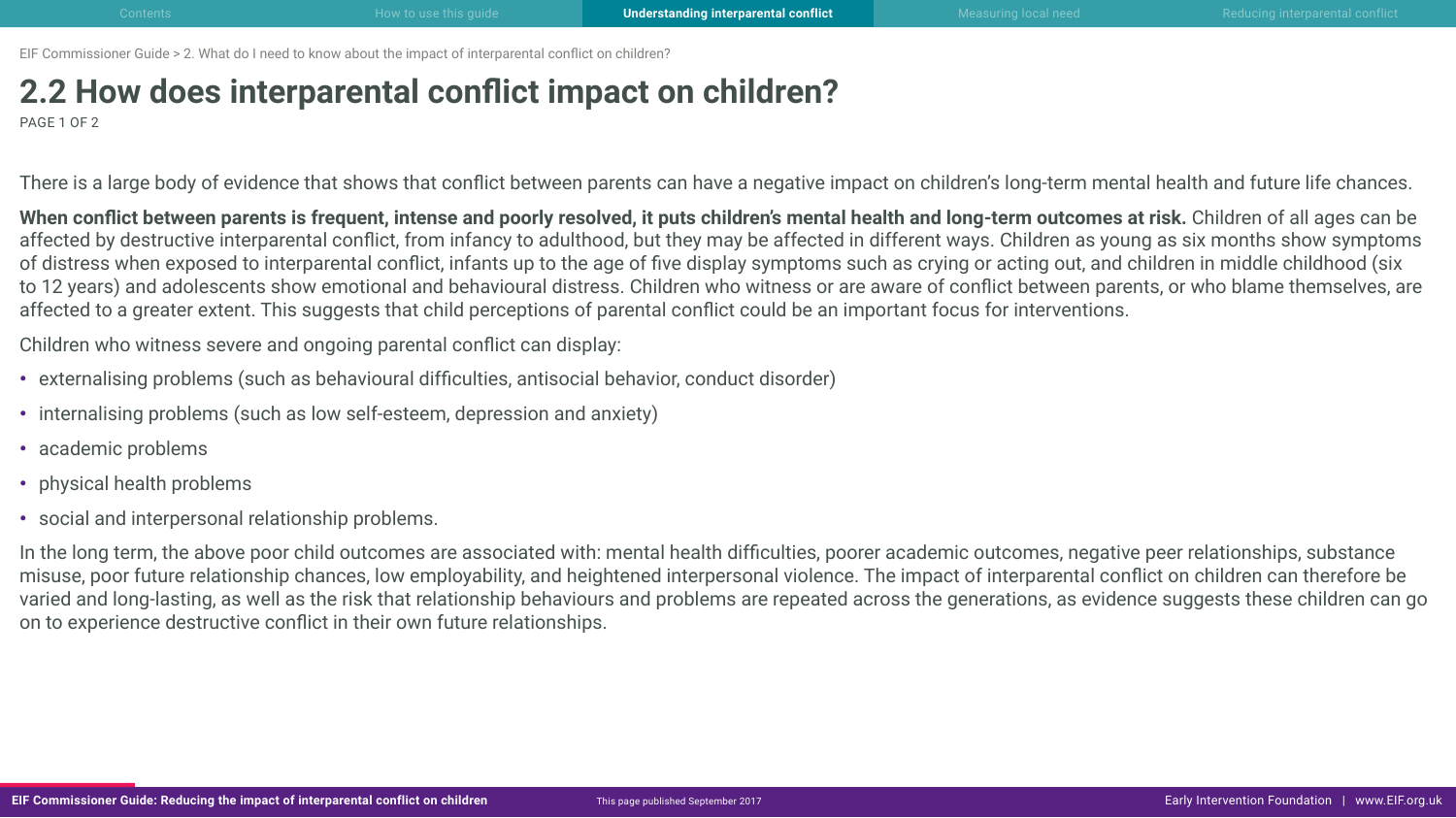## **2.2 How does interparental conflict impact on children?**

PAGE 2 OF 2

A key finding of our What Works reviews is that **interparental conflict is a primary influence or central mechanism through which family stress (such as economic pressure) impacts both parenting and children's long-term outcomes**. The family stress model shows how economic pressure impacts on parents' mental health, which can increase interparental conflict. Interparental conflict is then in turn a precursor to poor parenting practices (such as insensitivity, low quality and quantity of time spent together, harsh parenting or over-controlling behaviours) and also negative child outcomes. Evidence suggests that parental conflict may have more of a negative impact on the father–child than the mother–child relationship.

#### MORE INFORMATION

- EIF: **[What works to enhance interparental relationships and improve outcomes for childre](http://www.eif.org.uk/publication/what-works-to-enhance-inter-parental-relationships-and-improve-outcomes-for-children-3/)n** Chapter 2 of our What Works review with Professor Harold sets out the evidence on how destructive interparental conflict affects child outcomes.
- Relationships Alliance: **[Relationships and mental health](http://tavistockrelationships.ac.uk/policy-research/policy-briefings/689-couple-relationships-and-mental-health-a-policy-briefing-from-the-relationships-alliance)**

Briefing explores the research on the bi-directionality of the link between mental health disorders (for both parents and children) and relationship distress.

### TOOLS & DOWNLOADS

• Infographic: **[Family stress mode](http://www.eif.org.uk/wp-content/uploads/2017/09/CG-IPR_2-2_family-stress-model.pdf)l**

Illustrates the links between poverty, economic pressure, psychological distress in parents, parental conflict, disrupted parenting, and child wellbeing.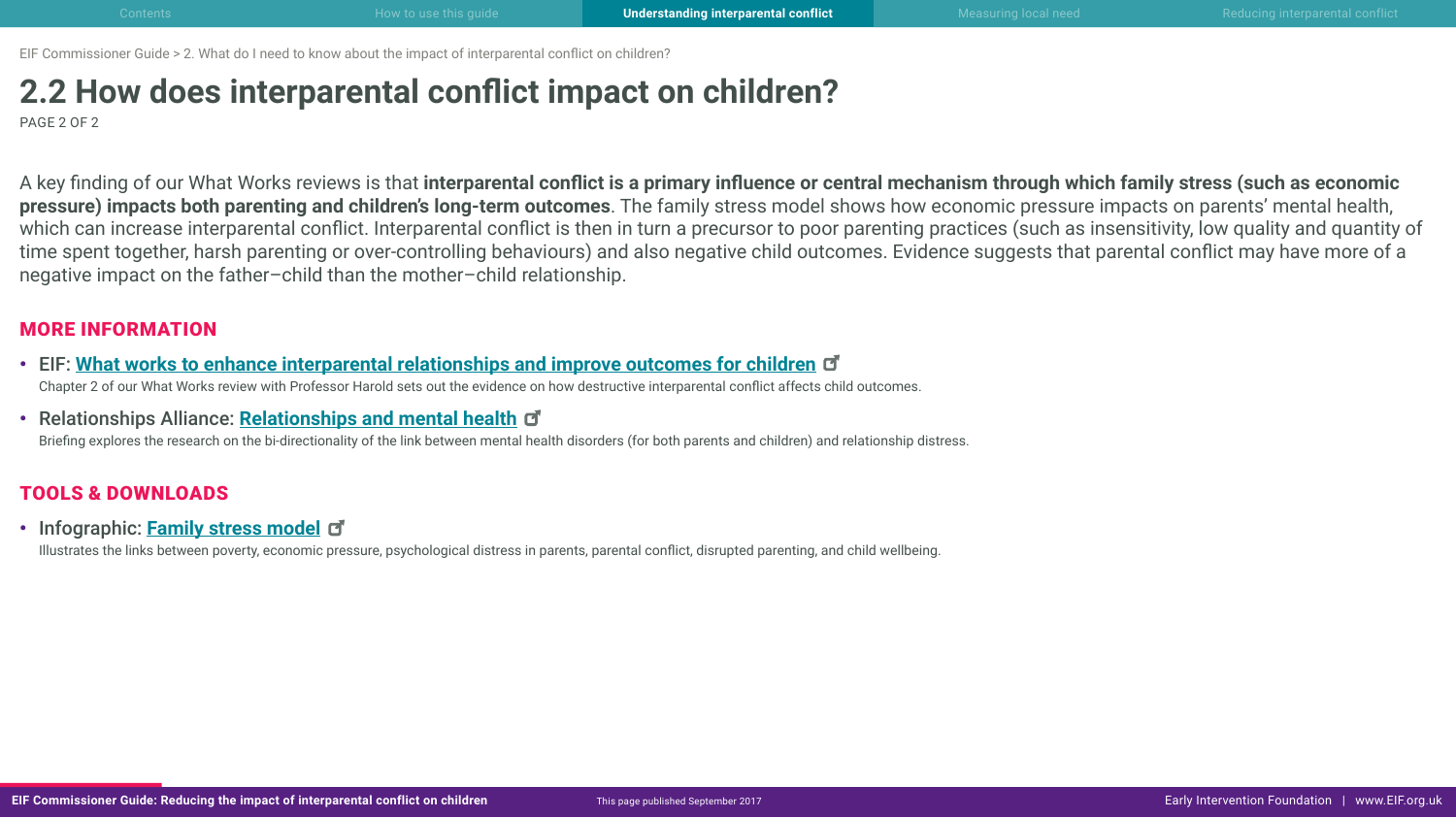### <span id="page-8-0"></span>**2.3 Why does interparental conflict affect some children more than others?** PAGE 1 OF 3

Some children may be more vulnerable to interparental conflict or may respond to the same levels of conflict in different ways. To begin to understand this, we need to look at risk and protective factors that affect how interparental conflict affects children. While EIF has not carried out a specific review on who may be more vulnerable to interparental conflict and so cannot say which risk factors are predictive, our work has highlighted important factors that may influence how conflict affects children, based on associations observed in multiple studies.

**Characteristics of the family**

• **Experience of poverty and economic pressure:** for families where there is economic pressure, parents are at an increased risk of emotional distress, including anxiety and depression. Parents' emotional distress can in turn lead to an increase in interparental conflict, which leads to an increase in harsh or inconsistent parenting practices. These harsh parenting practices can result in an increased risk of a range of negative outcomes for children, including internalising problems (such as anxiety or depression), externalising problems (such as aggression or conduct problems), a decrease in social competence, and lower cognitive outcomes. Interparental conflict is increasingly seen as a precursor to parenting problems and poor child outcomes (see Tools & resources: Family stress model).

**Wider family problems**

- **Parent alcohol and substance misuse** has been associated with increased interparental conflict, higher frequencies of physical violence and poor parenting that damages child outcomes.
- **Poor parental mental health** is both a cause and a consequence of interparental conflict and is a significant risk factor for negative child outcomes.
- Wider family functioning: negative parenting practices such as harsh parenting and parent-child hostility increases the risk that interparental conflict negatively affects children.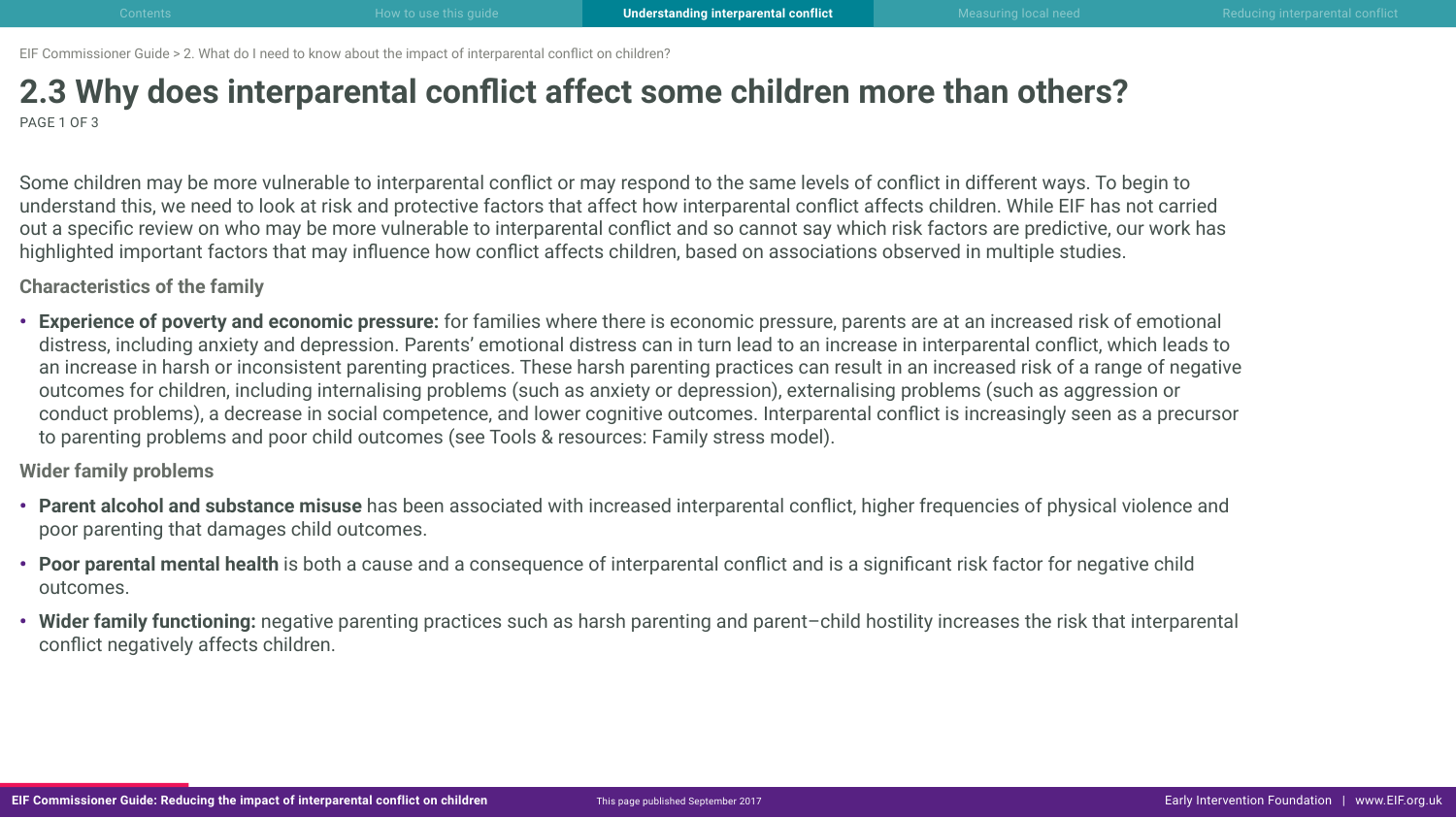# **2.3 Who is most at risk of experiencing destructive interparental conflict?**

PAGE 2 OF 3

• **Parent gender:** interparental conflict affects parenting differently in mothers and fathers. Fathers are more likely to withdraw or to be hostile with their children, which means the father–child relationship is more likely to be negatively affected by interparental conflict.

**Characteristics of the child**

- **Child age:** children of all ages can be affected by interparental conflict, but younger children are more likely to blame themselves for conflict, whereas older children are more likely to display behaviour problems and, as they are exposed to conflict for a longer period, they may be more negatively affected.
- **Child temperament:** children with a more positive attitude to life, and the ability to regulate emotions, behaviour and attention may be more protected from the impacts of interparental conflict.
- **Child gender:** evidence suggests the effects of parental conflict are equally damaging for boys and girls but that they may react in different ways. Girls may be more likely to feel caught in the middle of conflict, internalise the conflict or see it as a threat to the harmony of the family, whereas boys are more likely to see conflict as a threat to themselves and experience externalising problems (such as behaviour difficulties).
- **Child physiological responses:** a child's nervous system (such as levels of stress hormones) may determine how resilient a child is to parental conflict.
- **Peer relations and child social support:** there is evidence that social support, such as peer friendships or a supportive adult outside the family can protect children from the negative effects of parental conflict.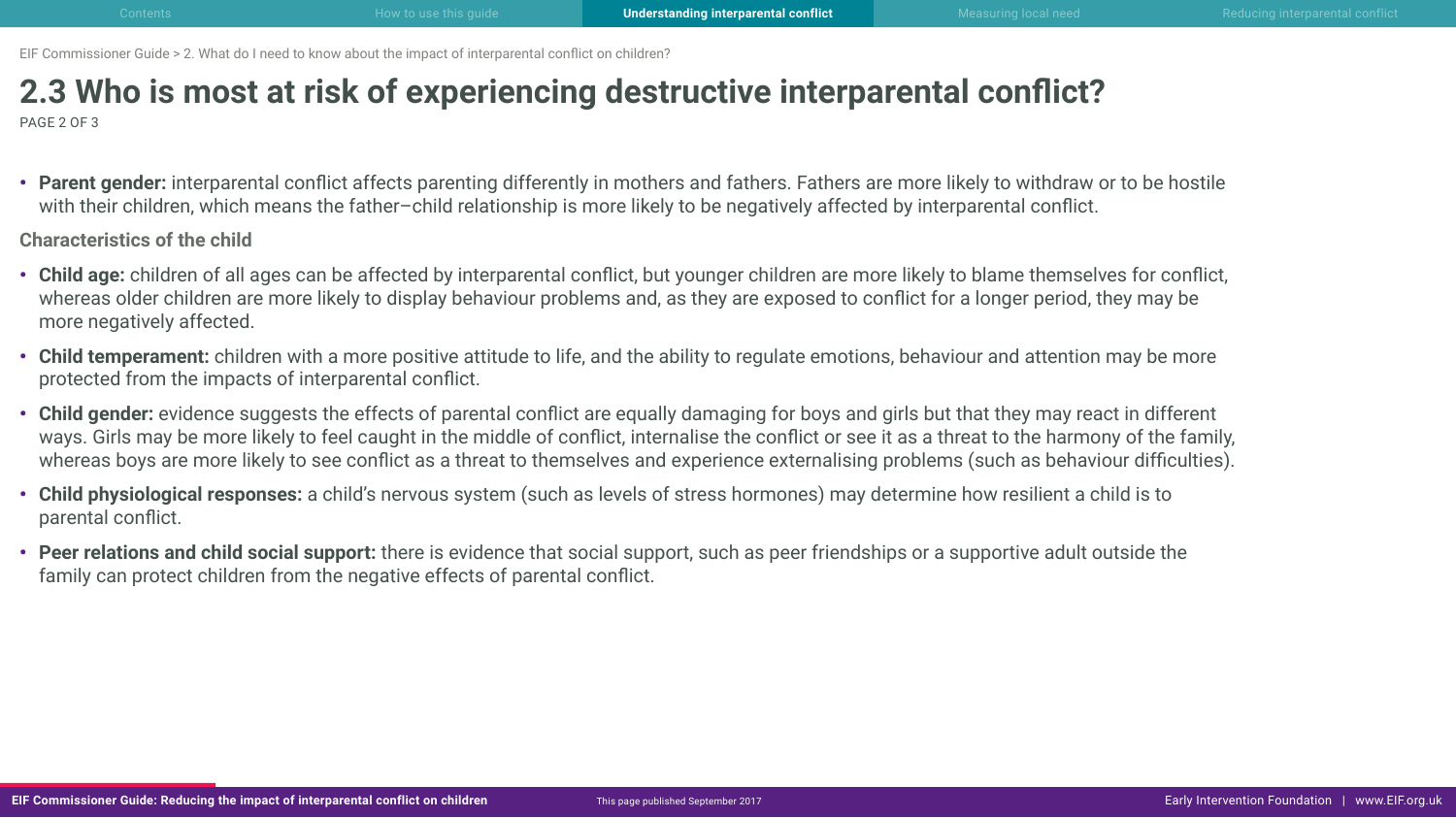# **2.3 Who is most at risk of experiencing destructive interparental conflict?**

PAGE 3 OF 3

### MORE INFORMATION

- EIF: **[What works to enhance interparental relationships and improve outcomes for childre](http://www.eif.org.uk/publication/what-works-to-enhance-inter-parental-relationships-and-improve-outcomes-for-children-3/)n** Chapter 2 of our What Works review with Professor Harold explores risk factors in greater detail.
- EIF: **[Interparental conflict and outcomes for children in the contexts of poverty and economic pressur](http://www.eif.org.uk/publication/inter-parental-conflict-and-outcomes-for-children-in-the-contexts-of-poverty-and-economic-pressure/)e** What Works review with Professor Harold examines how families in or at risk of poverty are at an increased risk of experiencing couple conflict.
- EIF: **[Interparental relationship support services available in the UK: Rapid review of evidenc](http://www.eif.org.uk/publication/inter-parental-relationship-support-services-available-in-the-uk-rapid-review-of-evidence/)e** Report explores the types of relationship support services available in the UK, their target populations and barriers to access.
- EIF: **[Factors affecting how interparental conflict influences childre](http://www.eif.org.uk/wp-content/uploads/2017/09/CG-IPR_2-3_factors-affecting-how-conflict-influences-children.pdf)n** Briefing outlines four areas of moderating influence that have implications for whether a child will be negatively affected when they witness hostile interparental relations.

### TOOLS & DOWNLOADS

• Infographic: **[Family stress mode](http://www.eif.org.uk/wp-content/uploads/2017/09/CG-IPR_2-2_family-stress-model.pdf)l**

Illustrates the links between poverty, economic pressure, psychological distress in parents, parental conflict, disrupted parenting, and child wellbeing.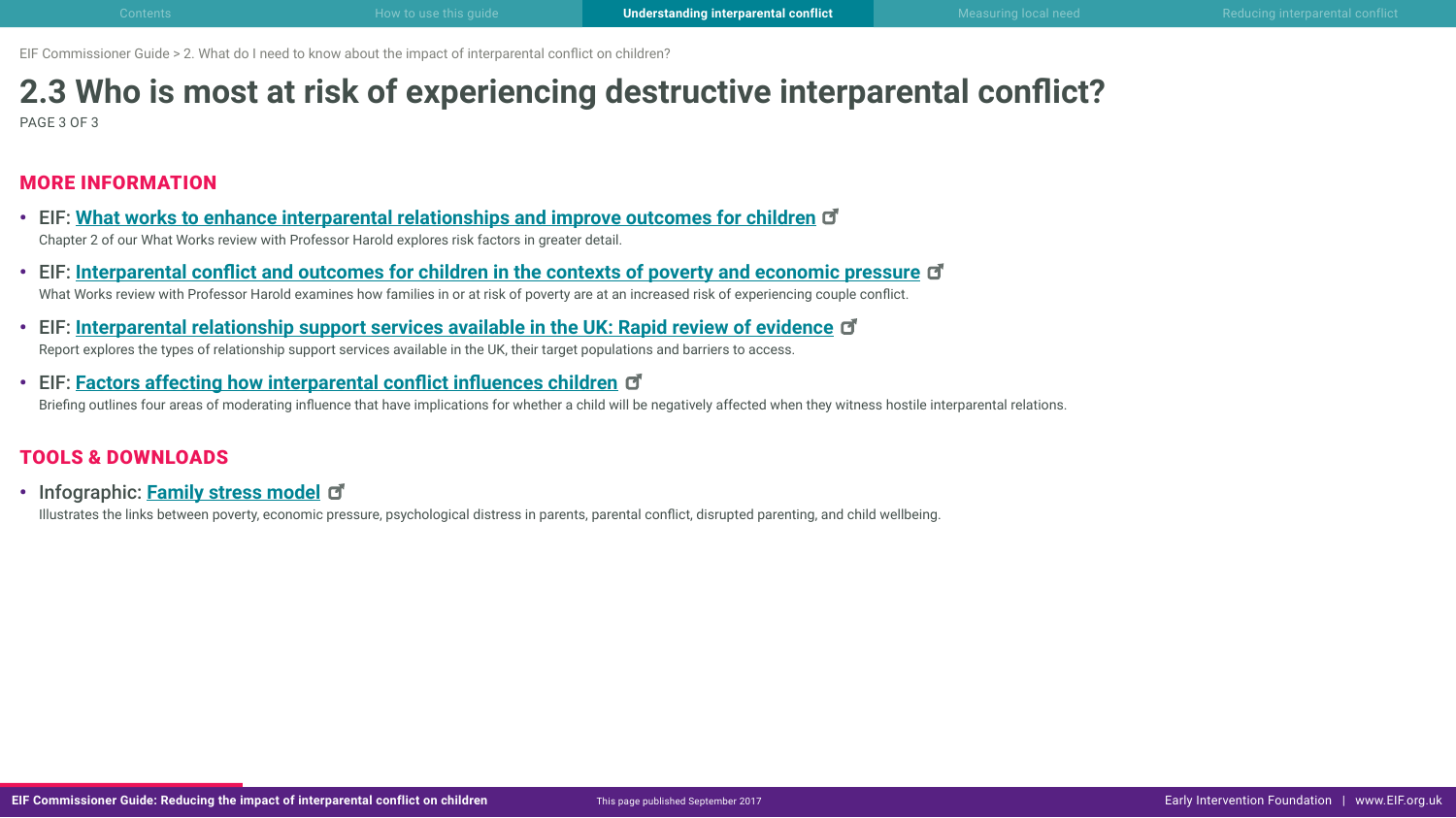### <span id="page-11-0"></span>**2.4 What do we know about interparental conflict at crucial points in family life?** PAGE 1 OF 2

Families can be particularly vulnerable to stress and parental conflict at key transition points in family life. This includes:

- **Poverty and economic pressure:** being in or at risk of poverty and economic pressure (such as worklessness or ill-health) increases parental stress and mental health difficulties. This in turn increases the risk of interparental conflict and poor parenting, which impacts negatively on child outcomes.
- **Becoming a new parent or having a baby:** the birth of the first child and the transition to parenthood can put strain on relationships, cause a decrease in relationship satisfaction and increase interparental conflict.
- **Children starting primary or secondary school:** children's performance at school can be negatively affected by interparental conflict. Targeting a child's transition into school can be a key moment at which to intervene early and identify relationship difficulties between parents.
- **Parental separation or divorce:** separation between parents represents a specific risk for children, as a context where ongoing conflict may be taking place. Sustaining positive relationships between separated parents during and after separation helps children adapt. Programmes that target the interparental relationship in high-risk contexts (such as divorce) suggest improved outcomes for children (with implications for reducing the intergenerational transmission of negative family conflict processes and future relationship violence).

These key life-course transition points for families are predictable stressors and so provide an opportunity to intervene in a more preventative way.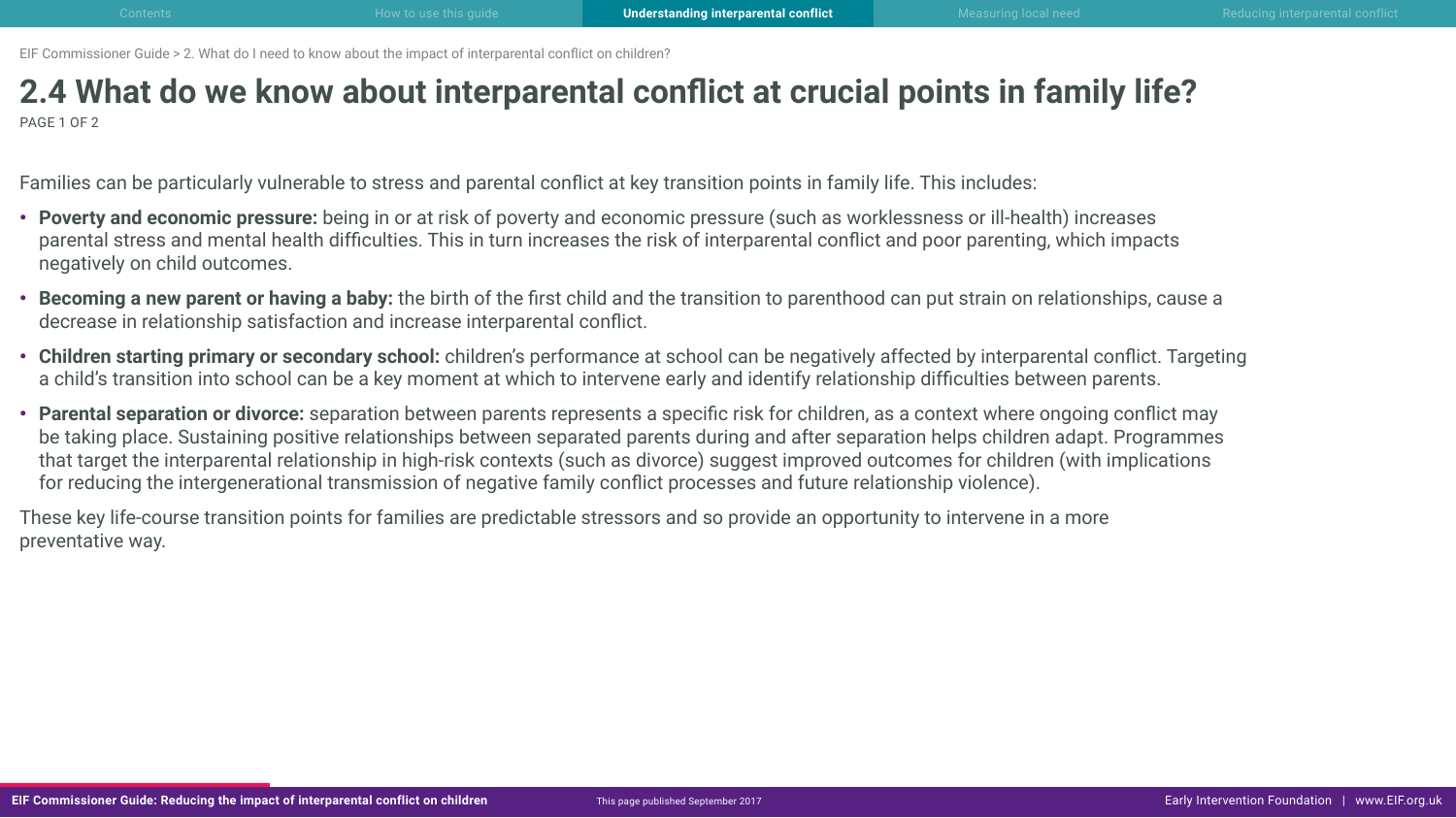# **2.4 What do we know about interparental conflict at crucial points in family life?**

PAGE 2 OF 2

### MORE INFORMATION

- EIF: **[What works to enhance interparental relationships and improve outcomes for childre](http://www.eif.org.uk/publication/what-works-to-enhance-inter-parental-relationships-and-improve-outcomes-for-children-3/)n** Chapter 3 of our What Works review with Professor Harold explores the impact of interventions at key life transition points.
- EIF: **[Interparental conflict and outcomes for children in the contexts of poverty and economic pressur](http://www.eif.org.uk/publication/inter-parental-conflict-and-outcomes-for-children-in-the-contexts-of-poverty-and-economic-pressure/)e** Chapter 2 of our What Works review with Professor Harold examines poverty and economic stress as a unique point of vulnerability that may increase the risk of interparental conflict.
- EIF: **[Interparental relationship support services available in the UK: Rapid review of evidenc](http://www.eif.org.uk/publication/inter-parental-relationship-support-services-available-in-the-uk-rapid-review-of-evidence/)e** Report highlights different services that are available for couples depending on where they are in the lifecycle of their relationship.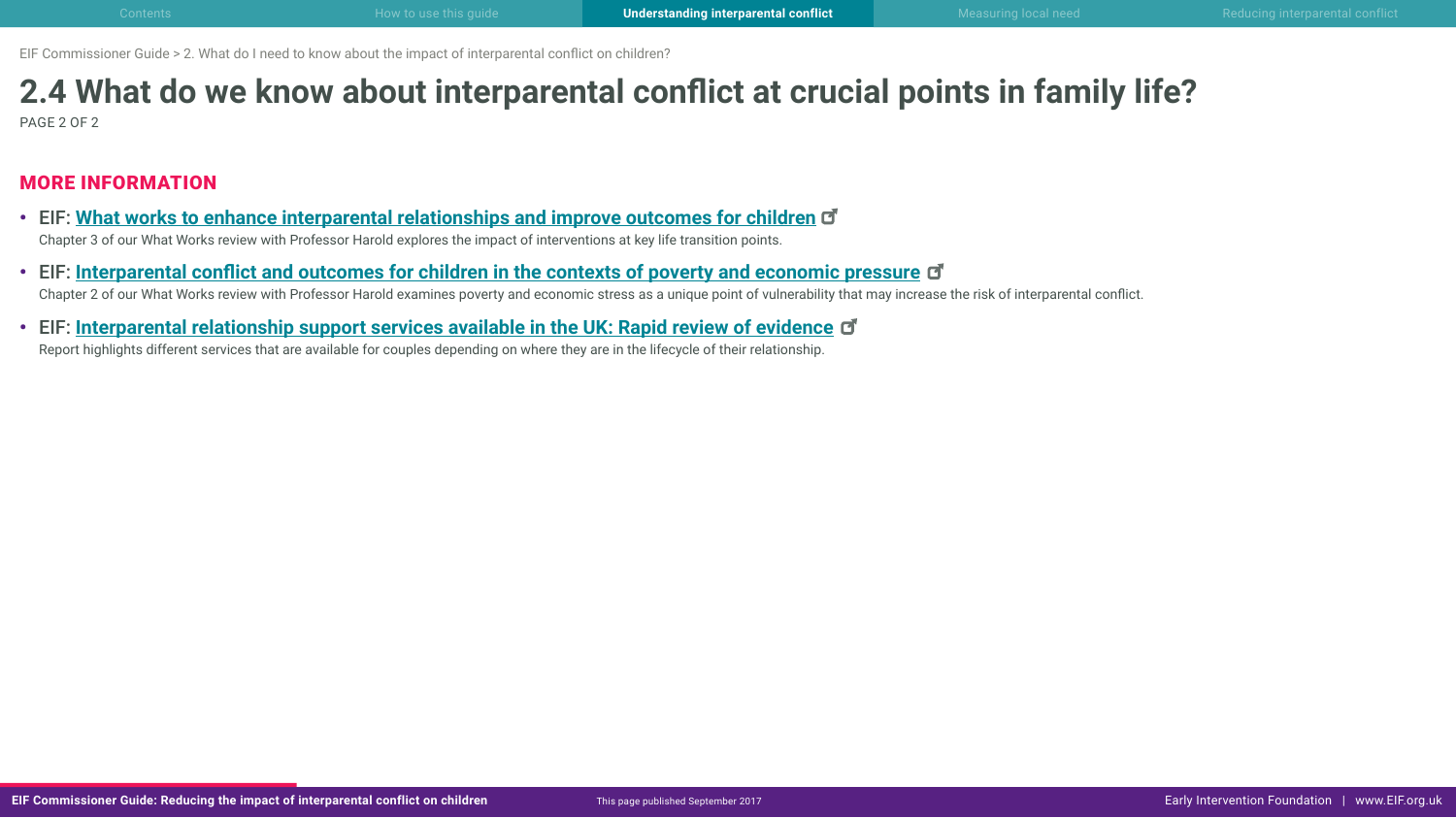### <span id="page-13-0"></span>**2.5 What sorts of services seek to address the impact of interparental conflict on children?** PAGE 1 OF 2

Services that support parental relationships take many different forms. This includes interventions that are specifically designed to improve child and parent outcomes where there is interparental conflict. Section 4 gives information on the evidence-based interventions we have identified to date in our What Works reviews and EIF Guidebook as being effective for child outcomes.

As highlighted in our mapping studies of relationship support services in the UK, there are also wider services that are specifically designed to improve the quality of the relationship between parents. These services may have a focus on improving child outcomes in their design and/or they may focus on the parent/couple relationship:

- Relationship counselling and therapy
- Marriage and relationship education, including new parenthood programmes
- Family mediation
- Online information and advice.

There are also services that, while not explicitly defined as relationship support services, focus more broadly on supporting families and supporting the relationship between parents alongside other aspects of family life:

- Child and family support services
- Parenting programmes, where they have a specific component that looks to improve child outcomes in the context of interparental conflict (see section 4)
- Health services, such as Improving Access to Psychological Therapies (IAPT) or Health Visiting.

Some of this support involves practitioners working face-to-face with families, but other services are delivered over the phone or through video chat. There are also many online services that provide information and advice to parents with issues in their relationship, allowing them to 'self help' without the involvement of a practitioner.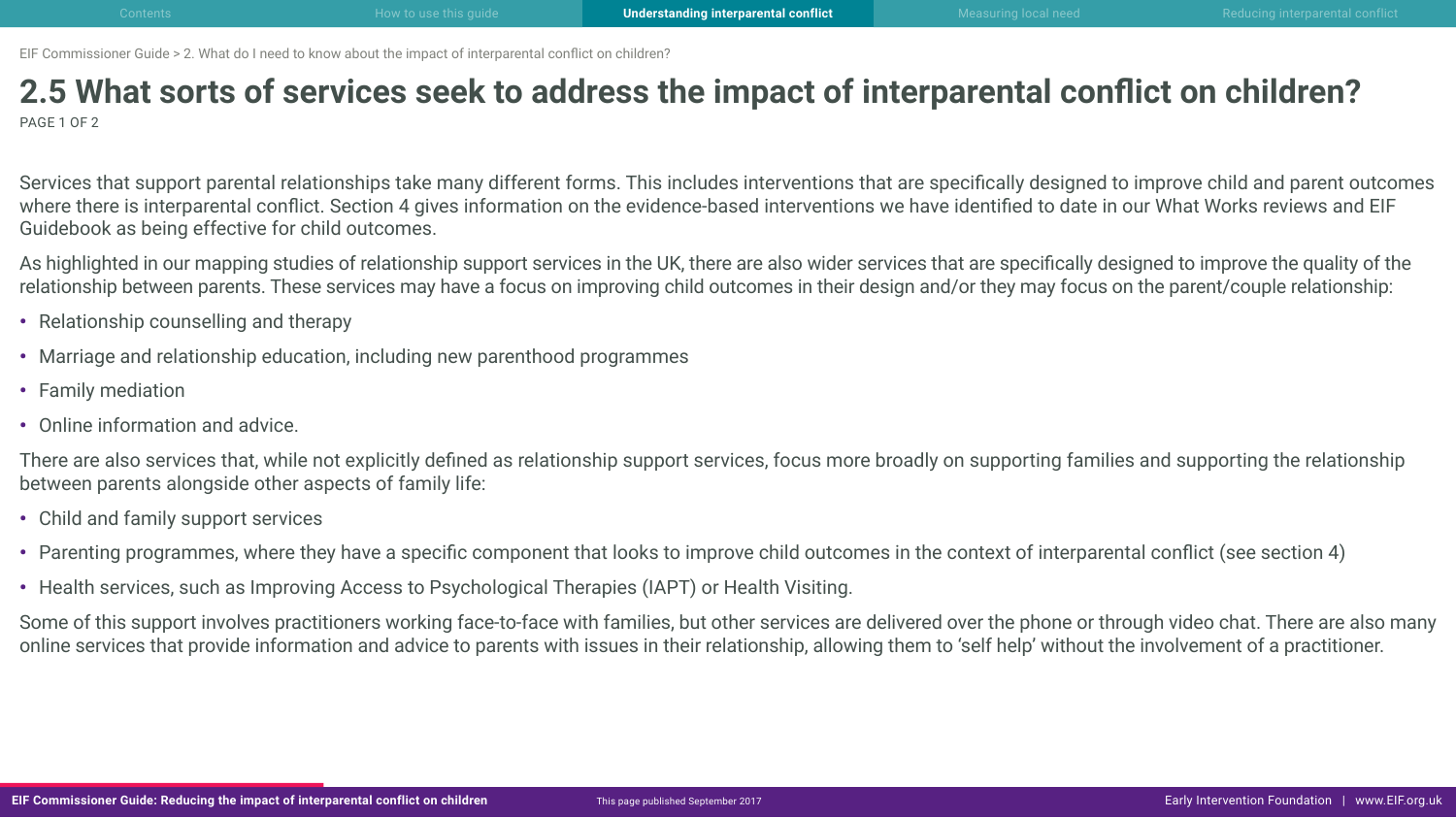### **2.5 What sorts of services tackle interparental conflict?**

PAGE 2 OF 2

Some services are designed for parents at different stages in their relationship, including key transition points such as marriage, new parenthood, and separation or divorce. These can be tailored to particular family demographics or child characteristics.

While there is strong scientific evidence of the link between interparental conflict and poor child outcomes, the UK evidence about the effectiveness of many of these services is currently at an early stage, which means we don't yet know what impact they are having on family outcomes – and child outcomes in particular. There is often a lack of relationship support services at a local level, and a lack of research to map the specific nature and extent of relationship support provision. Much of the current provision is delivered by charities and voluntary sector organisations and so has been vulnerable to public service funding reductions.

### SEE ALSO IN THIS GUIDE

• 4.3 What interventions can reduce interparental conflict and improve child outcomes?

### MORE INFORMATION

- EIF: **[Exploring parental relationship support: A qualitative study](http://www.eif.org.uk/publication/exploring-parental-relationship-support-a-qualitative-study/)** Report provides qualitative research on relationship support, mapping current provision and how it is provided.
- EIF: **[Interparental relationship support services available in the UK: Rapid review of evidence](http://www.eif.org.uk/publication/inter-parental-relationship-support-services-available-in-the-uk-rapid-review-of-evidence/)** Report highlights different services that are available for couples depending on where they are in the lifecycle of their relationship.
- EIF: **[Types of relationship support service](http://www.eif.org.uk/wp-content/uploads/2017/09/CG-IPR_2-5_types-of-services.pdf)s**

Briefing sets out categories and sub-categories of services with examples.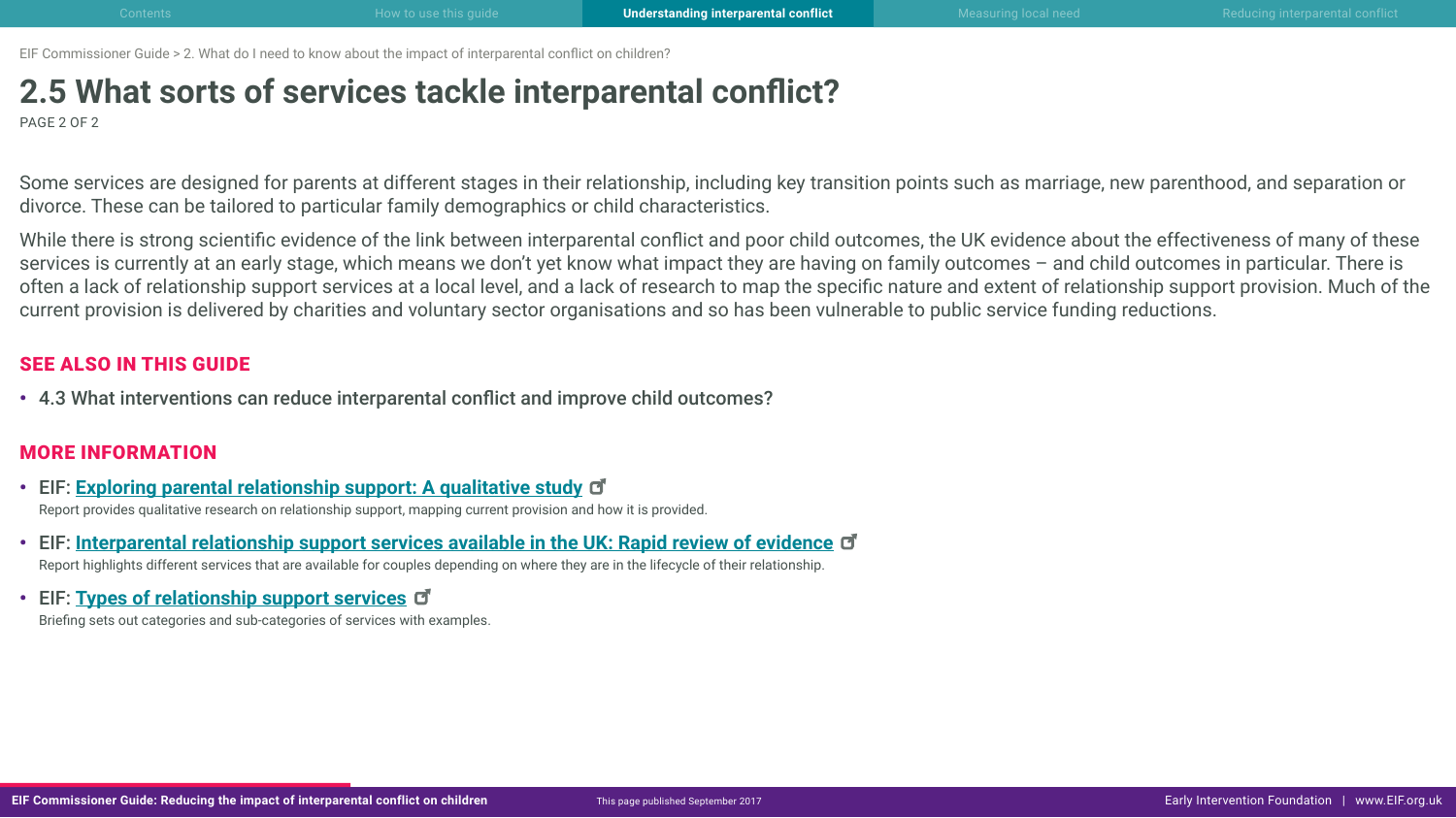### <span id="page-15-0"></span>**2.6 What is the national and local context for work on interparental conflict?** PAGE 1 OF 2

Tackling parental conflict and supporting family relationships has become increasingly prominent in national policy in recent years, led by the Home Office, Department for Education and most recently the Department for Work and Pensions. Over this period, the focus has evolved from an emphasis on stability – 'strong stable relationships are the bedrock of our society' (2010 'Support for all the family and relationships' green paper) – to an emphasis on reducing parental conflict, regardless of family structure – 'children's chances in life are strongly influenced by their parents' relationship, whether they are together or separated' (2017 'Improving Lives' policy paper). There is also a new focus on relationship support for vulnerable families, such as those that are workless or face economic strain.

Locally, we know that supporting parental relationships is recognised as a significant issue by those working with families, yet is not something many existing family services address. In polling EIF carried out in 2016, 86% of respondents said supporting parental relationships should be a high priority, but only 21% thought it was a high priority. Many local authorities recognise that parental conflict is a significant driver of demands on a wide range of services, but there is a lack of clarity about how best to support relationship quality in existing family services.

DWP is seeking to increase effective provision to tackle parental conflict. A new Reducing Parental Conflict programme was announced in 2017 to support evidence- based interventions delivered by specialist organisations at a local level, and since 2015 DWP has also been funding 12 areas to develop approaches to increasing support for family relationships through the Local Family Offer programme.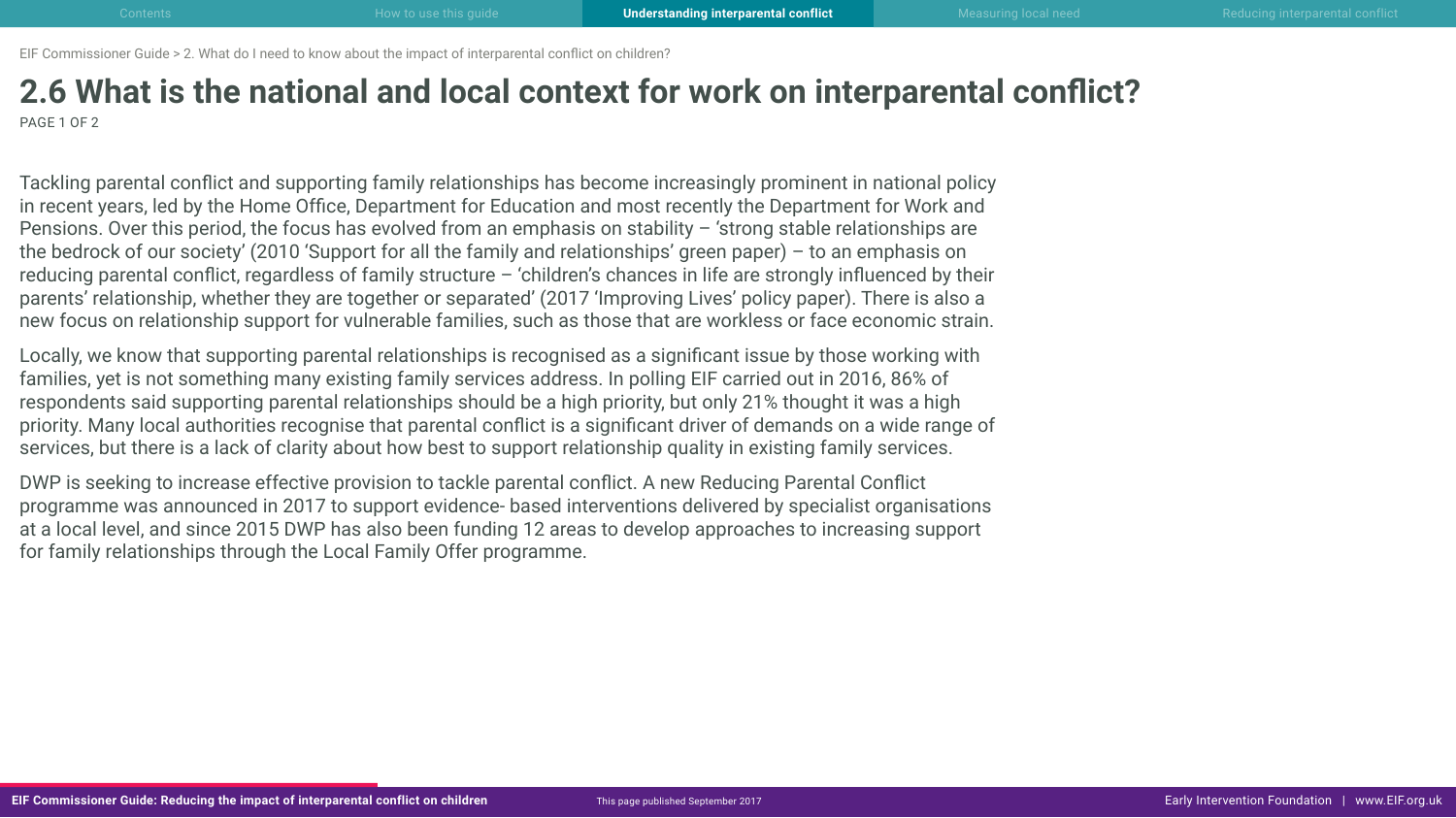# **2.6 What is the national and local context for work on interparental conflict?**

PAGE 2 OF 2

### MORE INFORMATION

- DWP: **[Improving Lives: Helping Workless Familie](https://www.gov.uk/government/uploads/system/uploads/attachment_data/file/621364/improving-lives-helping-workless-families-web-version.pdf)s** Government policy paper on tackling parental conflict and supporting family relationships.
- EIF: **[Interparental relationships survey result](http://www.eif.org.uk/inter-parental-relationships-survey-results/)s** 2016 polling explores the extent to which local family services prioritise supporting parental relationships.
- Innovation Unit / OnePlusOne: **Creating A Local Family Offer** Lessons from local authority pioneers on developing local systems of support to improve interparental relationships.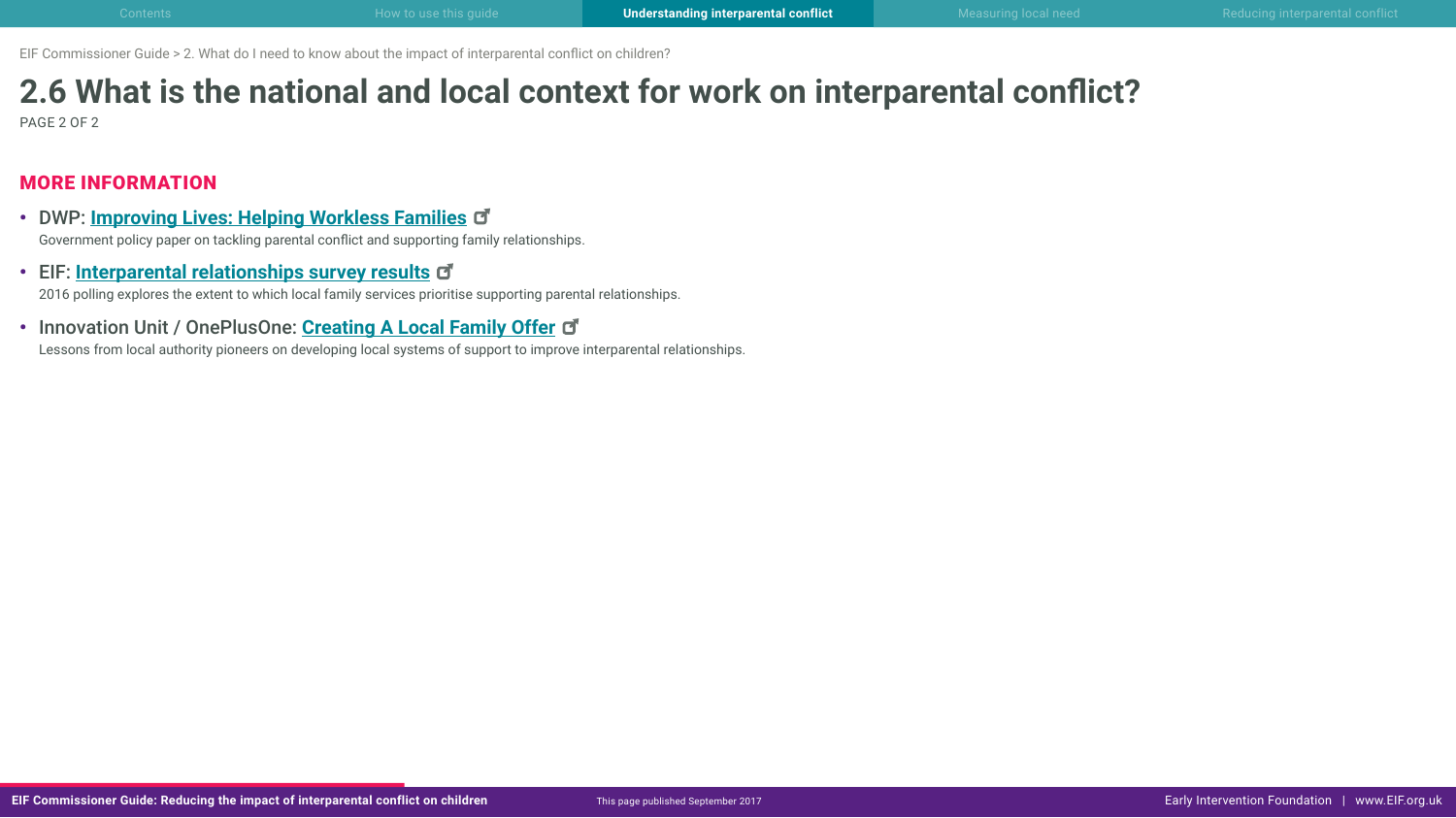### <span id="page-17-0"></span>**2.7 What are the implications of interparental conflict for local family services?** PAGE 1 OF 2

The robust evidence about the impact of parental conflict on outcomes for children suggests that tackling family conflict should be a focus for early intervention. Local family services often focus on the parent–child relationship, and particularly the mother–child relationship. The quality of the relationship between parents is often not well attended to in mainstream maternity, children's and family services. The impact of this is felt in various ways:

- Interventions for families which focus solely on supporting the parent–child relationship in the context of ongoing interparental conflict are unlikely to be effective or improve outcomes for children. Policy-makers and commissioners should consider interventions to support both the couple and the parenting relationship, and focus on the father–child relationship as well as the mother–child relationship.
- Frontline practitioners in, for example, health, schools and social care services lack the tools and knowledge to identify, assess, support and refer families experiencing parental conflict. They need greater help to equip them to play this role, including training in how parental conflict impacts on child outcomes; how to use the tools to spot signals of risk on interparental conflict; how to overcome access barriers with families (such as the stigma associated with discussing relationship difficulties); understanding what support different workforces can provide; and how to refer families appropriately.
- Support for parental relationships is limited in many local areas. The voluntary sector is the main provider but has suffered funding instability. Practitioners report that there are gaps in support for parents in poverty and in support tailored to the needs of vulnerable groups. Many providers of relationship support services do provide subsidised or free services in order to reach low-income families. But this is challenging, given limited funding. And even when these services do exist, there is a lack of awareness among both parents and practitioners about what is available. There is a need in many areas for local commissioners to map what local relationship support services are available, particularly those offering low-cost support.
- Relationship difficulties are seen as a private matter, and couples tend to only seek help when they are in crisis or at the point of relationship breakdown.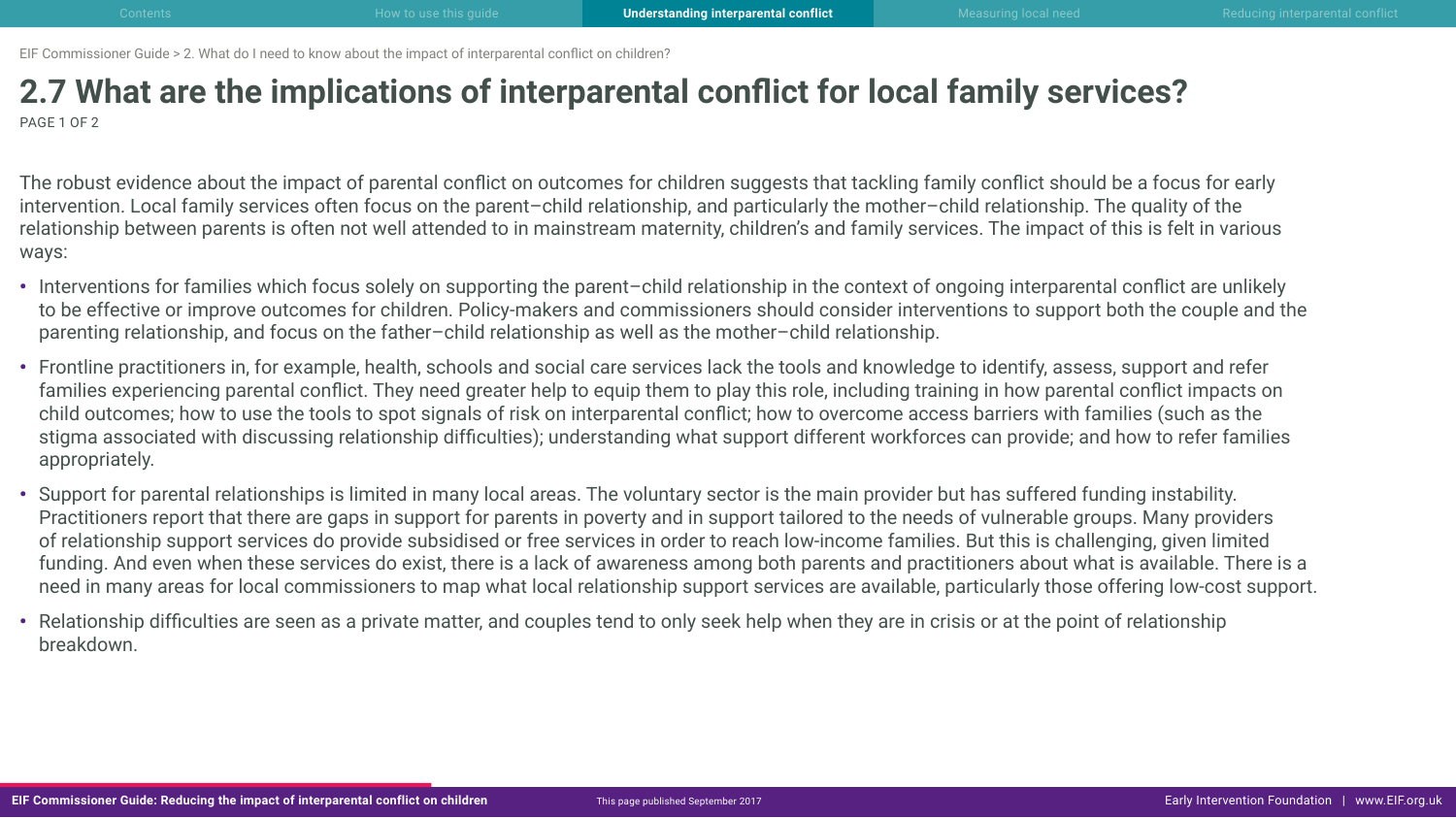## **2.7 What are the implications of interparental conflict for local family services?**

PAGE 2 OF 2

### SEE ALSO IN THIS GUIDE

• 4.1 How ready for change is my workforce and how can I mobilise them?

### MORE INFORMATION

• EIF: **[Exploring parental relationship support: A qualitative study](http://www.eif.org.uk/publication/exploring-parental-relationship-support-a-qualitative-study/)** Chapter 5 sets out the features of effective relationship support.

### TOOLS & DOWNLOADS

• Example service directory: **[Working it out for the kids](http://www.gateshead.gov.uk/DocumentLibrary/CBS/Care/leaflets/Family-intervention-team/PUB-CW17-Working-it-out-for-the-kids-guide-job-0933.pdf)**, Gateshead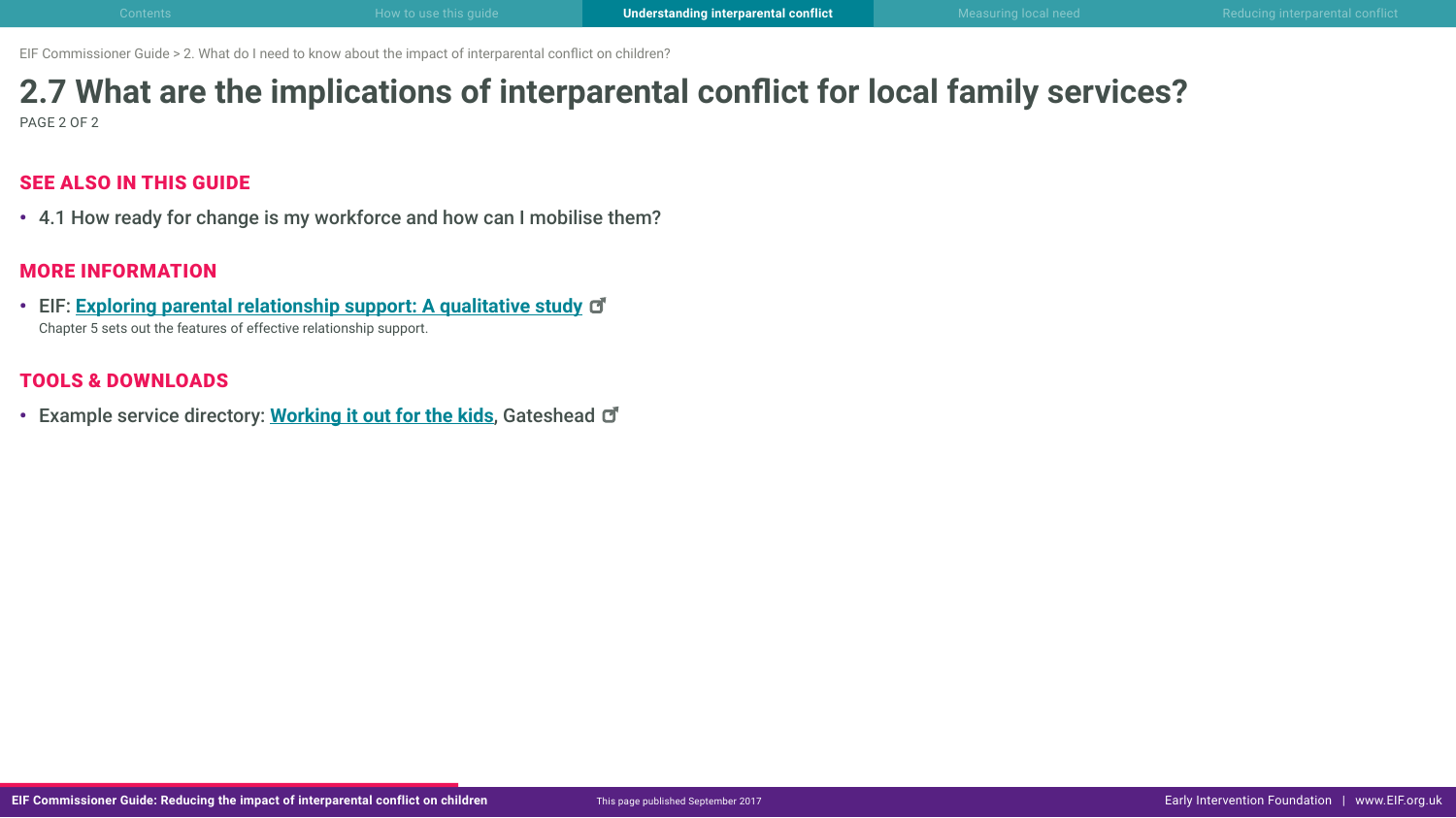### <span id="page-19-0"></span>**2.8 Which parts of the workforce can have an impact on interparental conflict?** PAGE 1 OF 3

Parents are at greater risk of relationship conflict at key transition points in family life, such as having a baby, children starting school, or relationship breakdown. Experiencing poverty and economic stress, including loss of employment or housing, are also key times of risk.

Responding to interparental conflict is not the responsibility of any single agency or workforce. Rather, because people need relationship support at different points in their family life, any practitioner or volunteer who works with families can have an impact. Universal, targeted and specialist services for children, young people and families all have a role in the prevention and treatment of interparental conflict:

- Schools can reinforce healthy relationships through the provision of relationships and sex education (now statutory), having a role in identifying children and families affected by parental conflict, signposting to other services or supporting children through school counselling initiatives.
- GPs, midwives and health visitors are well placed to discuss how becoming a parent, or the arrival of a new baby, can affect relationships and identify families who are at risk of or experiencing difficulties early, and provide support. Many health visitors in particular have specialised in developing their skills to work with parents who find relationships difficult and are adept at using their relationship with parents to develop sensitivity to the needs of others. These are families who are the least likely to attend appointments or groups and who have a history of problems relating to others.
- Family support and early help services in both public and voluntary sectors, from children's centres to local Troubled Families services, can identify and provide support to parents experiencing relationship difficulties.
- Statutory services such as police, housing services, children's social work services and Cafcass have significant contact with parents on low incomes experiencing relationship stress, so could play a role in identifying and referring or signposting couples who would benefit from relationship support.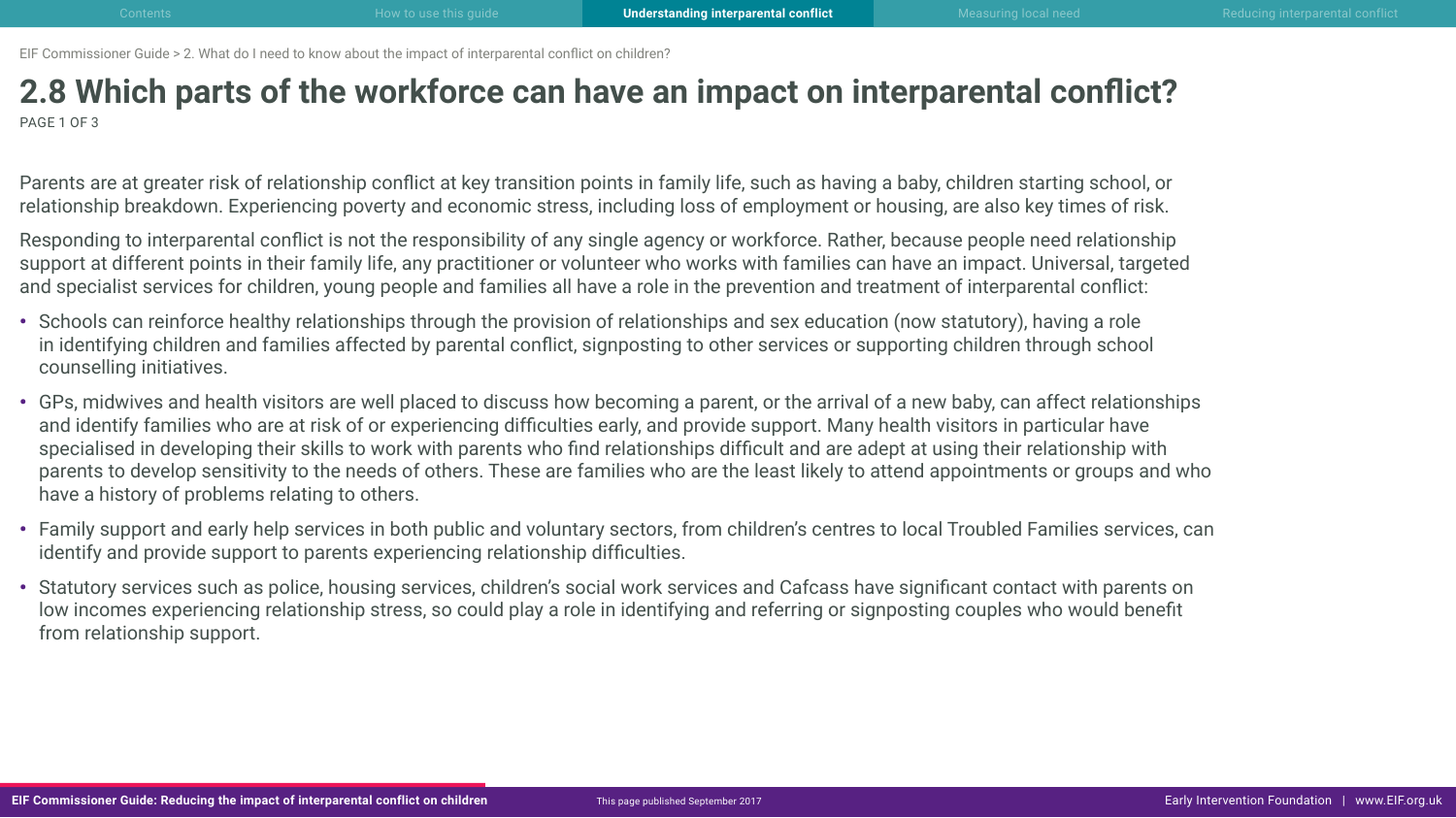### **2.8 Which parts of the workforce can have an impact on interparental conflict?** PAGE 2 OF 3

- Mental health and emotional wellbeing services for both children and adults can take account of relationship stress, and tailor the support they provide. Children and young people's mental health services are already routinely seeing children negatively affected by family relationship difficulties: according to the [Child Outcomes Research Consortium](http://www.corc.uk.net/media/1172/201612child_and_parent-reported_outcomes_and_experience_from_child_and-young_peoples_mental_health_services_2011-2015.pdf), among 42,798 cases of children using Improving Access to Psychological Therapies (IAPT) services, the most common presenting problem was family relationship difficulties.
- There are organisations specifically focused on delivering relationship support services and interventions (see section 2.9), often in the voluntary sector. Other practitioners (such as GPs and teachers) who have identified couples in need of relationship support services may be able to signpost couples to these organisations.
- This wider 'family workforce' doesn't always recognise the role that they can play in reducing parental conflict. Some services which do seek to improve the parental relationship are often not explicitly defined as 'relationship support', such as couple and individual counselling delivered by the NHS. There is an urgent need to build workforce capability and develop tools and training to enable different workforces to effectively spot, assess and refer families with high levels of interparental conflict.
- The Local Family Offer areas (12 local authorities funded by the Department of Work and Pensions to pilot new approaches to preventing interparental conflict) have focused on raising awareness, confidence and capability around supporting parental relationships in different ways. They have stressed the importance of thinking broadly about who needs to be equipped with knowledge about the importance of parental relationships.
- *"Don't just think about how to reach professionals: there are lots of other roles for whom it is important to be aware of relationships. Our colleagues in housing, for example, are very well placed to pick up the early signs of things going wrong in families."*  LUTON FLYING START PROGRAMME MANAGER (SOURCE: LOCAL FAMILY OFFER RESOURCE PACK, DWP/IU/OPO)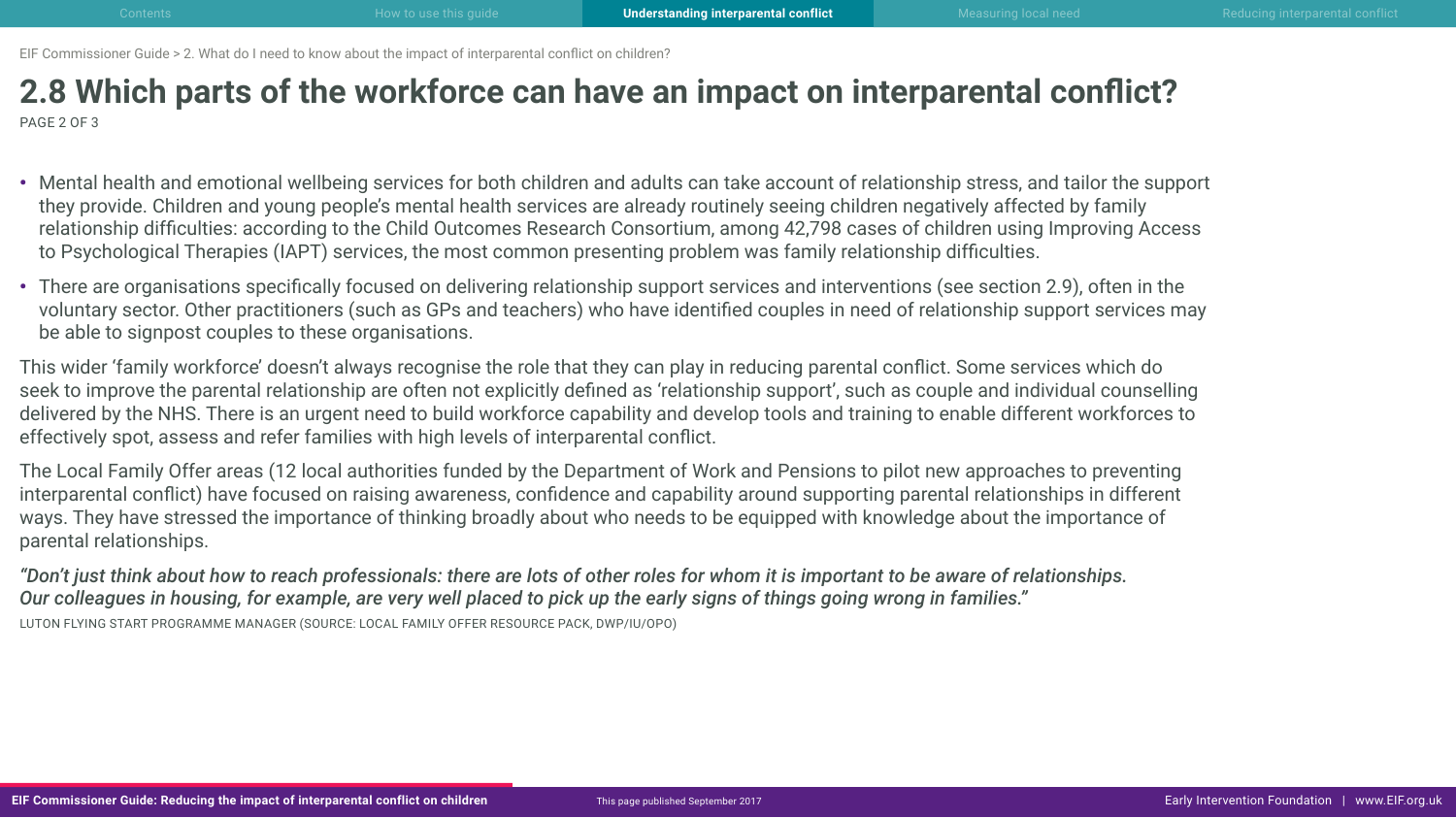# **2.8 Which parts of the workforce can have an impact on interparental conflict?**

PAGE 3 OF 3

### MORE INFORMATION

- EIF: **[Interparental relationship support services available in the UK: Rapid review of evidenc](http://www.eif.org.uk/publication/inter-parental-relationship-support-services-available-in-the-uk-rapid-review-of-evidence/)e** Report uses a sample of key studies to sketch out the landscape of relationship support services available in the UK.
- EIF: **[Exploring parental relationship support: A qualitative study](http://www.eif.org.uk/publication/exploring-parental-relationship-support-a-qualitative-study/)** Report shares insights into current provision from stakeholders and relationship support providers in five local areas.
- OnePlusOne: **[Supporting couple relationships: Guidance for health visitor](https://static1.squarespace.com/static/57babc91f5e231469b47c954/t/58860719ebbd1a30e9986e3b/1485178655692/HV-guidance.pdf)s**
- Tavistock Centre for Couple Relationships: **[What do couple relationships have to do with public health](http://tavistockrelationships.ac.uk/images/uploads/policy_use/policybriefings/TCCR_public_health_briefing.pdf)?**

### TOOLS & DOWNLOADS

• Case study: **Relationship support navigator, Dorset** Building awareness, skills and confidence in Dorset's schools.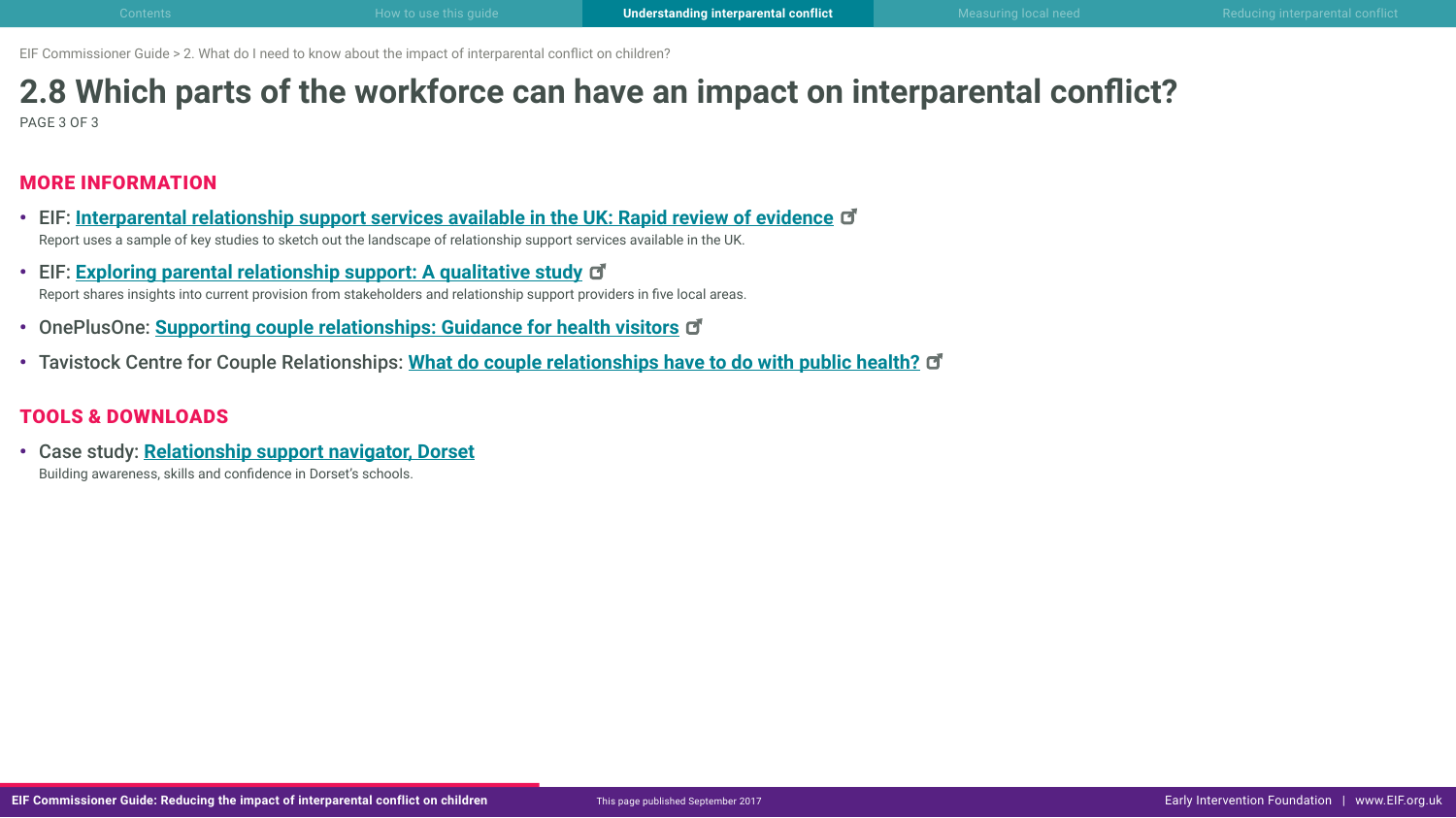EIF Commissioner Guide > 2. What do I need to know about the impact of interparental conflict on children? > 2.8 Which parts of the workforce can have an impact on interparental conflict?

### **Case study: Relationship support navigator, Dorset**

PAGE 1 OF 1

Dorset created a Relationship Support Navigator role, whose main aim is to advise a range of practitioners in directing parents to the appropriate level of support. The post is co-funded by the local authority and the Chesil Education Partnership.

The Navigator's role is to raise awareness in school staff about the importance of providing support to parents around relationships, to build their skills and confidence in responding to issues and knowing where to refer people for more help.

*"Teachers are busy people. Looking after the emotional health and wellbeing of parents is not the only thing they have to do. This role has made it possible for professionals to work more as a team, and it has strengthened trust between teachers and parents." (Relationships Navigator, Chesil Education Partnership)*

#### **Sustaining and embedding change**

As part of her role, the Navigator developed CPD training sessions on relationships for school staff. She also created drop-in sessions on relationships for parents and adapted the content to be suitable for secondary school pupils.

Recruiting to the Navigator post was challenging due to the unique skill set required. In the end, a trained counsellor with a teaching background was seconded from Relate into the role.

To establish this as a sustainable service the Navigator is embedded in the wellbeing team with other frontline practitioners (including family support workers, an educational psychologist, and a social worker). She is also training teachers and head teachers to grow their awareness and skills in supporting relationships.

*"One impact of the work has been building trust between different layers of support (ie, teachers and counsellors) and making better connections between them."*

#### **Working with families**

Initially the role was to be limited to providing advice and signposting for practitioners and did not include any direct work with families. However, as some of the families that were referred to counselling services didn't follow up, the Navigator started having initial meetings with some parents to discuss their situation and outline possible support available.

This made clear that working directly with some families was extremely helpful. The Navigator, who is a trained family counsellor was able to take on a small caseload of parents to whom she offers counselling. This helps to ensure that the service does not 'lose' the most vulnerable people due to the delays in referral, or through having to establish a relationship with a different professional.

*"In the beginning it was hard to turn down direct referrals for families. When you introduce delay you lose some families and these may be ones that really need the support. We have now flexed the role to address this. I can only hold a small caseload, but being able to directly offer more intensive support and continuity in the relationship makes a very big difference for some people."*

The role has evolved flexibly during the course of the project to respond to emergent learning. The plan is for this to be a two day per week post, with one and a half days spent on support and advice to professionals and supported conversations with families and half a day on direct counselling.

**SOURCE: LOCAL FAMILY OFFER GUIDE, DWP/IU/OPO**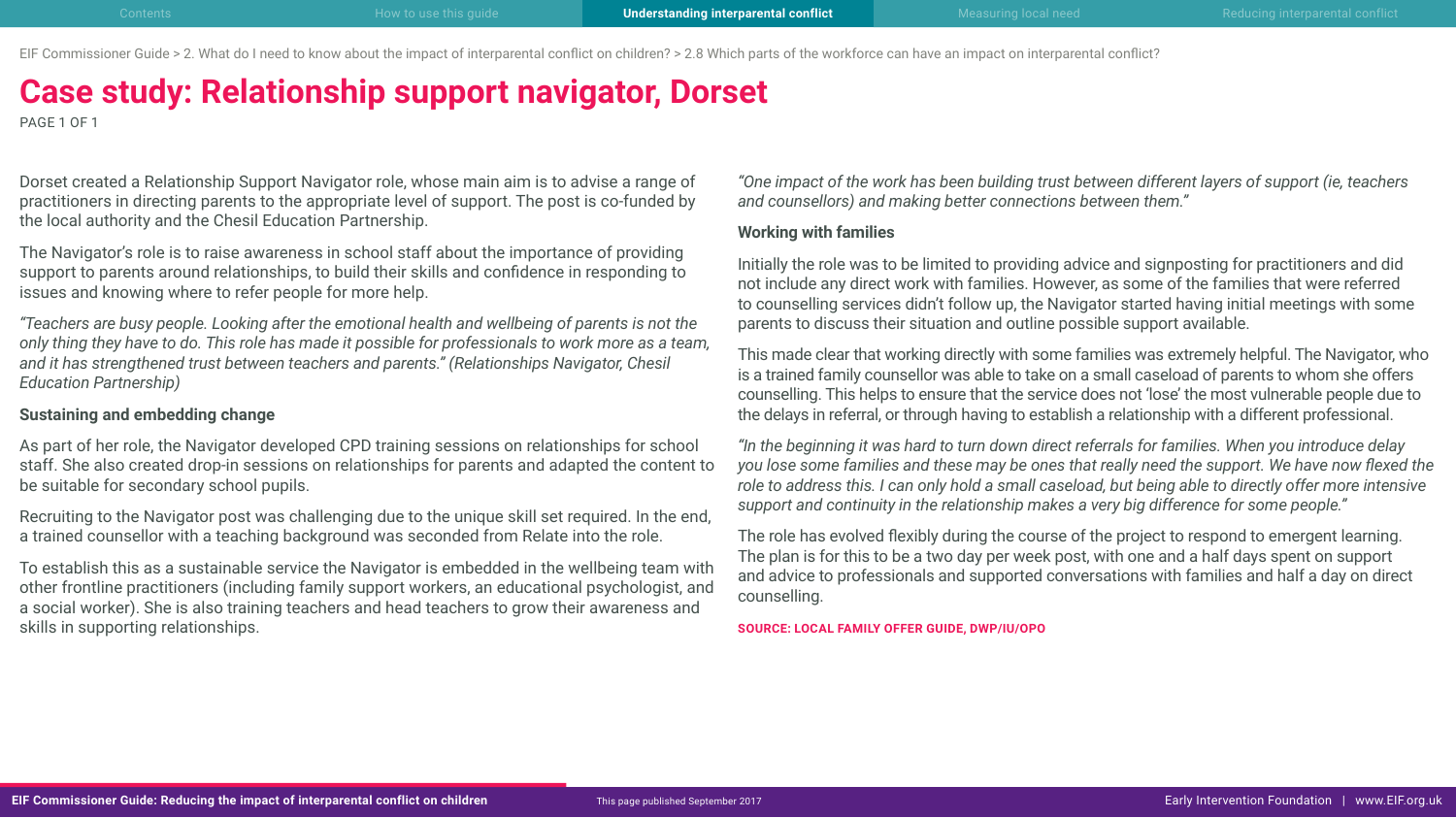### <span id="page-23-0"></span>**2.9 Which organisations have specialist knowledge about interparental conflict?** PAGE 1 OF 3

Although support for the interparental relationship is not yet consistently available to families across the UK, there are strong champions and experts whose knowledge is important to the development of this agenda.

**Evidence & research**

- **[Professor Gordon Harold](http://www.sussex.ac.uk/profiles/325429)** and his team at the University of Sussex are a leading source of expertise on child development and the role of the family in children's psychological development.
- The **[Early Intervention Foundation](http://www.eif.org.uk/inter-parental-relationships/)** has published a series of reviews on interparental relationships, as well as assessing programmes for their strength of evidence via the **[EIF Guidebook](http://guidebook.eif.org.uk/)**.
- Key academics on our steering group for interparental relationships include **Professor Yulia Kovas,** an expert in genetics and psychology at Goldsmiths College; **Professor Stephen Morris**, a specialist in evaluation and prevention science at the Policy Evaluation Research Unit; and **Leslie Leve**, senior fellow scientist at Oregon Social Learning Centre and visiting fellow at the University of Sussex.

**Relationship support specialists**

- The Relationship Alliance is a collaboration between four national relationship support organisations designed to help develop and support strong relationships:
	- **[Marriage Care](http://www.marriagecare.org.uk/)** provides marriage preparation, counselling and relationship education across over 50 centres and around 100 counselling locations across England, Wales and Gibraltar.
	- **[OnePlusOne](http://www.oneplusone.space/)** undertakes research and evaluation, and provides a wide range of digital services to support people with their relationships as well as training for frontline actitioners.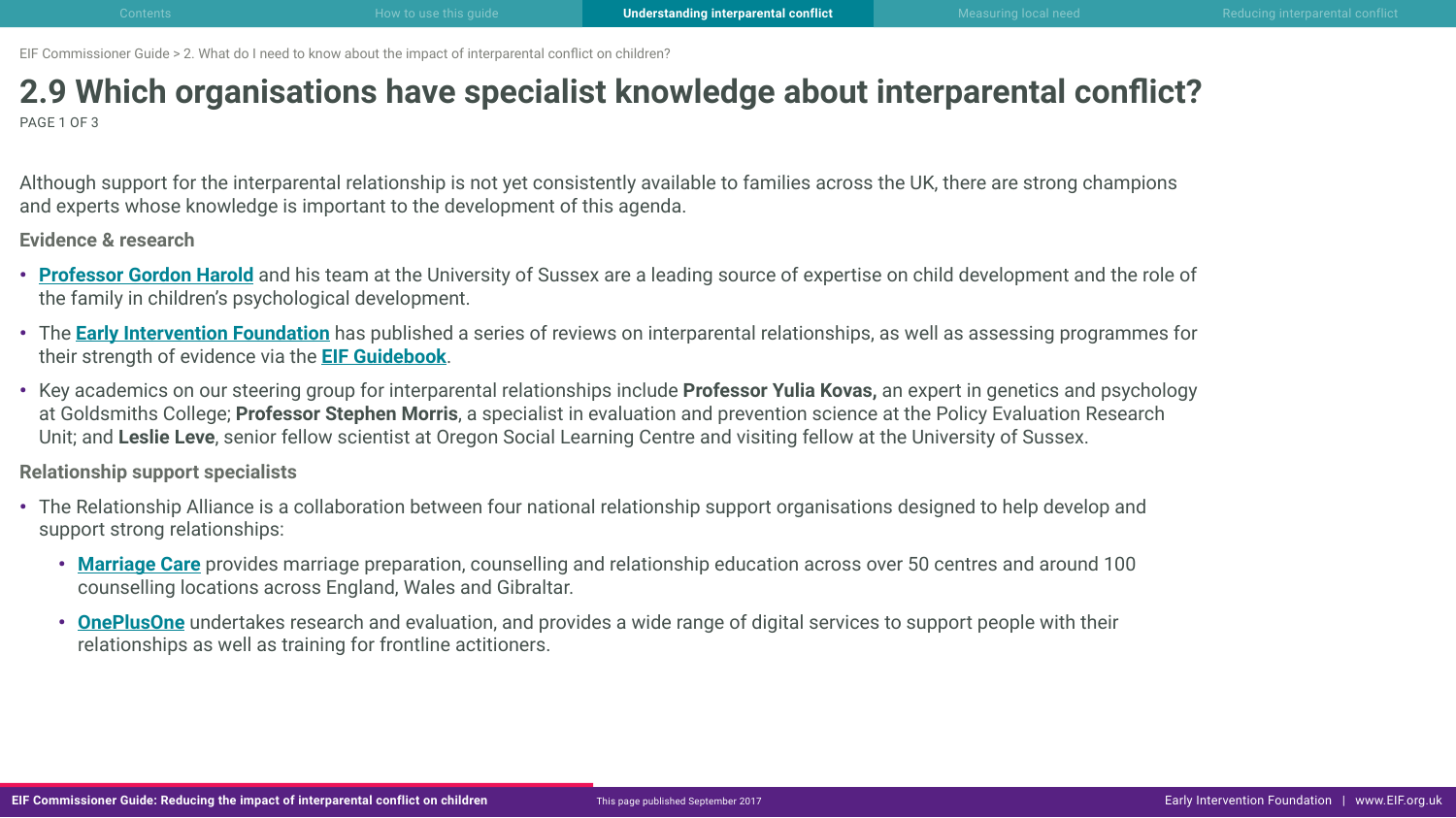# **2.9 Which organisations have specialist knowledge about interparental conflict?**

PAGE 2 OF 3

- **[Relate](https://www.relate.org.uk/)** provides face-to-face counselling and mediation services, online information, phone, email and live chat counselling and support, and also undertakes research and campaigning.
- **[Tavistock Relationships](http://www.tavistockrelationships.org/)** provides relationship counselling and therapy, policy and research, service development, education programmes, and practitioner training in therapeutic and psycho-educational approaches to supporting couples.
- There are also other services that have a core focus on relationships, or on supporting families' relationships in the context of other issues such as parenting, mental health, family law and practical advice, including **[Care for the Family](https://www.careforthefamily.org.uk/)**, **[Gingerbread](https://gingerbread.org.uk/)**, **[Working with Men](http://workingwithmen.org/)**, **[Fatherhood Institute](http://www.fatherhoodinstitute.org/)** and **[Mind](http://www.mind.org.uk/)**, among others.

#### **Local areas**

• Twelve local authorities have been funded by DWP as Local Family Offer sites, to make relationship support a part of their local arrangements for family support. Each of these sites also has an advocacy role to support the wider development of interparental relationship support.

#### **Government**

• There is cross-departmental support for action on couple relationships, across the Department for Work and Pensions, Department for Communities and Local Government, Department for Education and Ministry of Justice. DWP is taking a lead role, as set out in the 'Improving Lives: Helping Workless Families' policy paper, and is the commissioner of the Local Family Offer and a national contract of targeted support for couples in conflict.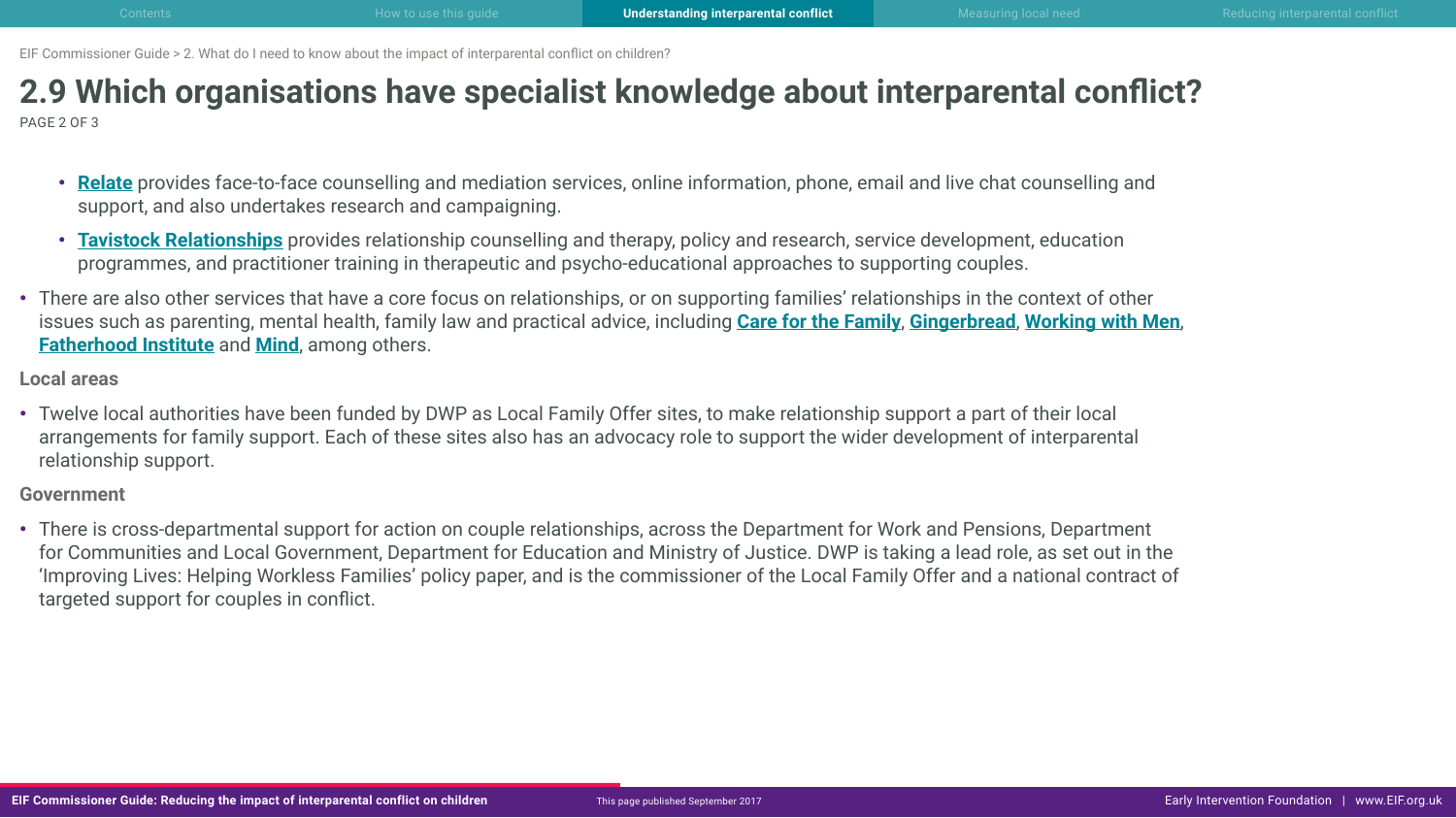# **2.9 Which organisations have specialist knowledge about interparental conflict?**

PAGE 3 OF 3

### MORE INFORMATION

- DWP: **[Improving Lives: Helping Workless Familie](https://www.gov.uk/government/uploads/system/uploads/attachment_data/file/621364/improving-lives-helping-workless-families-web-version.pdf)s** Government policy paper on tackling parental conflict and supporting family relationships.
- EIF: **[Local Family Offer areas](http://www.eif.org.uk/local-family-offer-network/)**

Information about the sites funded by DWP to lead work on reducing the impact of interparental conflict on children, and details of the support they offer to other commissioners.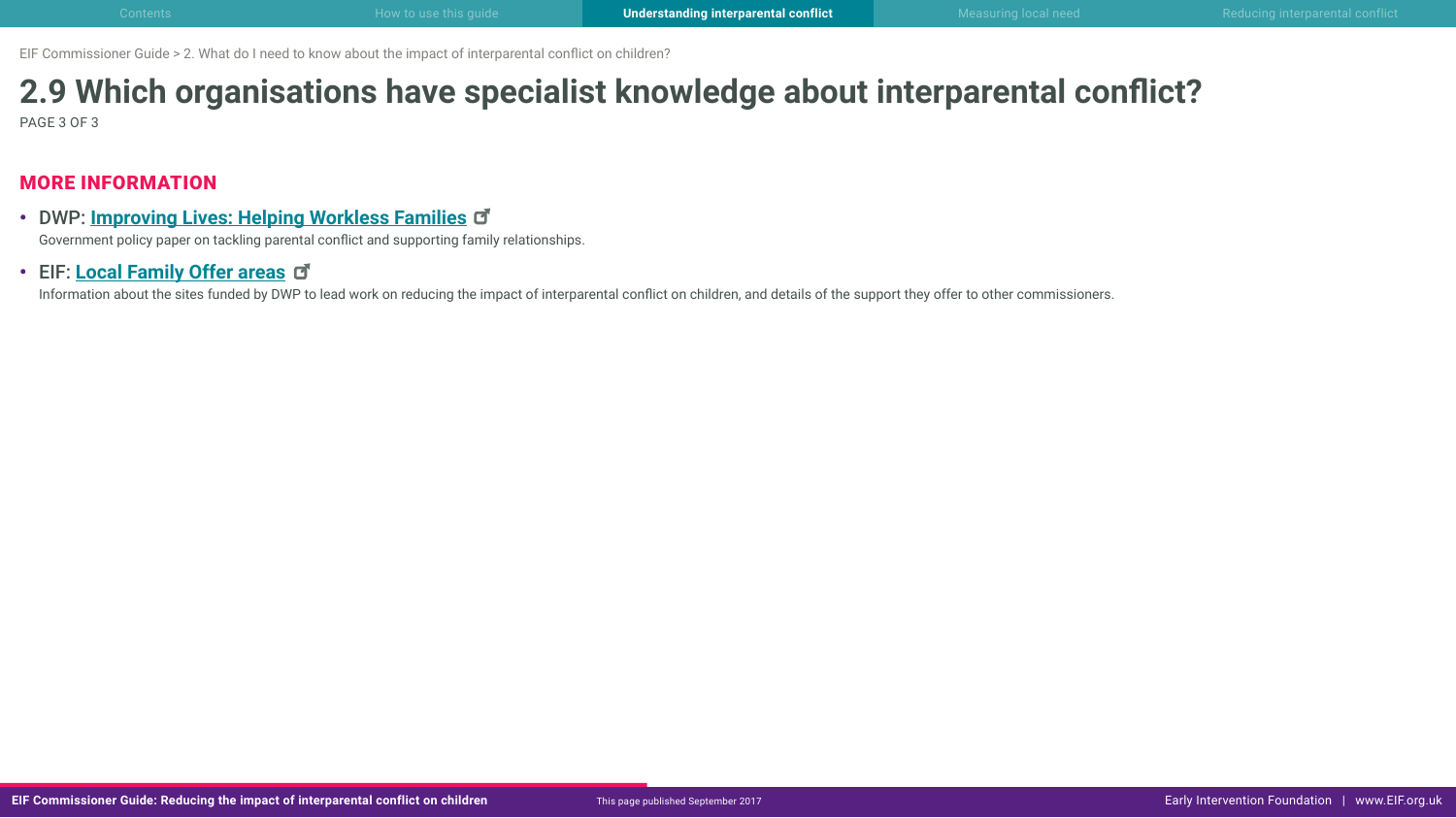<span id="page-26-0"></span>**3. How can I measure the impact of interparental conflict and understand local need?** PAGE 1 OF 1

This section gives advice on the data and measurement tools that local commissioners can use to better understand the need for relationship support, and the impact of relationship support services on child outcomes.

Measurement is one of the most challenging areas identified by commissioners, and there are currently gaps in the readily available data at both national and local levels. We will regularly update this Guide with more tailored tools and advice as further details become available.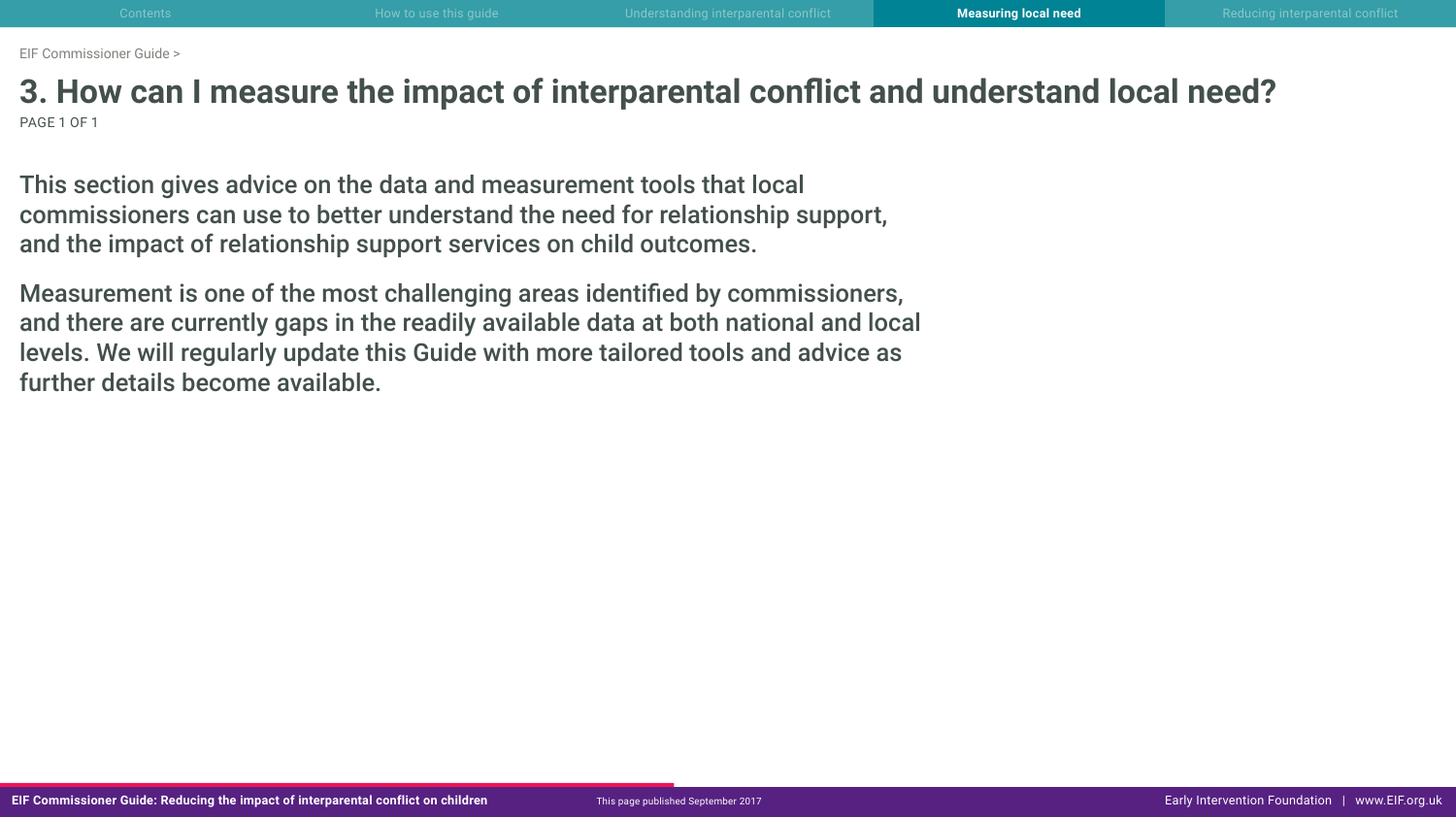### <span id="page-27-0"></span>**3.1 What data can I use to understand local needs relating to interparental conflict?** PAGE 1 OF 3

There is a lack of data on the levels of relationship distress at national and local levels. For example, data on separation and divorce does not capture relationship distress in intact couples or those going through separation. Also, measurement of relationship distress needs to consider multiple domains (such as parental relationship quality, parent mental health and parenting) and data on this is not currently available. EIF's view is that there is a need for further research on the risk factors which are predictive of interparental conflict and its impact on children, and for these to inform data collection and commissioning.

#### **National data**

The Department of Work and Pensions (DWP) has recently undertaken new analysis as part of its Improving Lives strategy on the levels of couple conflict in England and Wales.

- In its most recent estimates, for 2013/14, the proportion of children living in couple-parent families whose parents had 'distressed relationships' was 11.4%.
- 46.8% of children in separated families did not see their non-resident parent regularly (at least fortnightly).
- 28% of all children living in workless families live with parents in a distressed relationship. This is almost three times higher than for children where both parents are working (10%).

The charity Relate has also estimated that the proportion of intact couples in relationship distress across the UK as around 18% (for 2013/14) via its Relationship Distress Monitor.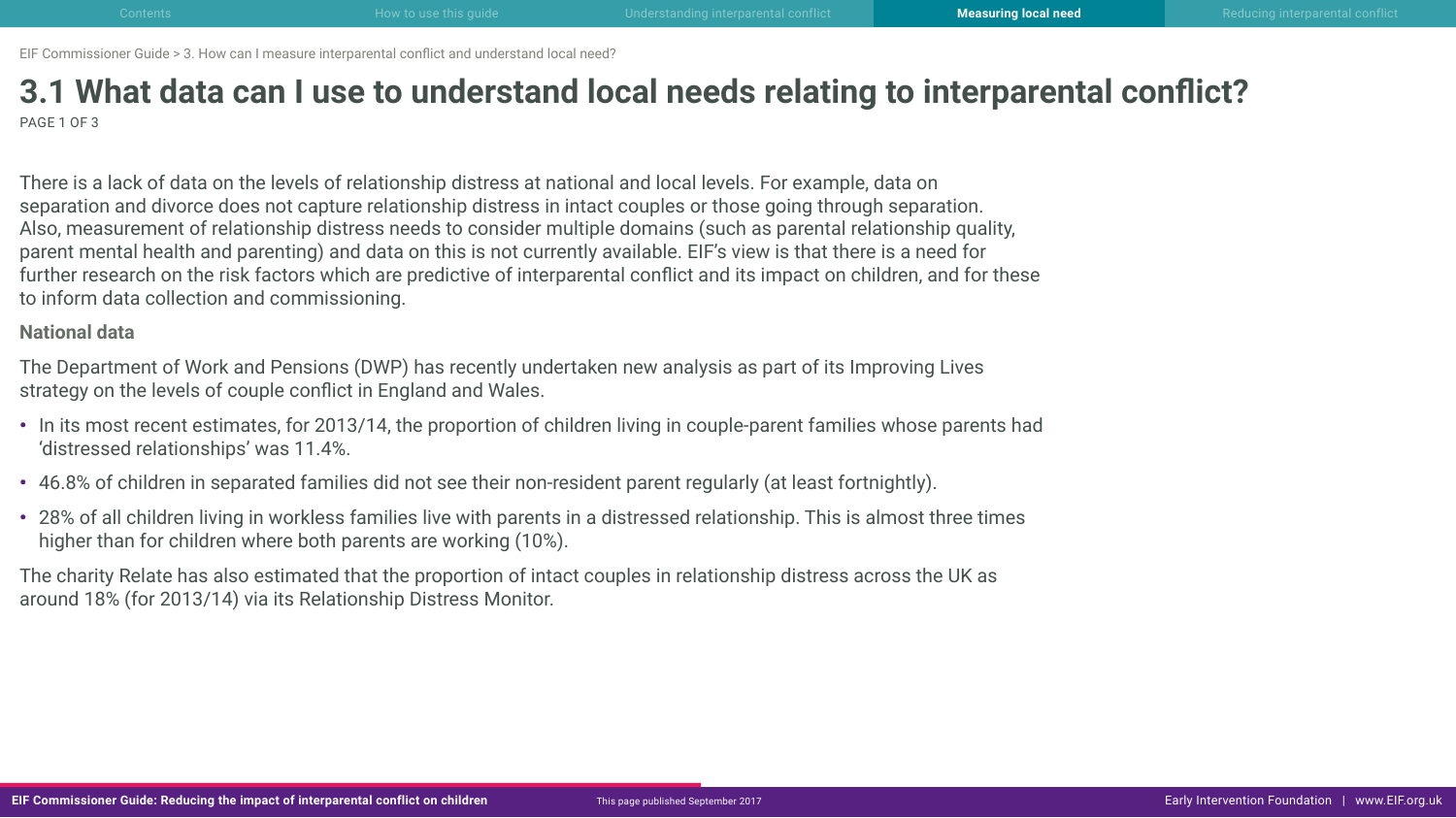# **3.1 What data can I use to understand local needs relating to interparental conflict?**

PAGE 2 OF 3

### **Local data**

There is a lack of data about levels of interparental conflict at a local level. This is partly because there is no agreed way of measuring or prioritising aspects of parental relationship distress.

DWP is currently in the process of developing local versions of their indicators, although this will not provide the specifics needed for commissioning purposes. However the analysis by DWP for its Improving Lives strategy highlights other factors that are highly correlated with couple conflict and locally available, so which can be used as proxy measures:

- Poor parental mental health
- Low household income
- Worklessness
- Longstanding illness and/or disability
- Problem debt.

Areas with a high concentration of these factors are likely to have higher levels of relationship distress. You can use this local data to assess the levels of overall risk among your population. You can also use this data to identify and target particular groups within your local population that may be particularly vulnerable.

Local areas can also use data on family breakdown or divorce, and single-parent birth registrations. However, it is important to note the limitations on using these as a proxy for interparental conflict, as conflict can damage child outcomes in both intact and separated families.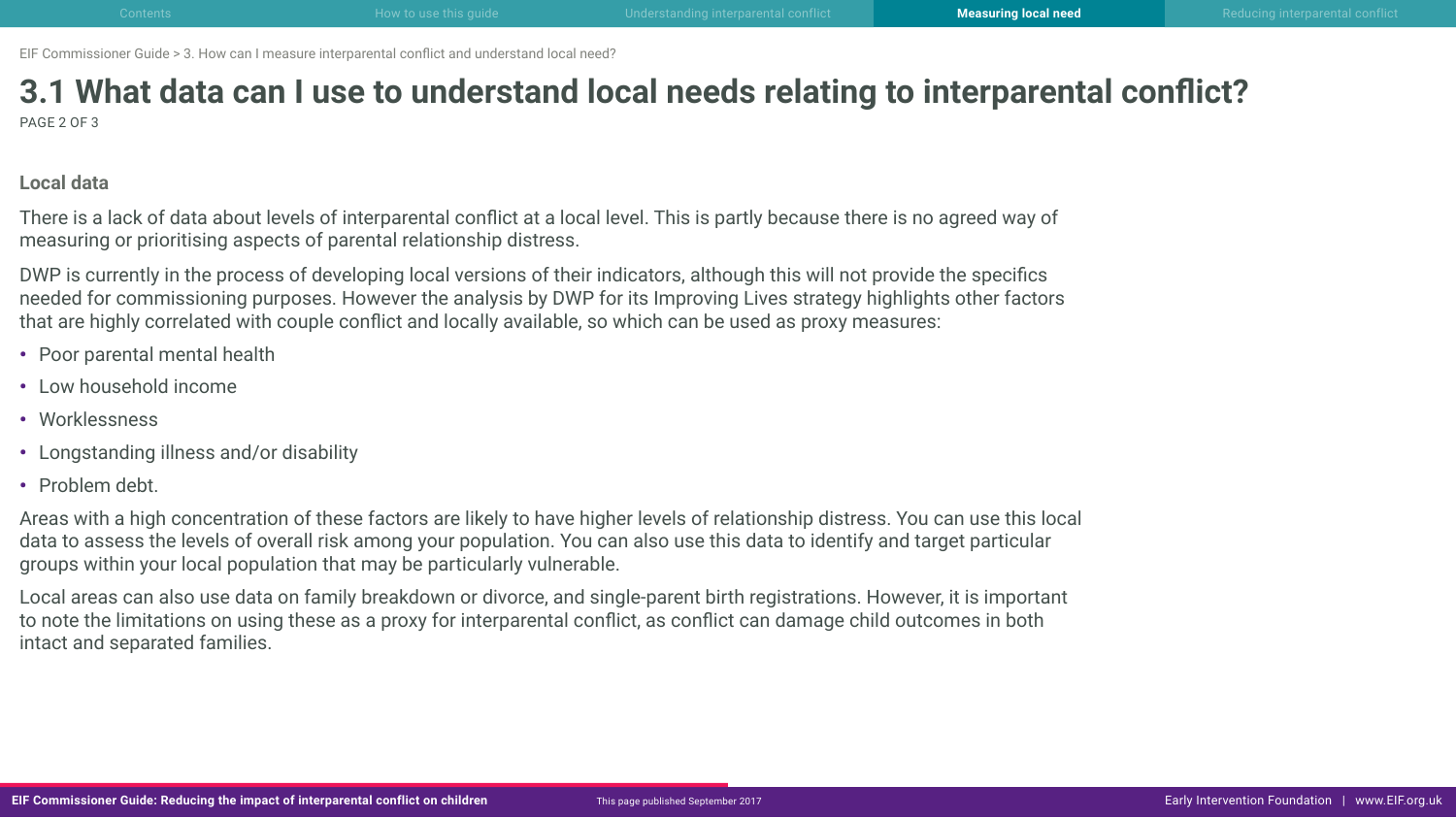### **3.1 What data can I use to understand local needs relating to interparental conflict?** PAGE 3 OF 3

If interparental conflict is to become a more visible issue at a local level, measures and proxies of parental distress and conflict need to become embedded within the tools used to monitor performance and develop local strategy. This means including headline measures of parental relationships within the joint strategic needs assessment, analysing what is known about families and communities that are most vulnerable to destructive parental conflict in the local area. It also means routinely monitoring data on service outputs and target population outcomes as part of local performance and outcome frameworks. This should combine implementation measurement (such as training reach, customer satisfaction rates, practitioner awareness and confidence rates, service capacity, or take-up and drop-out rates) with impact measurement (such as population measures or reduction in prevalence at higher thresholds).

### MORE INFORMATION

• Relate: **[Relationship Distress Monito](https://www.relate.org.uk/sites/default/files/relationship_distress_monitor_0.pdf)r**

Report uses data from the Understanding Society survey to estimate the proportion and number of people nationally who are in distressed relationships.

• DWP: **[Improving lives: Helping Workless Families, Analysis and Research Pac](https://www.gov.uk/government/publications/improving-lives-helping-workless-families-evidence-base)k** Research pack includes DWP's use of indicators to track the prevalence of parental disadvantages, including parental conflict.

### TOOLS & DOWNLOADS

- Checklist: **[Sources for national and local data](http://www.eif.org.uk/wp-content/uploads/2017/09/CG-IPR_3-1_data-sources.pdf)** Source list for national and local data on prevalence of relationship distress indicators, and national data on prevalence of family separation.
- Data: **[Recent national data on prevalence of relationships need](http://www.eif.org.uk/wp-content/uploads/2017/09/CG-IPR_3-1_data-relationship-needs.pdf)s**
- Data: **[Recent national data on prevalence of family breakdow](http://www.eif.org.uk/wp-content/uploads/2017/09/CG-IPR_3-1_data-family-breakdown.pdf)n**
- Case study: **Using data to drive a whole family approach, Dorset**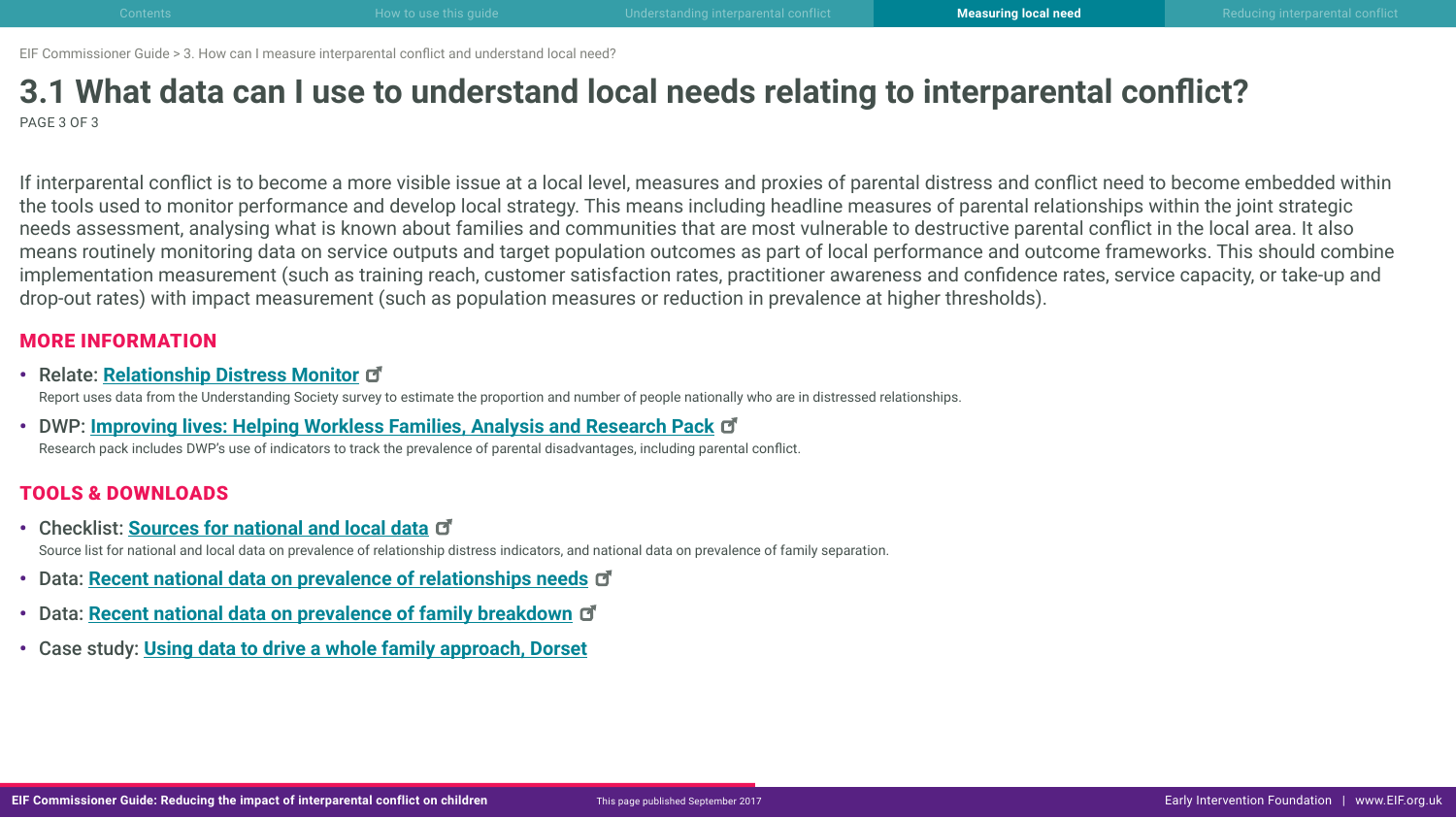EIF Commissioner Guide > 3. How can I measure interparental conflict and understand local need? > 3.1 What data can I use to understand types and prevalence of needs in my area?

## **Case study: Using data to drive a whole family approach, Dorset**

PAGE 1 OF 1

#### **The local context**

When analysing their data, Dorset identified Weymouth and Portland as areas with the highest level of variation in outcomes compared to the rest of the county. Moreover, the rates of children who have additional needs and rates of pupils with behavioural and emotional issues, and the data on teenage pregnancy, ill health and homelessness suggested that families in these areas were experiencing stressors that put significant pressure on couple and co-parenting relationships.

#### **Working in partnership**

Dorset chose to focus the pilot on a specific high-need area, so that they could see clearly the impact of the work and draw out learning for replicating and spreading the approach more widely.

The partnership that was formed to support the pilot included: schools, provider health services, parent carer council, the local authority and the local voluntary and community sector. From their different perspectives, the partners shared a clear understanding that, in order to maximise the impact they each were trying to have on children's outcomes, they needed to work with parents and that the quality of interparental relationships was a very important piece of the jigsaw.

*"We are acutely aware of the fact that negative co-parenting negates the efectiveness of the work of schools. We need to use all of our collective resources to the best efect - and working together creates more value." (Chair, Chesil Education Partnership)*

**SOURCE: LOCAL FAMILY OFFER GUIDE, DWP/IU/OPO**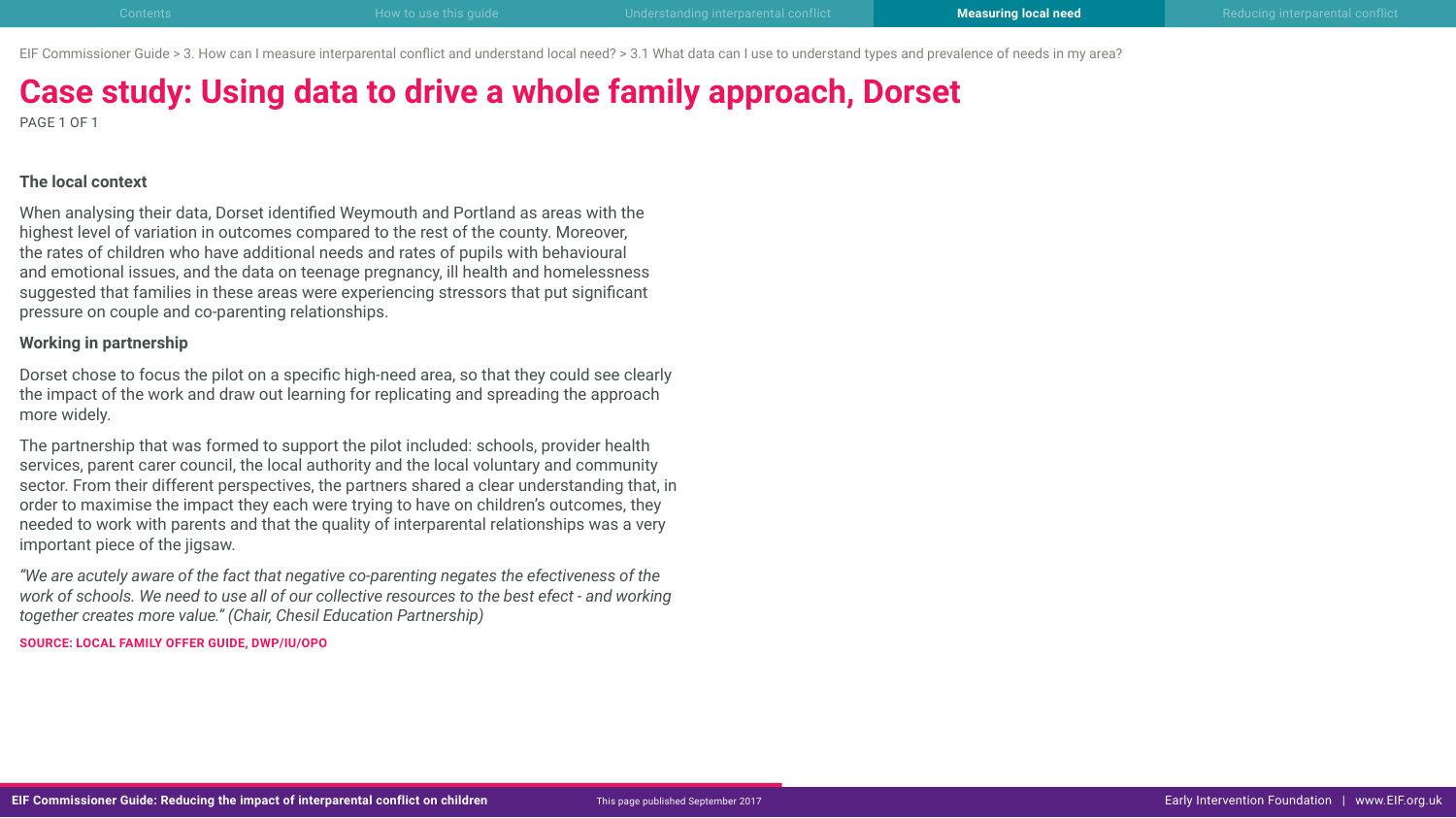## <span id="page-31-0"></span>**3.2 What approach should I take to evaluation?**

PAGE 1 OF 2

Evaluation should be factored in to any plans to develop or commission services on interparental relationships. Without a suitable evaluation you won't really know if or why new services have worked or had an impact.

This is particularly important in work on interparental relationships because it is a new policy field, and future funding will follow the evidence. Thinking about evaluation before services are actually commissioned is crucial, as you often need to collect data before delivery starts in order to see later if it has had an impact (comparing with the 'pre-delivery baseline') or to adjust how the service is provided so that you can create comparison groups.

The best place to start is to clarify the purpose of your evaluation so that you end up with something that is practical and relevant for your needs. It is unlikely you can evaluate everything so you need to decide:

- **What questions do you want your evaluation to answer?** Are you more interested in the impact a service on families, the process of how it worked, or whether it was value for money?
- **Who is your audience for the evaluation?** Is your evaluation for national policy-makers, senior management in your local authority, or practitioners delivering services on the ground?
- How will the evaluation be used? Is the learning to improve your service as it develops, or for accountability to confirm that the funding was put to good use?
- **Over what time period will your evaluation be conducted?** Are the results of the evaluation linked to a short-term schedule for key funding decisions, or can the evaluation run over a longer period and collect different kinds of impact data as a result?
- **What resources do you have for the evaluation work?** Are your resources proportionate to the kind of evaluation you want to do, and is your evaluation cost proportionate to the importance of the service? Will you commission out or self-evaluate? Will pooling resources or staff help to keep costs low? Will you need to allow resources to support intervention providers to collect child outcome data?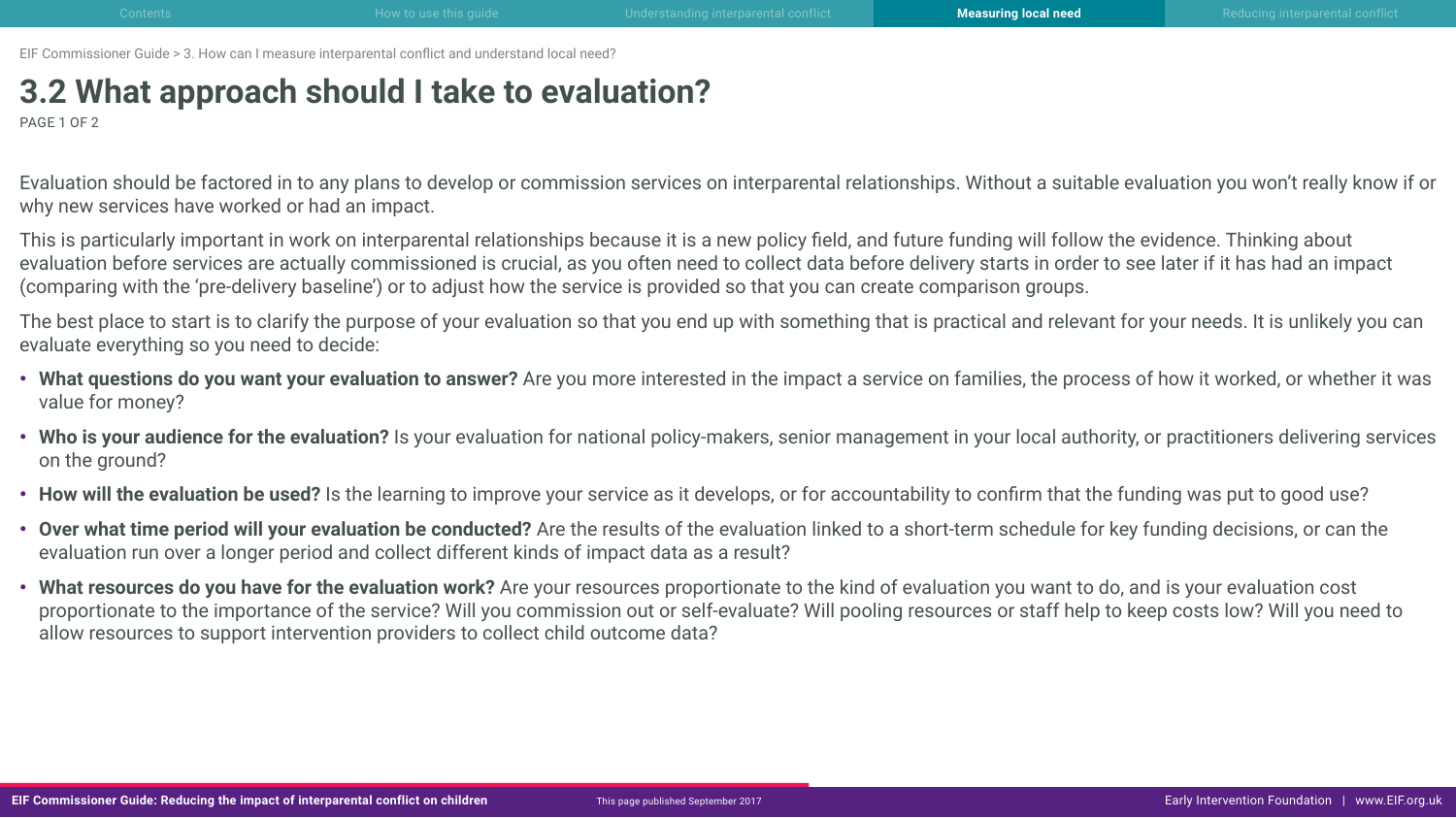## **3.2 What approach should I take to evaluation?**

PAGE 2 OF 2

### MORE INFORMATION

• EIF: **Early intervention into action: Innovation and evaluation** Includes case studies of local places which have put in place formal evaluation of their early intervntion innovations.

### TOOLS & DOWNLOADS

• Checklist: **[Sources of evaluation suppor](http://www.eif.org.uk/wp-content/uploads/2017/09/CG-IPR_3-2_evaluation-support.pdf)t**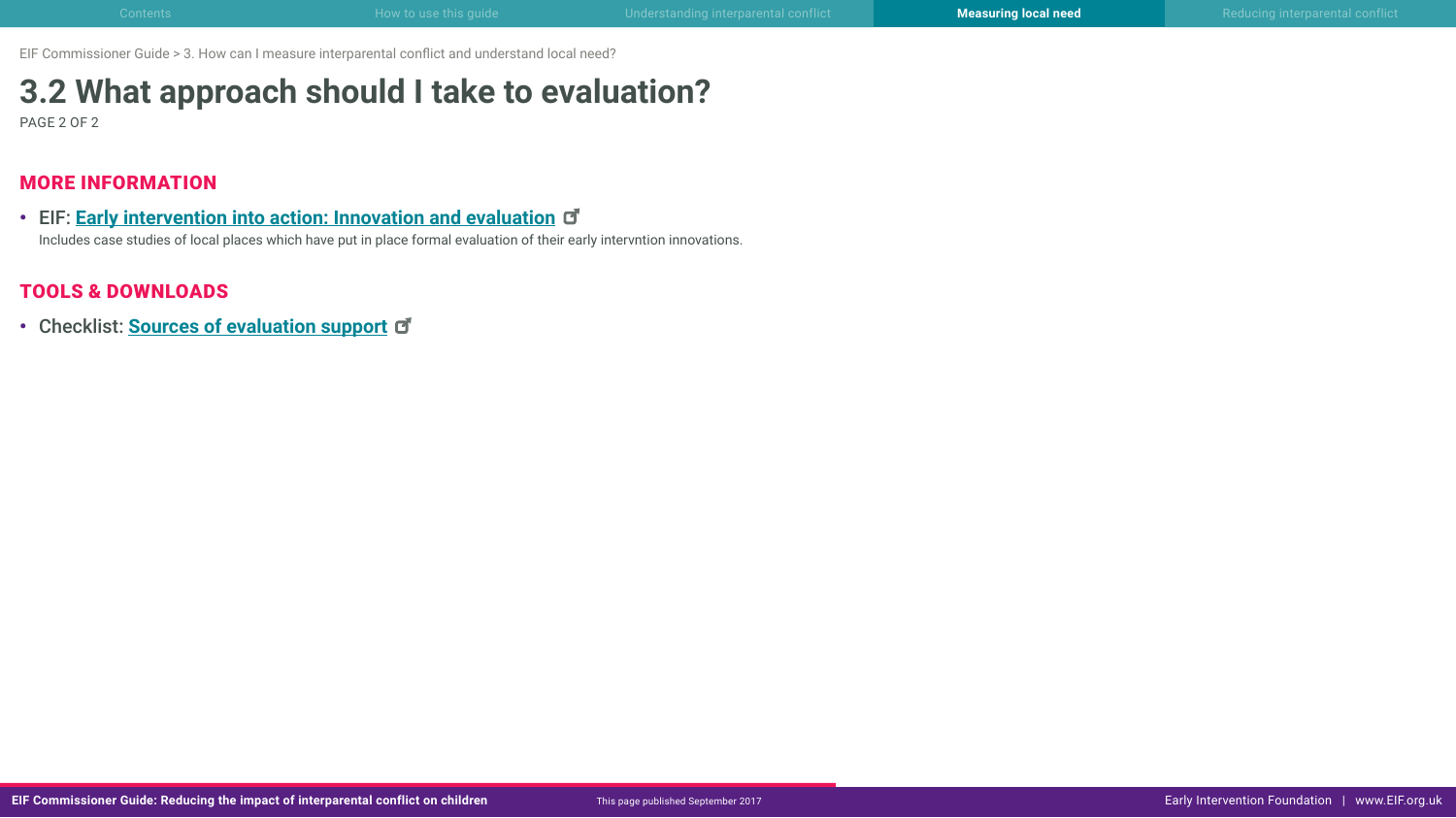# <span id="page-33-0"></span>**3.3 How can I measure interparental conflict and its impact at a family level?**

PAGE 1 OF 3

#### **What to measure**

Measuring how families are affected by local services is essential to determine if they are working for the people they are designed to help. Given the link between couple conflict and child outcomes, it is important to ensure that you are measuring changes for children as well as parents.

It can be challenging to measure interparental relationship distress in families because there are multiple levels: the couple, the individuals (children and parents) and wider family functioning. For example, to understand parent relationships, you may need to measure:

- Parental relationship quality
- Couple conflict and parenting stress
- Parenting and co-parenting
- Mental health for both children and parents.

There are different tools which allow us to measure changes to the above that can determine the progress and success of an intervention. These tools vary from measuring very specific outcomes (such as conflict tactics or hostility in front of children) through to broader outcomes (such as relationship satisfaction). Some measure more than one outcome.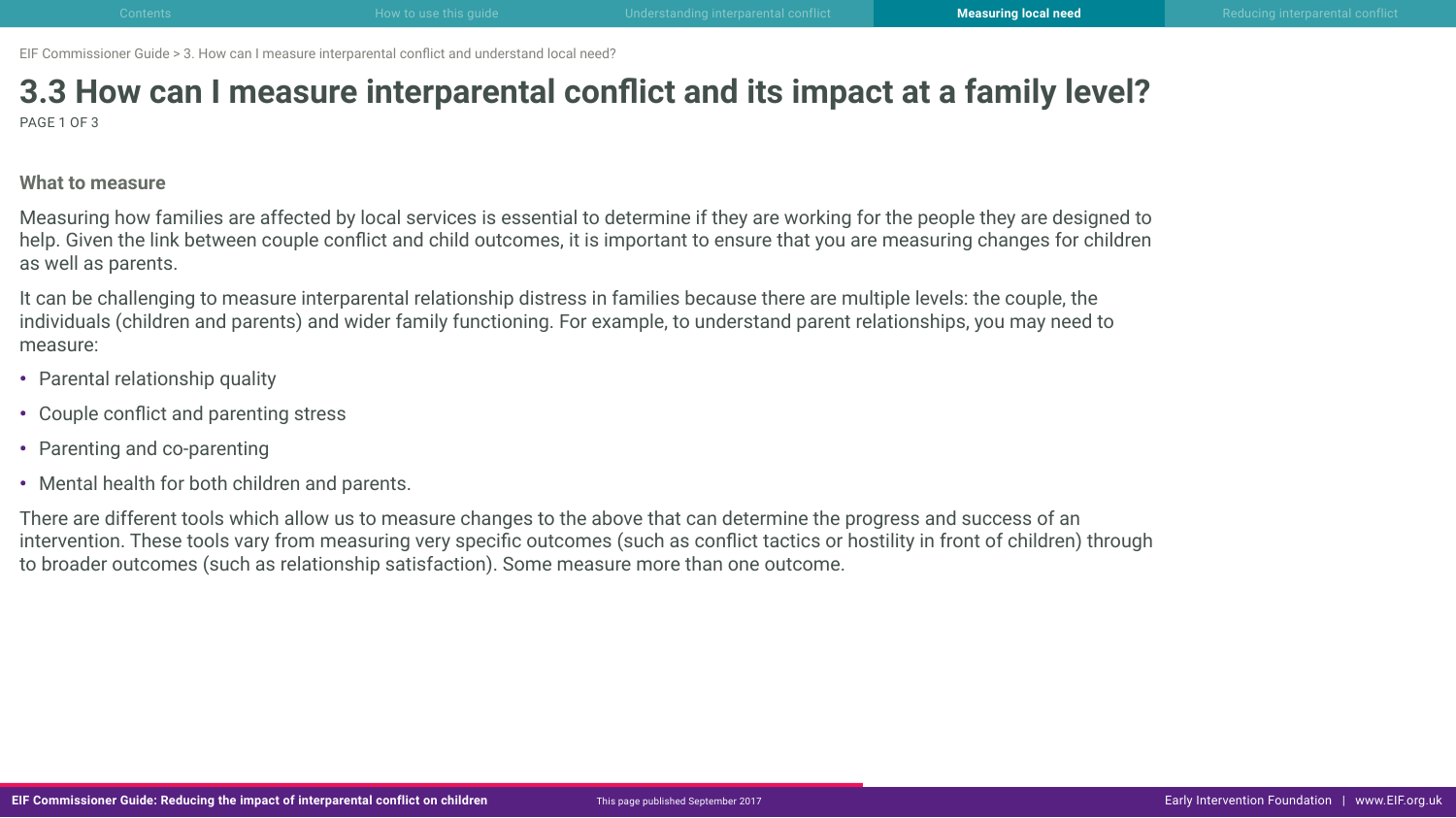# **3.3 How can I measure interparental conflict and its impact at a family level?**

PAGE 2 OF 3

#### **How to measure**

Choosing the right measurement tools needs careful thought. Many of the tools currently used with families are chosen because they are free or low-cost, and quick and easy to administer. However, they tend to have weaker psychometric properties, which means they are less valid and reliable, and are not standardised.

- **Standardised measures** allow you to compare your results with typical population scores, or 'population standards'.
- **Valid measures** are those which have been tested to show that they accurately measure what they are intended to measure.
- **Reliable measures** are those which have been tested to show that they have 'repeatability' or consistency, even if used at a different time or by a different person.

The best way to check how things change for families is to use standardised, valid and reliable measurement tools that are also practical, relevant and designed for the specific target users and outcomes you want to assess. They also need to be suitable for the way you collect the data, be this face-to-face, over the phone or by self-completion.

It is also important that the methods are acceptable to your participants. The more tools you use and the longer you use them for, the more robust your data will generally be – but the less likely families are to complete them. Some measures can use unfamiliar language or be too negative, which can be a barrier to families completing them.

Many instruments must be purchased and require licences and training. Those that are free may have conditions attached.

EIF does not currently recommend particular measurement tools, but we plan to develop specific guidance in due course.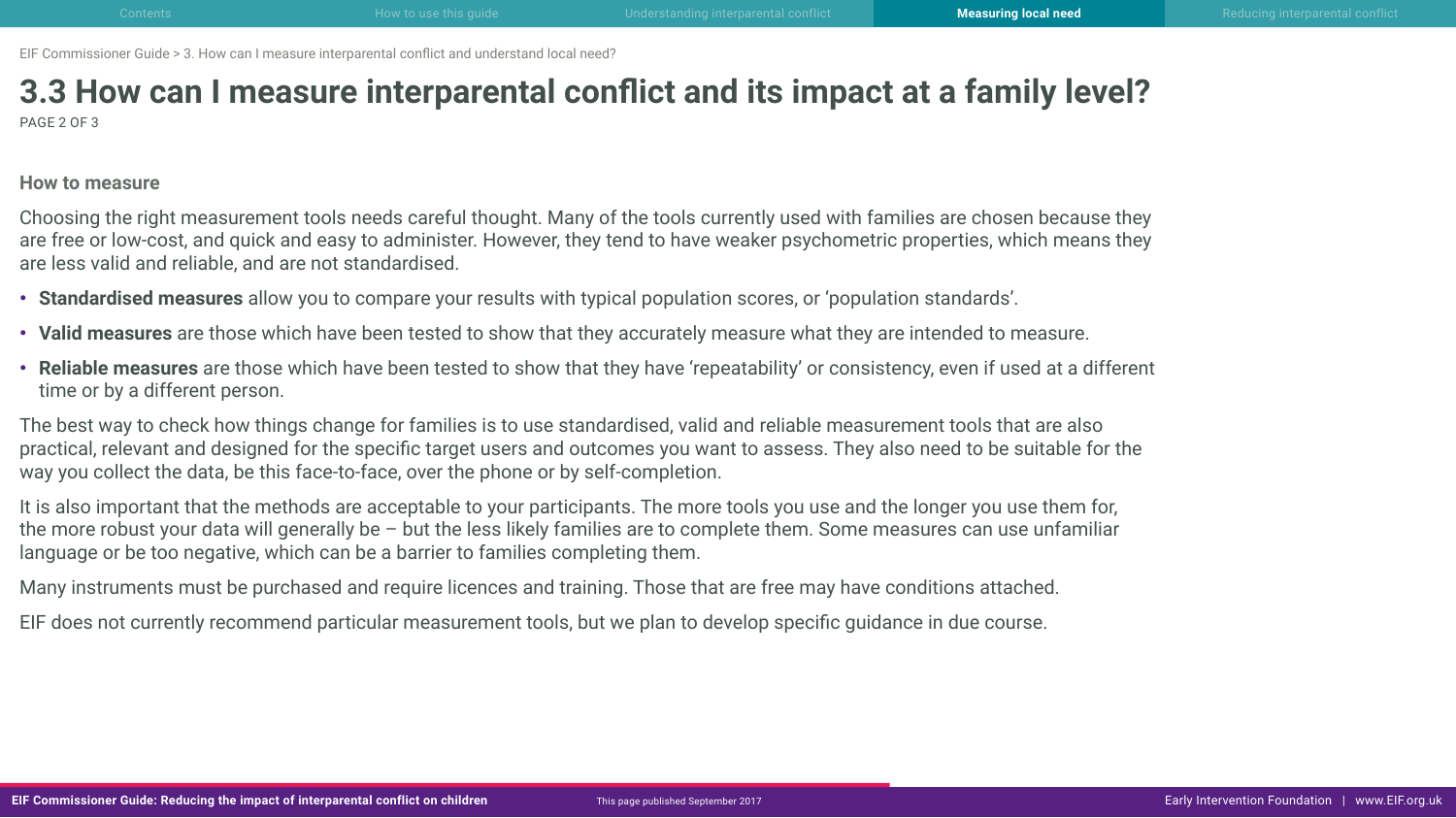# **3.3 How can I measure interparental conflict and its impact at a family level?**

PAGE 3 OF 3

### MORE INFORMATION

• Family & Parenting Institute: **[Knowing what you do work](http://www.careforthefamily.org.uk/wp-content/uploads/2014/06/Knowing-what-you-do-works.pdf)s** A short guide to measuring your own effectiveness with families, parents and children.

### TOOLS & DOWNLOADS

- Advice: **[Selecting measures for different purposes](http://www.eif.org.uk/wp-content/uploads/2017/09/CG-IPR_3-3_selecting-measures.pdf)**
- Examples: **[Validated measures for parent and child outcomes](http://www.eif.org.uk/wp-content/uploads/2017/09/CG-IPR_3-3_examples-validated-measures.pdf)**

Validated measures used in evaluations of interparental relationship programmes that EIF has assessed and found to be 'evidence-based'.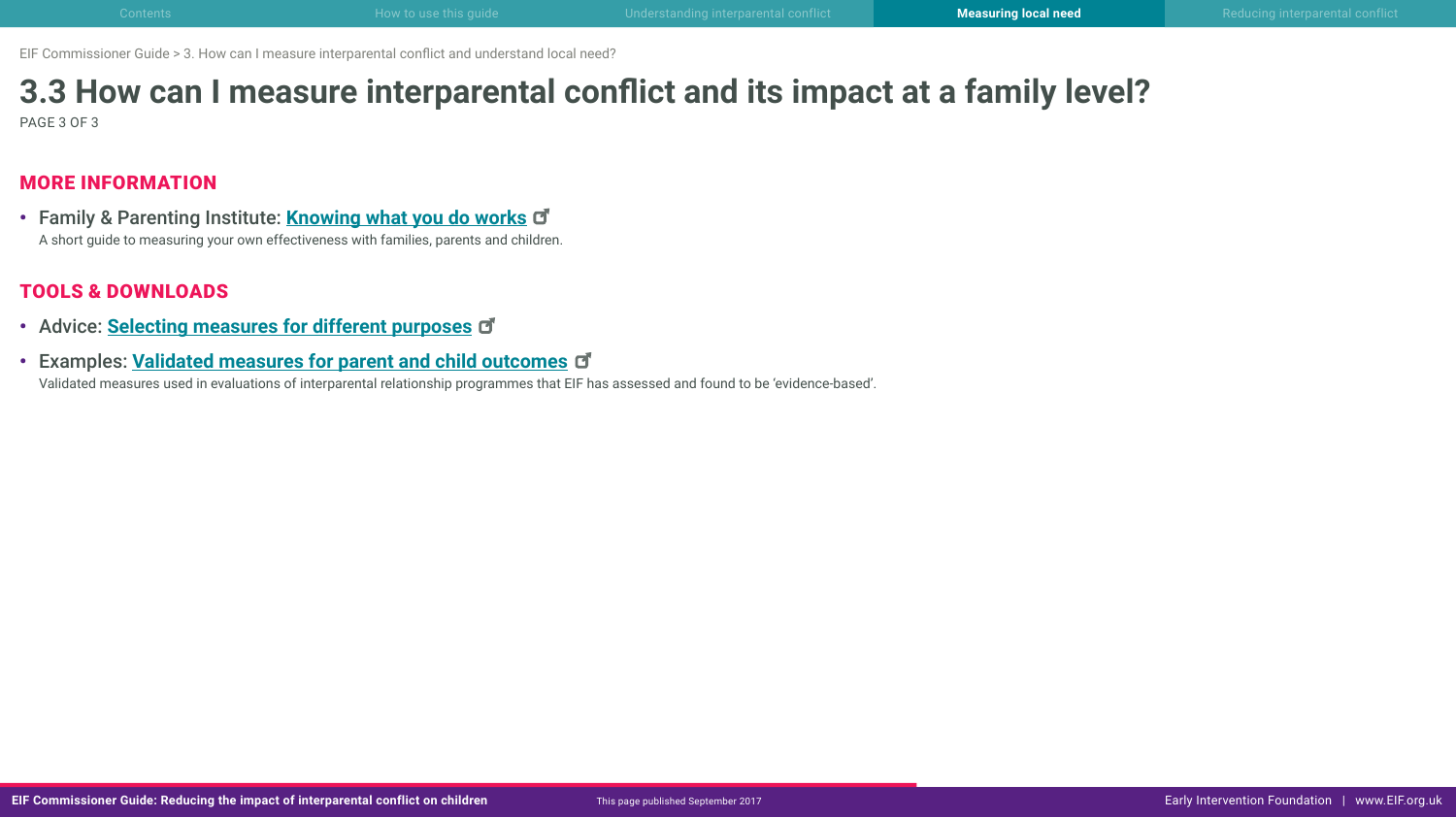### <span id="page-36-0"></span>**4. How can I reduce the impact of interparental conflict on children in my area?** PAGE 1 OF 1

This section gives practical information about the steps that commissioners should take to secure evidence-based interventions and workforce support.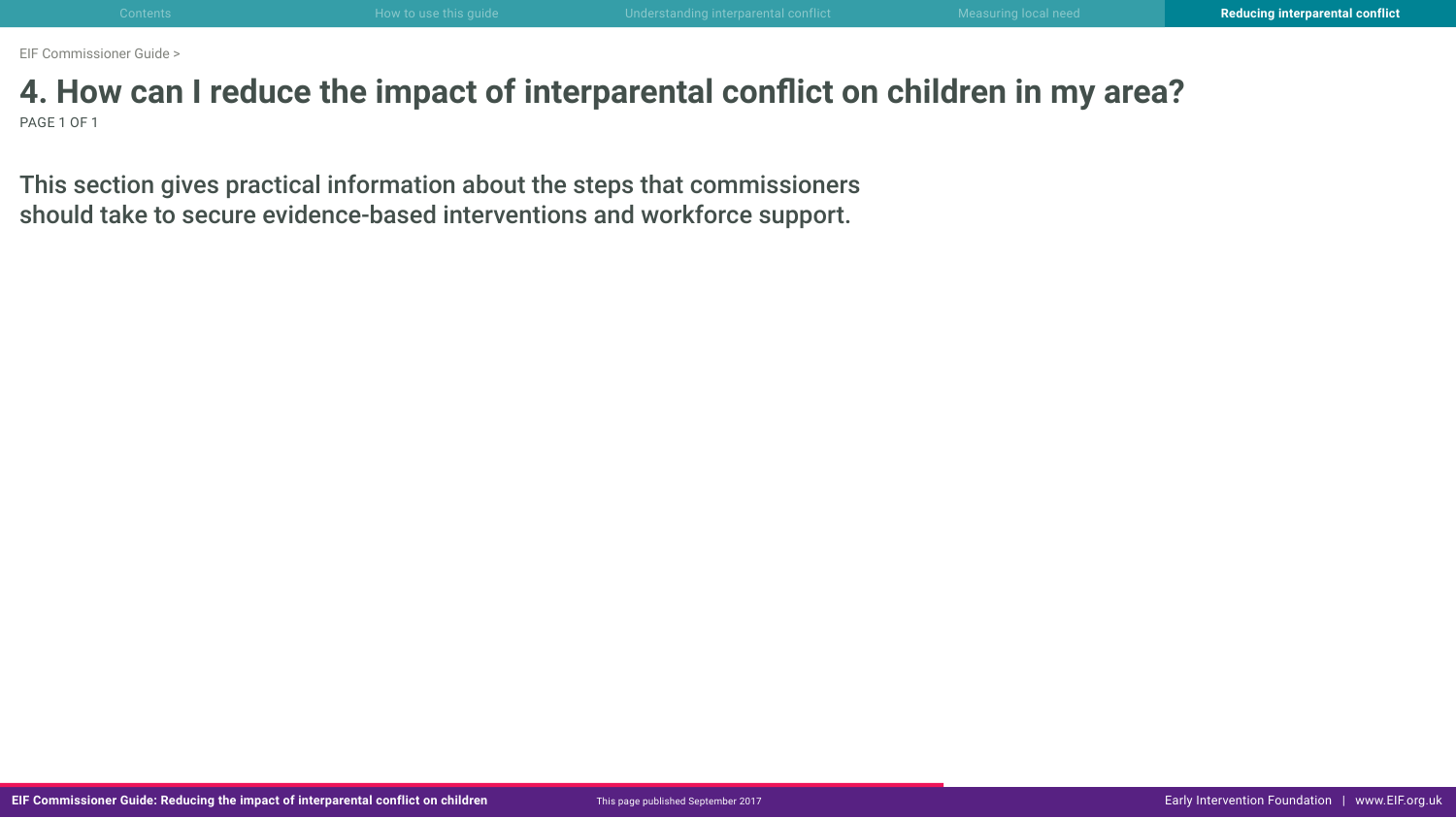# <span id="page-37-0"></span>**4.1 How ready for change is my workforce and how can I mobilise them?**

PAGE 1 OF 3

### **Ready for change**

Relationship support for parents is commonly described as fragmented and largely uncoordinated at a local level, with limited workforce understanding of how seriously interparental conflict can affect children or what to do about it.

Making change happen at a local level depends on an interaction between individual, professional and organisational factors which can accelerate or hinder the implementation of a new way of working. You may find it helpful to use one of the tools developed in the field of implementation science to judge readiness for change (see Tools & downloads: Example readiness framework).

**Developing tools and workforce training**

An essential first step to setting up new services and interventions to support couple relationships is developing tools and training to help workforces to spot and assess risk on inter-parental conflict. This means that practitioners can then refer families appropriately to the right type of intervention to match their needs. This is an urgent area of future research as the tools and training for workforces are not yet currently available, however the Local Family Offer sites have been piloting innovative ways to build workforce capability. For more details see section 3.3 'How can I measure interparental conflict and its impact at a family level' and our summary of training provided by UK services in the Tools & downloads section below.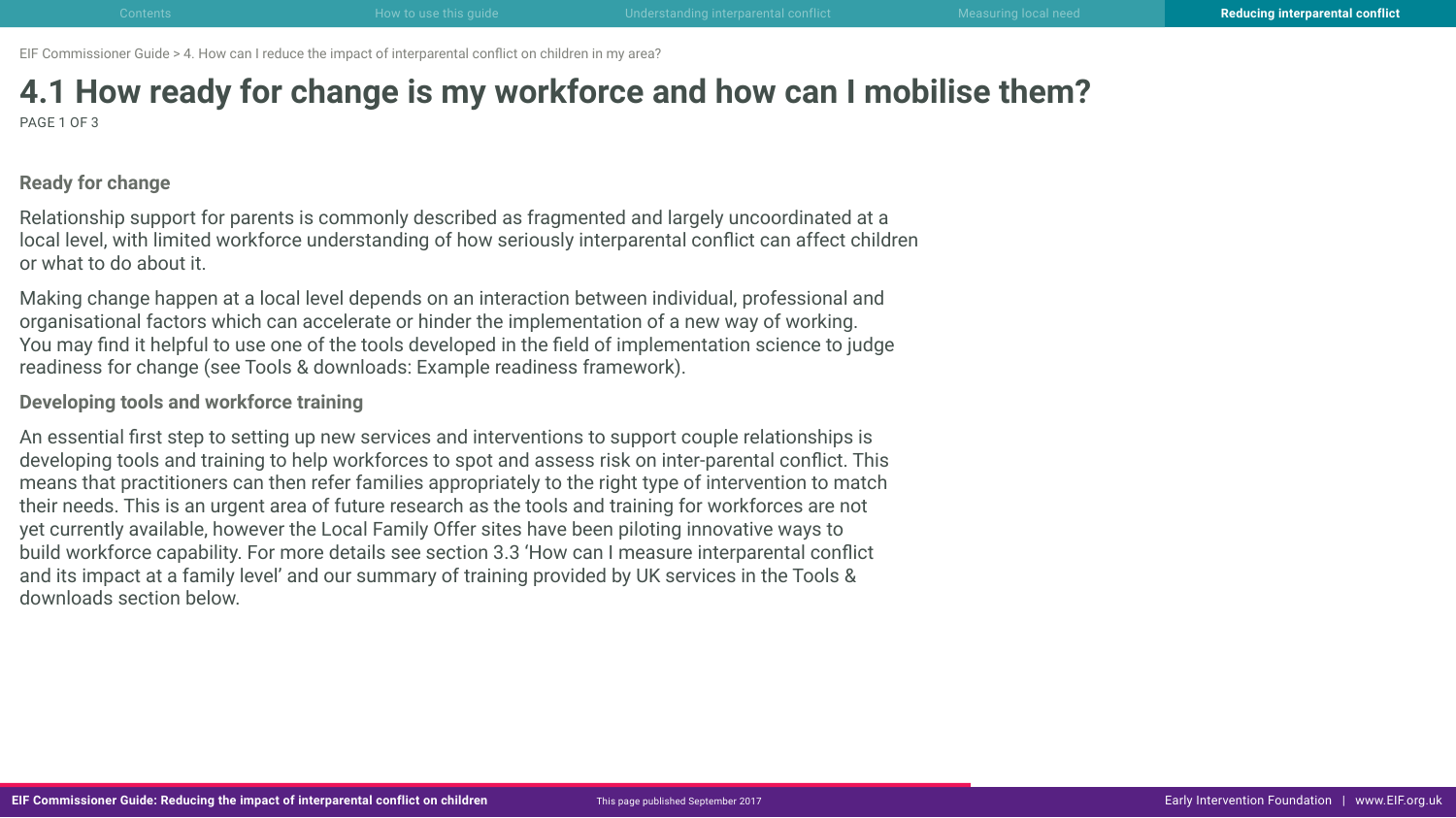# **4.1 How ready for change is my workforce and how can I mobilise them?**

PAGE 2 OF 3

### **Mobilising the workforce**

Local Family Offer sites have focused on building understanding and confidence among the practitioners who work directly with families, so that they can ask the right questions about relationships.

*"When staff received the training it resonated with them immediately. They were saying that they'd known the couple relationship was important for years. The programme gave staff the opportunity to engage with dads and talk to both partners rather than focusing just on the mum. The workforce have always seen the value of talking about the couple relationship but now they have been given the tools and knowledge to do that; to make changes in how they work. This was not just another training session."* 

FAMILY INTERVENTION TEAM MANAGER, GATESHEAD COUNCIL (SOURCE: LOCAL FAMILY OFFER RESOURCE PACK, DWP/IU/OPO)

Through our research, EIF identified 19 relationship training services delivered by six different voluntary sector organisations (see Tools & downloads: Training provided by UK services).

*"It was very useful … To talk about people's relationships can be quite difficult. But [the training] gave us tools so if they do, you know, if parents are sort of talking that there is an issue, that we don't just say, "Oh well, you know, I'm sure it'll work itself out", you know? Actually we do need to explore that further, and help parents … I think it definitely changed my approach and my thought processes."* 

HEALTH VISITOR, TRAINED USING ONEPLUSONE BRIEF ENCOUNTERS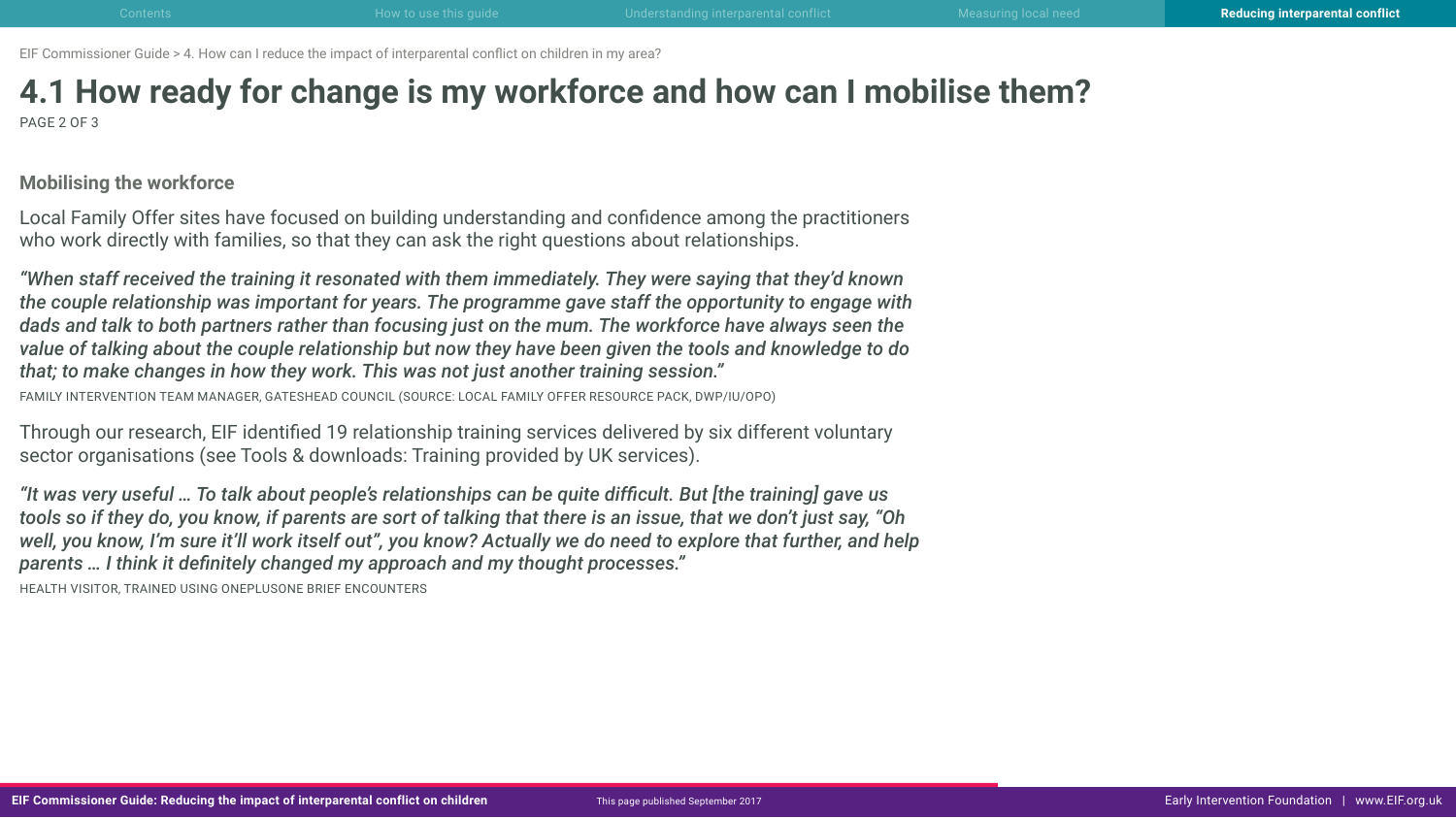# **4.1 How ready for change is my workforce and how can I mobilise them?**

PAGE 3 OF 3

### MORE INFORMATION

- EIF: **[Interparental relationship support services available in the UK: Rapid review of evidenc](http://www.eif.org.uk/publication/inter-parental-relationship-support-services-available-in-the-uk-rapid-review-of-evidence/)e** Report uses a sample of key studies to sketch out the landscape of relationship support services available in the UK.
- EIF: **[Exploring parental relationship support: A qualitative study](http://www.eif.org.uk/publication/exploring-parental-relationship-support-a-qualitative-study/)** Report provides qualitative research on relationship support, mapping current provision and how it is provided.

### TOOLS & DOWNLOADS

- Example readiness framework: **[EIF](http://www.eif.org.uk/wp-content/uploads/2017/09/CG-IPR_4-1_readiness-framework.pdf)**
- Example practitioner toolkit: **[Better relationships, better parenting](http://search3.openobjects.com/mediamanager/herts/enterprise/files/better_relationships_tool_kit.pdf)**, Hertfordshire
- Summary: **[Training provided by UK service](http://www.eif.org.uk/wp-content/uploads/2017/09/CG-IPR_4-1_training-services.pdf)s** Based on EIF research in 'Exploring parental relationship support'
- Case study: **Workforce training, Gateshead**
- Case study: **Relationship support navigator, Dorset**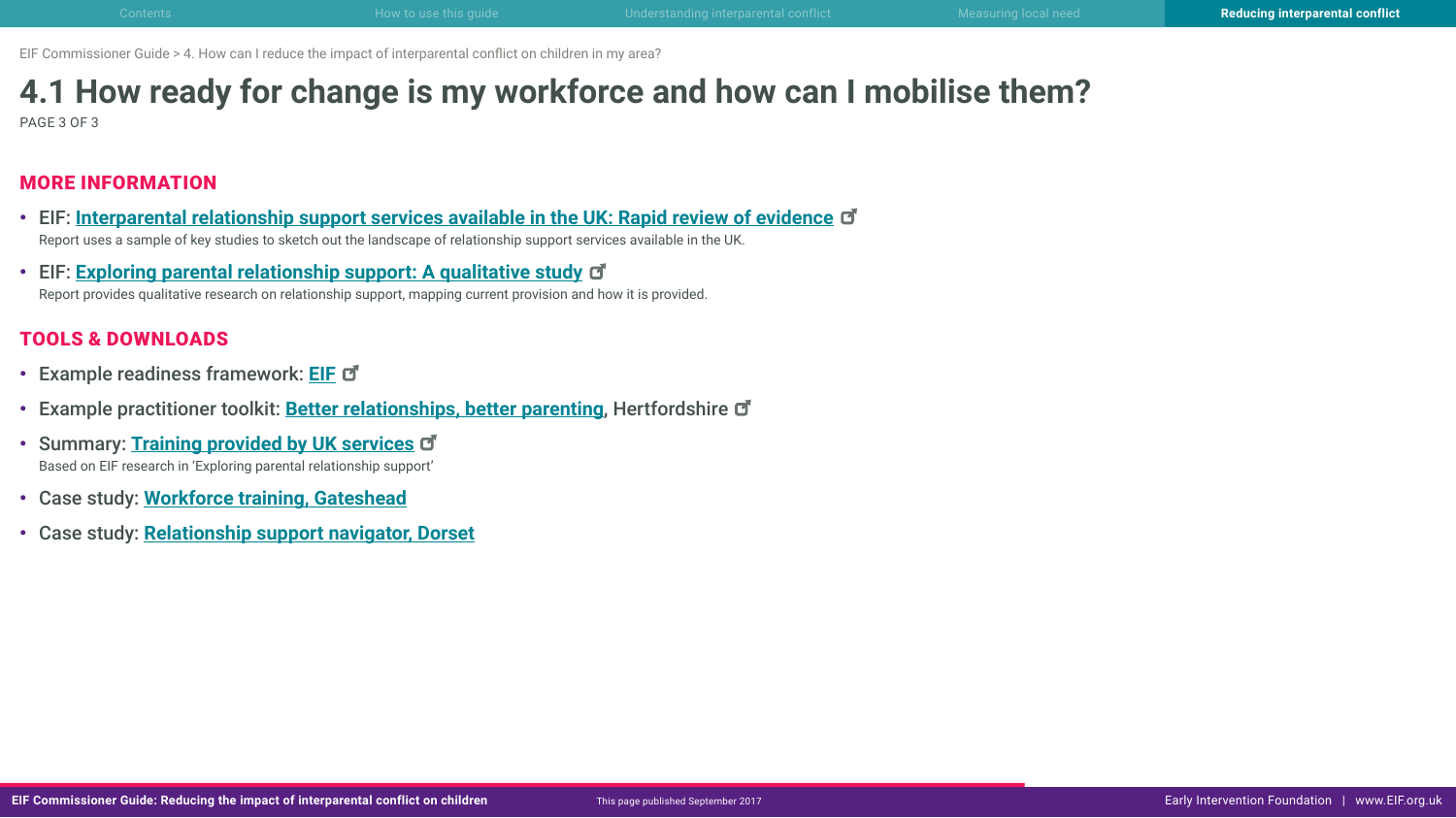EIF Commissioner Guide > 4. How can I reduce the impact of interparental conflict on children in my area? > 4.1 How ready for change is my workforce and how can I mobilise them?

## **Case study: Workforce training, Gateshead**

PAGE 1 OF 1

Gateshead describe their approach to workforce training as 'incremental'. They commissioned Tavistock Relationships to provide introductory training to the workforce and more specialist training to a group of specialist practitioners.

#### **Raising awareness**

Think Couple training was delivered to 57 practitioners from the family intervention team, health visiting, safeguarding & care planning, youth offending team, family group conference service, Children's Centres and the Positive Pathways team. The one-day relationship awareness raising training helps participants to develop their knowledge about family relationships, including conflict and attachment, and introduces them to ways of identifying and responding to relationship problems.

The majority of participants reported increased knowledge about relationship issues and greater confidence in working effectively with couples following the training. They were keen to look at how they could use the training in their everyday work with families. Practitioners were aware that their work tended to be focussed around mothers; they wanted to challenge this and become more inclusive of fathers. Just over half of respondents were hoping to use what they had learnt in their teaching or supervisory practice, ensuring that they used their learning in supporting their staff. The majority of staff felt they would benefit from greater skills development to complement the knowledge base they had acquired.

#### **Couple conflict training**

Training on 'Couple Conflict' was delivered to a small group of more specialist practitioners, over half of whom work in specialist domestic violence and abuse services. The course is designed to help practitioners to develop their capacity to think relationally about couple conflict, intimate partner violence and abuse. The course was deliberately designed to challenge practitioners to think about working differently with couples involved in domestic violence and abuse and adopt more relational approaches where appropriate and safe. Gateshead report seeing a change in the culture of working with some of their higher need families. This has also generated greater debate among Local Authority leads and workforce about approaches to domestic violence.

*"We see more practitioners working with couples not on the basis of how the practitioner wants things to be but on the basis of what the family wants, assessing the relationship dynamics in depth, enabling and encouraging couples to be open and honest about the nature of their relationship and work with them as a couple rather than just separating them" (Team Manager, Family Intervention Team, Gateshead Council).*

#### **Looking ahead**

Gateshead plan to build on the significant progress they have made with workforce development and train staff in Parents as Partners (individual family approach), Incredible Years (baby care) and Standard Teen Triple P (parenting teenagers). They will also develop the skills of management staff through training in supervising and and developing 'relational practitioners'.

**SOURCE: LOCAL FAMILY OFFER GUIDE, DWP/IU/OPO**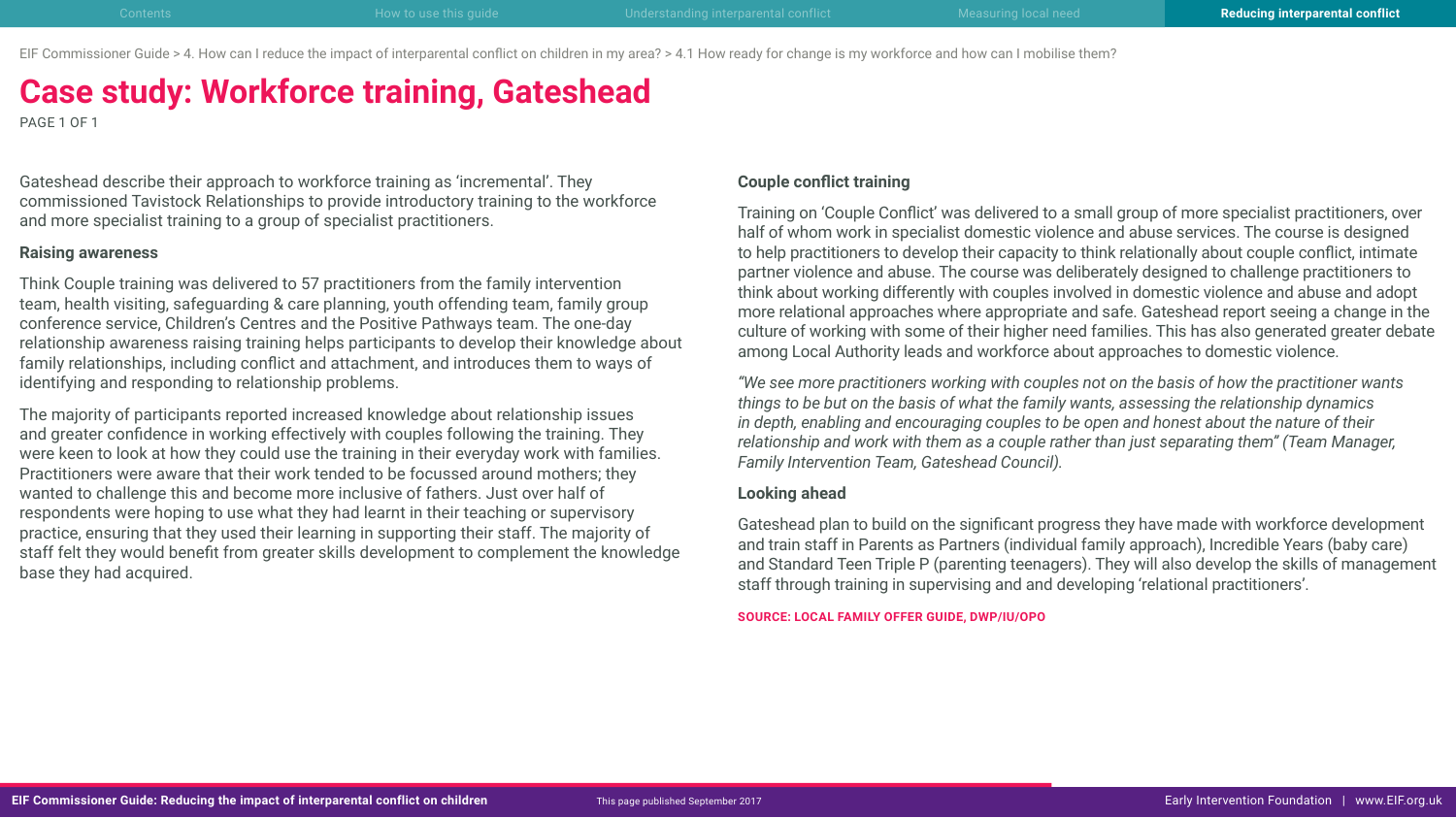EIF Commissioner Guide > 4. How can I reduce the impact of interparental conflict on children in my area? > 4.1 How ready for change is my workforce and how can I mobilise them?

### **Case study: Relationship support navigator, Dorset**

PAGE 1 OF 1

Dorset created a Relationship Support Navigator role, whose main aim is to advise a range of practitioners in directing parents to the appropriate level of support. The post is co-funded by the local authority and the Chesil Education Partnership.

The Navigator's role is to raise awareness in school staff about the importance of providing support to parents around relationships, to build their skills and confidence in responding to issues and knowing where to refer people for more help.

*"Teachers are busy people. Looking after the emotional health and wellbeing of parents is not the only thing they have to do. This role has made it possible for professionals to work more as a team, and it has strengthened trust between teachers and parents." (Relationships Navigator, Chesil Education Partnership)*

#### **Sustaining and embedding change**

As part of her role, the Navigator developed CPD training sessions on relationships for school staff. She also created drop-in sessions on relationships for parents and adapted the content to be suitable for secondary school pupils.

Recruiting to the Navigator post was challenging due to the unique skill set required. In the end, a trained counsellor with a teaching background was seconded from Relate into the role.

To establish this as a sustainable service the Navigator is embedded in the wellbeing team with other frontline practitioners (including family support workers, an educational psychologist, and a social worker). She is also training teachers and head teachers to grow their awareness and skills in supporting relationships.

*"One impact of the work has been building trust between different layers of support (ie, teachers and counsellors) and making better connections between them."*

#### **Working with families**

Initially the role was to be limited to providing advice and signposting for practitioners and did not include any direct work with families. However, as some of the families that were referred to counselling services didn't follow up, the Navigator started having initial meetings with some parents to discuss their situation and outline possible support available.

This made clear that working directly with some families was extremely helpful. The Navigator, who is a trained family counsellor was able to take on a small caseload of parents to whom she offers counselling. This helps to ensure that the service does not 'lose' the most vulnerable people due to the delays in referral, or through having to establish a relationship with a different professional.

*"In the beginning it was hard to turn down direct referrals for families. When you introduce delay you lose some families and these may be ones that really need the support. We have now flexed the role to address this. I can only hold a small caseload, but being able to directly offer more intensive support and continuity in the relationship makes a very big difference for some people."*

The role has evolved flexibly during the course of the project to respond to emergent learning. The plan is for this to be a two day per week post, with one and a half days spent on support and advice to professionals and supported conversations with families and half a day on direct counselling.

**SOURCE: LOCAL FAMILY OFFER GUIDE, DWP/IU/OPO**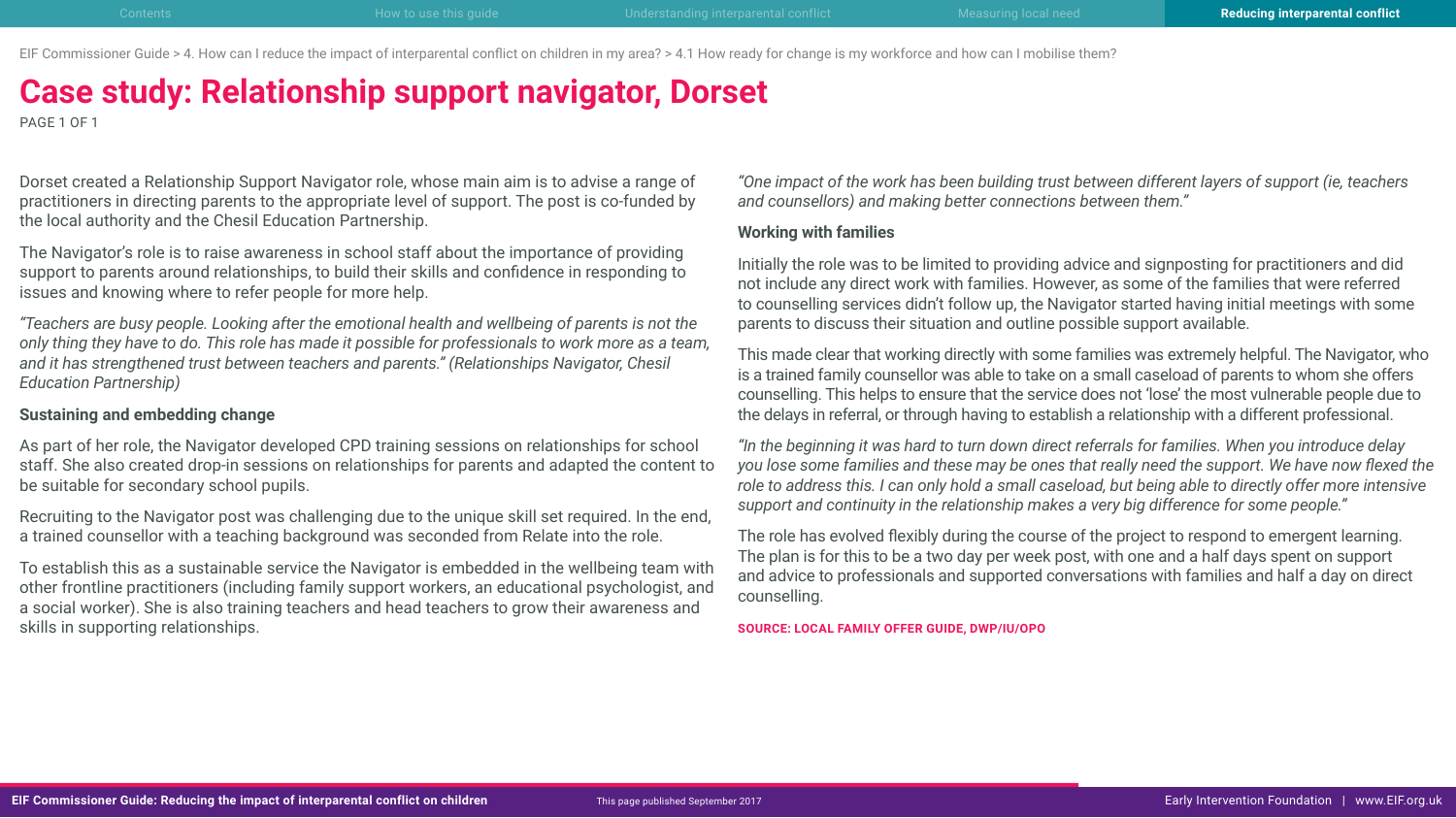### <span id="page-42-0"></span>**4.2 How can I choose evidence-based interventions to match my local needs?** PAGE 1 OF 2

Introducing evidence-based interventions into a new context is not straightforward – it takes time and careful planning. Just because an intervention has reported evidence that it has worked elsewhere doesn't mean that it will be a good fit with your local context, or that it will be easy to implement. Some programmes have been developed in other parts of the world, and there may be no expertise and support available in the UK. The training on which the intervention depends may only be available in another country.

So, rather than starting with a list of programmes which have previously shown somewhere else that they can improve couple relationships and child outcomes, you should start with a detailed understanding of your local place.

- **Focus on the people you are seeking to help:** Who are they? What do you know about their needs? Why are they vulnerable? How many of them are there? Where do they live?
- **Identify how you currently interact with them:** What kind of public services do they already receive? Do public services find them hard to reach? Do public services currently work well together with these families, use common processes, and manage change well?
- **Review the current pathway of support available to support the interparental relationship, at different levels of need:** How do you currently identify and support parents who are vulnerable to interparental conflict? Is that support sufficient and specific to the needs that you have identified? Do you have hard data on how much difference the current steps in the pathway make for families? Does your pathway offer alternatives to widen reach? Do you have gaps or weaknesses?

Only then will you be ready to look at evidence-based programmes and interventions, and whether they match up well with what you need.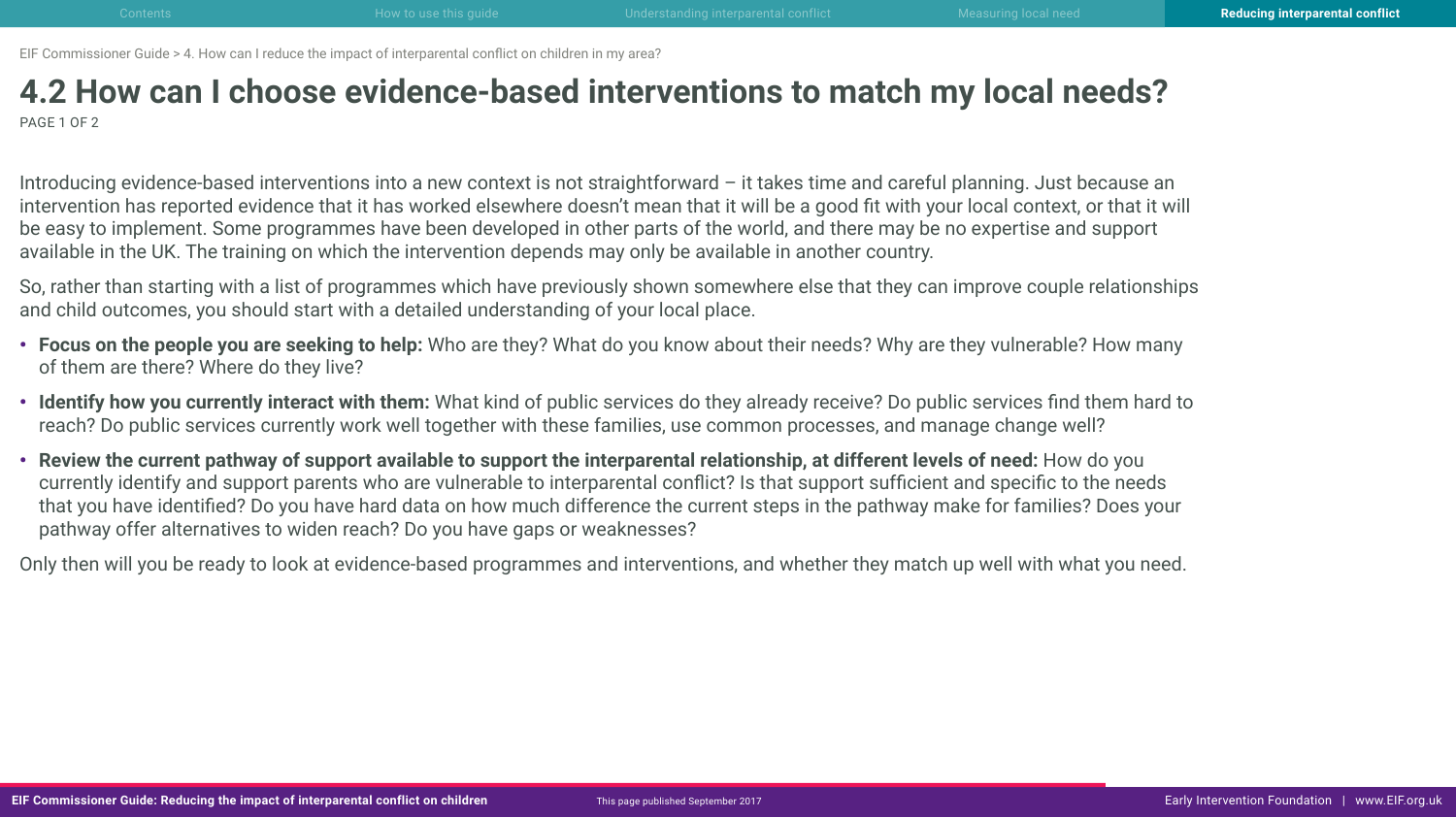# **4.2 How can I choose evidence-based interventions to match my local needs?**

PAGE 2 OF 2

**Universal versus targeted**

EIF uses the following classifications to group interventions that are assessed for the Guidebook and in its published reviews:

- **Universal:** Refers to interventions that are available to all children or families. These activities may take place alongside or as part of other universal services, including health visiting, schools or children's centres.
- **Targeted selective:** Applies to services that target or 'select' children or families that may be at greater risk of experiencing problems. For example, selected children or families may include those struggling with economic hardship, single parents, young parents or ethnic minorities.
- **Targeted indicated:** Refers to a smaller percentage of the population of families with a child or parent with a pre-identified issue or diagnosed problem requiring more intensive support.

### TOOLS & DOWNLOADS

• EIF evidence assessments of programmes with a focus on interparental relationships: **[EIF Guidebook](http://guidebook.eif.org.uk/search?search=interparental+relationships)**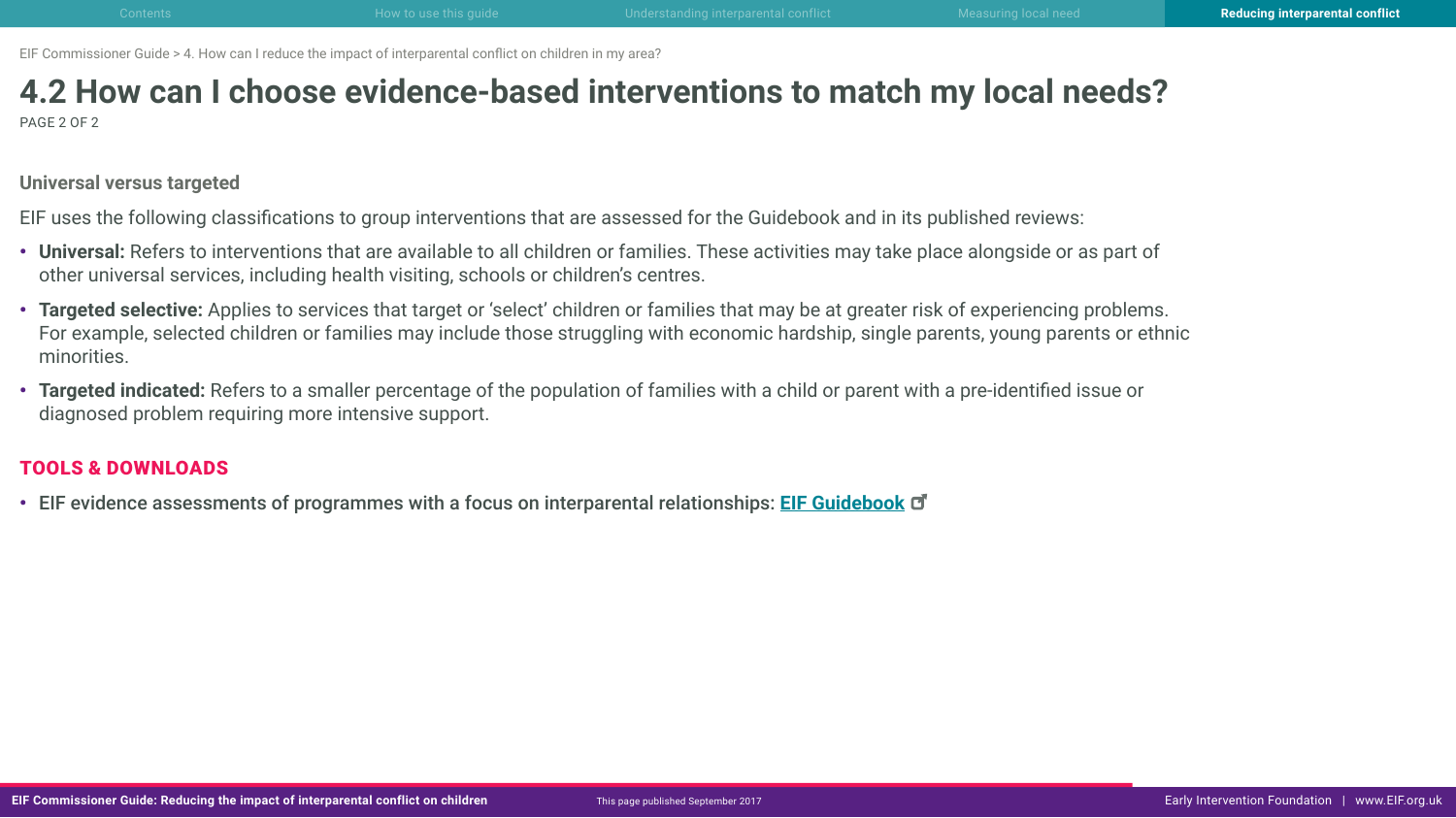### <span id="page-44-0"></span>**4.3 What interventions can reduce interparental conflict and improve child outcomes?** PAGE 1 OF 3

There is strong evidence that interparental relationships are crucial to children's outcomes and development. Despite this, the evidence about interventions and what works to improve parental relationships is still at an early stage. The majority of interventions which have robust evidence come from outside the UK, and many lack of evidence of how they improve child (rather than parent or couple) outcomes. There are, however, a growing number of interventions that have shown that they can be effective in improving relationship quality and child outcomes.

**Interventions identified in EIF What Works reviews (but not yet assessed against EIF evidence standards)**

EIF's reviews have identified a range of interventions in the UK or internationally (see Tools & downloads: Summary of programmes). Our 2016 review identified 28 international interventions that target the couple relationship, many of which were underpinned by robust evidence using randomised control trials (RCTs), including:

- 8 interventions targeting intact families
- 5 interventions targeting intact families at key transition points, such as new parenthood
- 8 interventions targeting parent separation or divorce
- 3 couple interventions with an additional component on parenting skills or vice versa
- 1 intervention targeting the effects of domestic violence on children
- 3 interventions that were prevention-based, targeting couples who were not yet experiencing any relationship problems.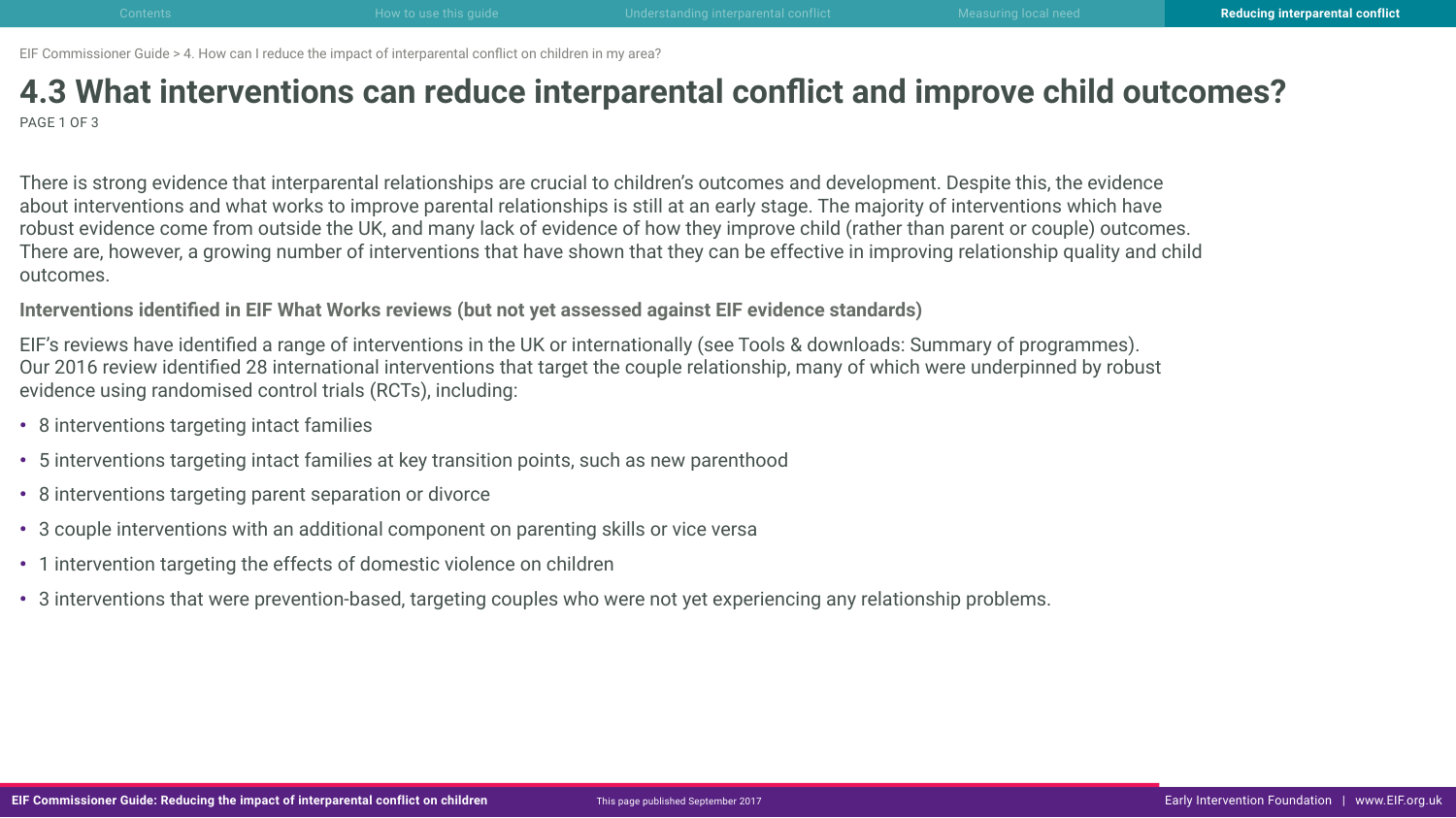### **4.3 What interventions can reduce interparental conflict and improve child outcomes?** PAGE 2 OF 3

Our 2017 review on interparental relationships in the context of poverty and economic pressure identified 13 relevant programmes. Many of these were underpinned by RCTs, and almost all were international interventions, with only one having an established UK evidence-base. They include:

- 8 interventions that focus directly on the couple relationship in contexts of economic pressure. Couple-focused interventions work directly with couples to improve the quality of the relationship.
- 5 parenting interventions with a couple component, in contexts of economic pressure. Parenting programmes with a couple component are primarily concerned with improving the quality of parenting, but include a component focusing on improving the couple relationship.

It is important to note that while our What Works review identified that many of the international interventions appear to have undergone robust evaluation, we have not yet formally assessed their strength of evidence against EIF's standards and therefore cannot comment on their effectiveness.

Also, some of the above interventions only have evidence of improving couple or adult outcomes and do not yet have evidence concerning outcomes for children. This does not necessarily mean that these interventions do not improve child outcomes, but that they may be in the early stages of developing their evidence.

### **Interventions assessed against EIF's evidence standards**

We have assessed a smaller number of programmes against EIF's evidence standards. Six of these are included in the EIF Guidebook because they have demonstrated an impact on child outcomes (meeting the threshold for an EIF evidence rating of 2 or higher), including reduced couple conflict and improved parental wellbeing, child behaviour and attachment. Of these six programmes, one focuses directly on the couple relationship and five are parenting programmes with a couple component.

As part of EIF's 2016 review, 15 UK interventions on interparental relationships went through the EIF programme assessment process, of which 14 were not found to meet the threshold for EIF level 2 for child outcomes. In many cases, this was because they had not yet been evaluated for impact on child outcomes, even though some had evidence of impact on couple or adult outcomes.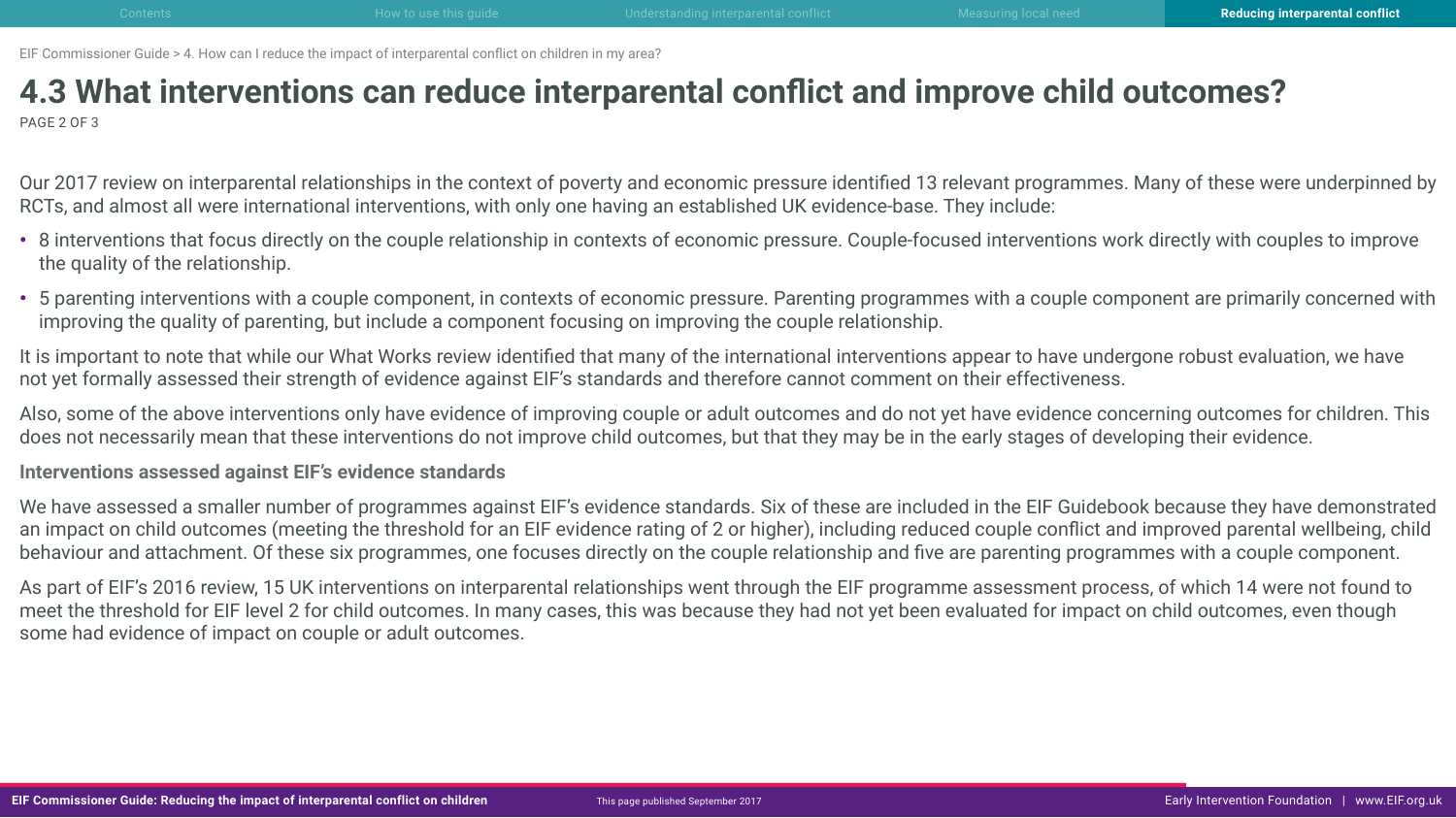# **4.3 What interventions can reduce interparental conflict and improve child outcomes?**

PAGE 3 OF 3

#### **Considerations for commissioners**

Evidence that a programme has worked in the past is important but not sufficient to guarantee similar results in a different location. Commissioners have to balance the strength of evidence with consideration of other factors such as implementation capability, fit with local context, cost–benefit analysis, and an understanding of your local population needs (see section 4.2). Interventions that are yet to collect robust evidence that they have a positive causal impact on parents and children may nonetheless be an important part of a local support pathway where there is an appropriate evaluation in place.

### MORE INFORMATION

• EIF: **[Standards of evidenc](http://guidebook.eif.org.uk/eif-evidence-standards)e** Find out more about the evidence ratings at the heart of EIF's assessments.

• EIF: **[What is 'good evidence'](http://www.eif.org.uk/wp-content/uploads/2017/09/CG-IPR_4-3_good-evidence.pdf)?** Briefing sets out the characteristics of rigorous evidence.

### TOOLS & DOWNLOADS

- Programme assessments: **[EIF Guidebook](http://guidebook.eif.org.uk/)**
- Infographic: **Three aspects of strategic commissioning** Balancing evidence, implementation and value for money.
- Summary: **[Programmes that target the couple relationship](http://www.eif.org.uk/wp-content/uploads/2017/09/CG-IPR_4-3_programmes-targeting-couple-relationship.pdf)**

More information on the six programmes identified above, plus summary information on other programmes.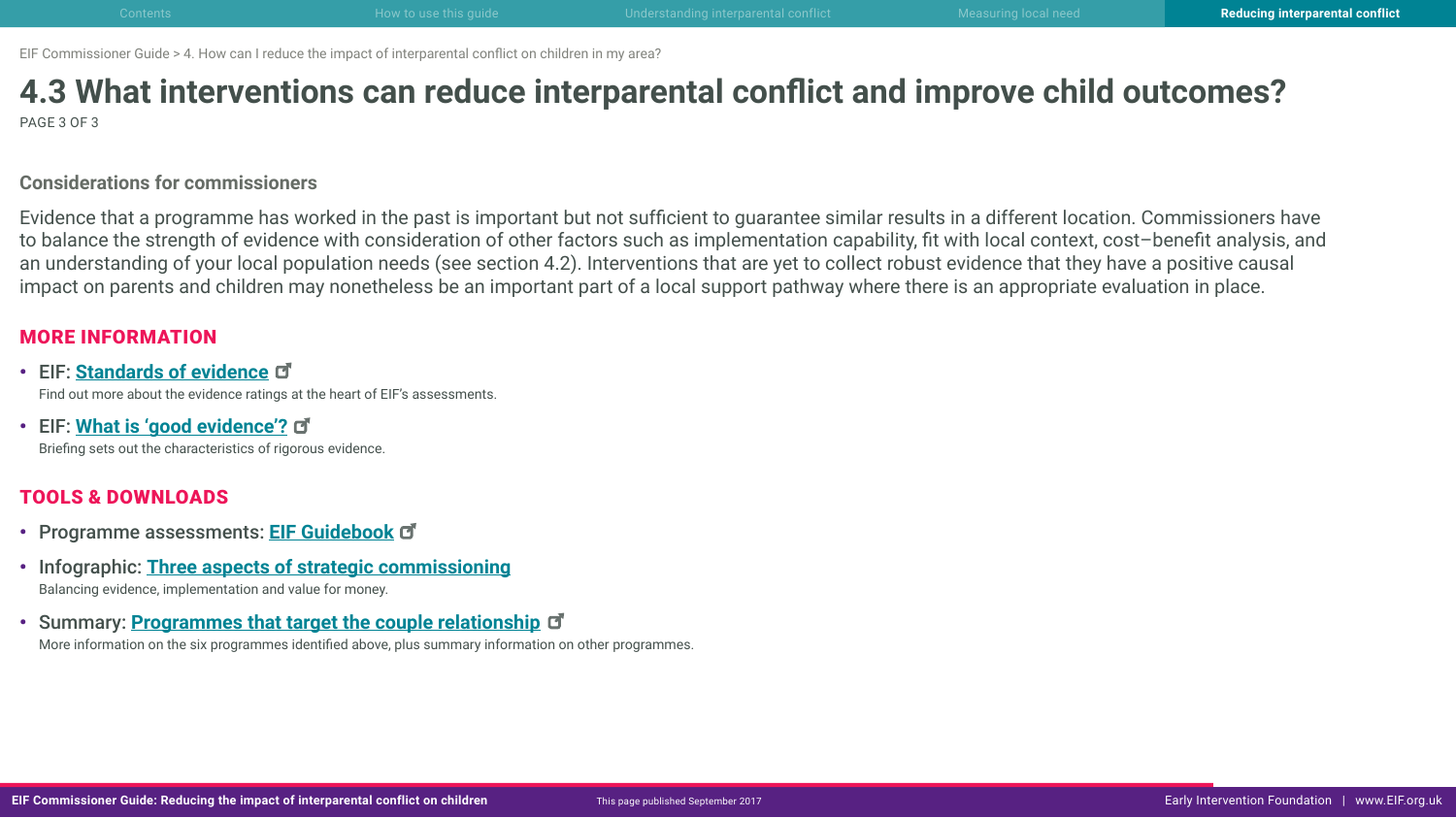EIF Commissioner Guide > 4. How can I reduce the impact of interparental conflict on children in my area? > 4.3 What interventions can reduce interparental conflict and improve child outcomes?

## **Infographic: Three aspects of strategic commissioning**

PAGE 1 OF 1

- 1. **Strength of evidence** provides insight as to whether a programme has previously been found to improve outcomes for children.
- 2. **Implementation** concerns both the extent to which a programme's implementation requirements are clearly specified by the programme developer, and the readiness for change of local partners.
- 3. **Cost–benefit analysis** of local implementation and impact assesses whether the likely results for families are sufficient to meet the local community need and justify the investment cost required.

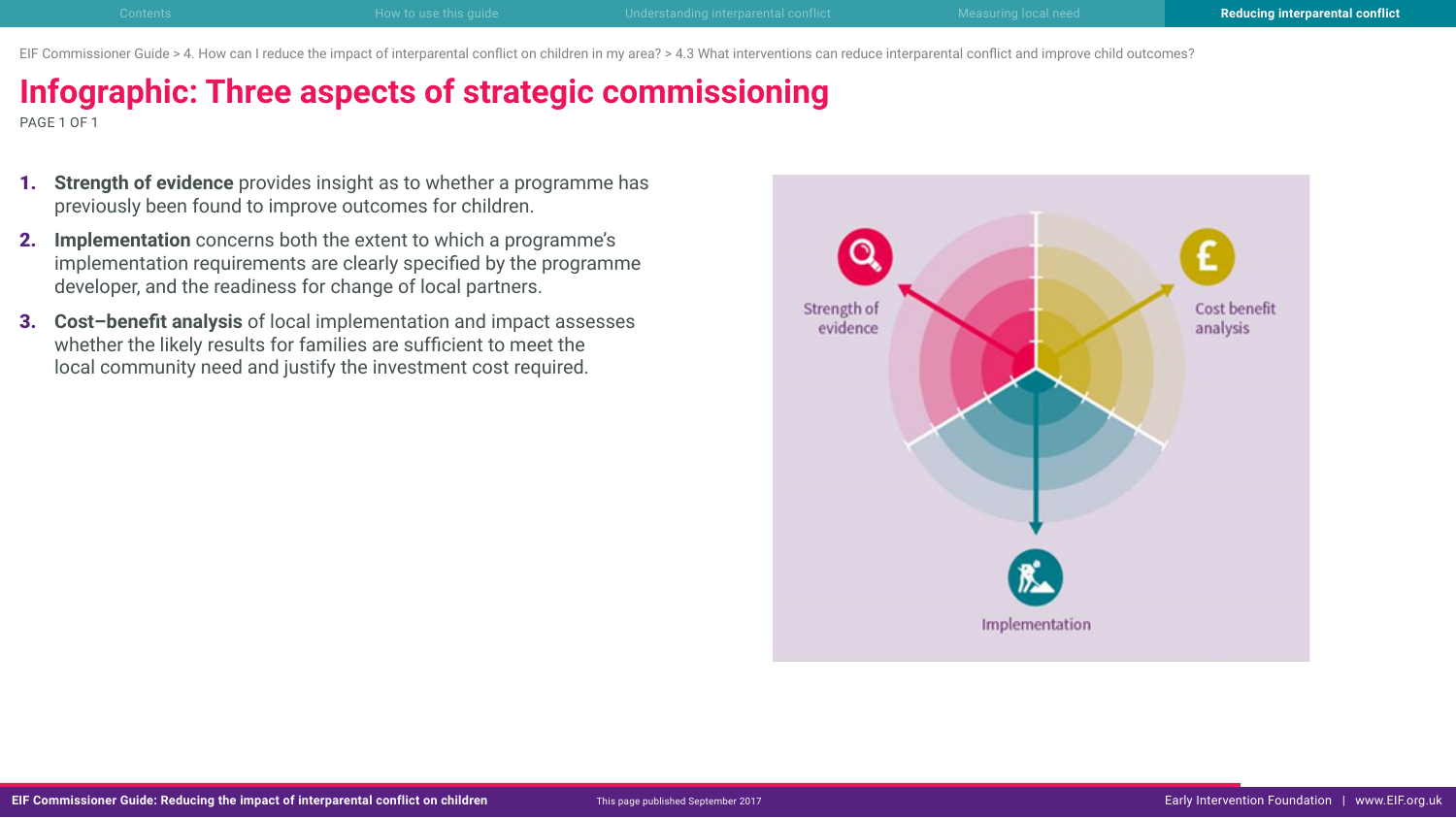## <span id="page-48-0"></span>**4.4 How do I match an intervention with my local context?**

PAGE 1 OF 3

Evidence can show that an intervention has worked previously, but is no guarantee that it will work in the future in a different place with a different population. As a commissioner you will have to judge whether a particular intervention is a good match for your local context and therefore likely to work for your population.

**10 things to consider**

1. How well will the intervention synchronise with current local pathways of parenting, relationships and family support? For example, if you are already using Triple P or Incredible Years with families, it may be more practical to extend the use of these to focus more strongly on interparental conflict than to introduce a new intervention which feels separate and different both for families and practitioners.

*"Evidence-based interventions are only a part of the local offer – a mixed offer is required to ensure the right support is provided to customers."* LOCAL FAMILY OFFER NETWORK

- 2. Is the intervention sufficiently different to existing support available and so likely to add value? Are you clear about what you are trying to achieve and the gap that this intervention will plug?
- 3. Does the intervention use a language and tone which translates well to your context and families? Does it feel culturally appropriate to the families for whom it is needed?
- 4. Does the methodology for delivering the intervention work well in your context? For example if the intervention is delivered through an network of community centres do you have appropriate facilities and are families likely to travel to these? Or is an intervention which can be embedded in the practice of a home visiting service more likely to reach your target population because of distance and public transport issues?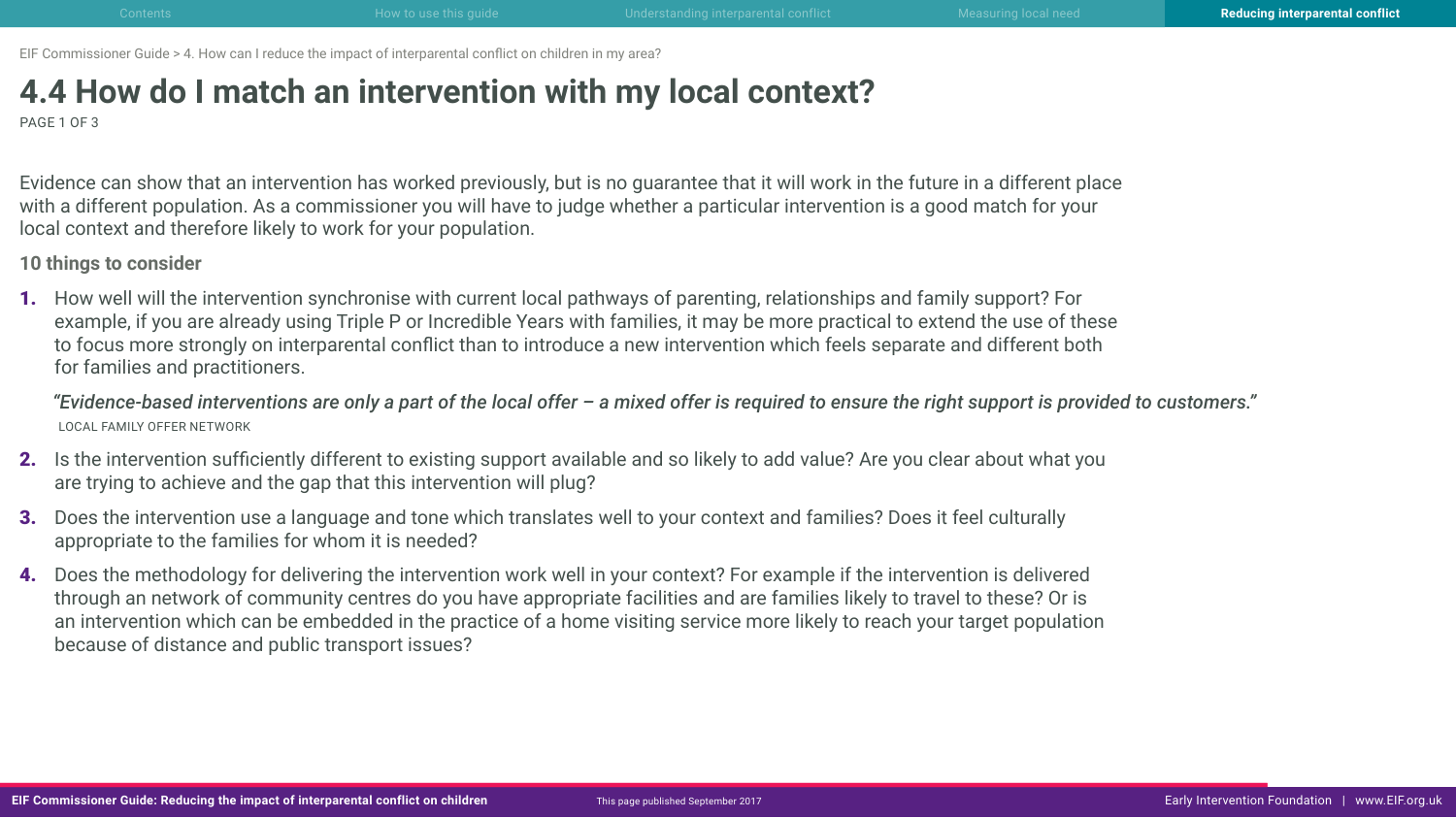## **4.4 How do I match an intervention with my local context?**

PAGE 2 OF 3

5. Are your current screening, assessment and referral processes sufficiently robust to identify the families who are the target population for this intervention?

*"Requires quality referrals, not just a tick list – this means practitioners having sufficient time to refer effectively and appropriately."*  LOCAL FAMILY OFFER NETWORK

6. Given the stigma in seeking help for relationship conflict, is there a culture of trust between the families you want to target and public services or do you need a step before the intervention to build trust and confidence?

*"Support before and after intervention so people are not left cold after gaining support."*  LOCAL FAMILY OFFER NETWORK

7. Does your workforce currently have the skills and capacity to deliver this intervention with training, or are you generally able to recruit to the roles required for this intervention?

*"Identify the right people to train and think about a sustained career development pathway to reduce natural wastage of people trained."*  LOCAL FAMILY OFFER NETWORK

8. How important is fidelity for this intervention? If there a history locally of adapting interventions (for example, by broadening or changing the target population or adapting the content around local skills and interests) this could undermine an intervention that requires a high level of fidelity. Some approaches permit a greater degree of local adaptation than others.

*"Is there any flexibility around delivery in the local context without losing the credibility of the intervention?"*  LOCAL FAMILY OFFER NETWORK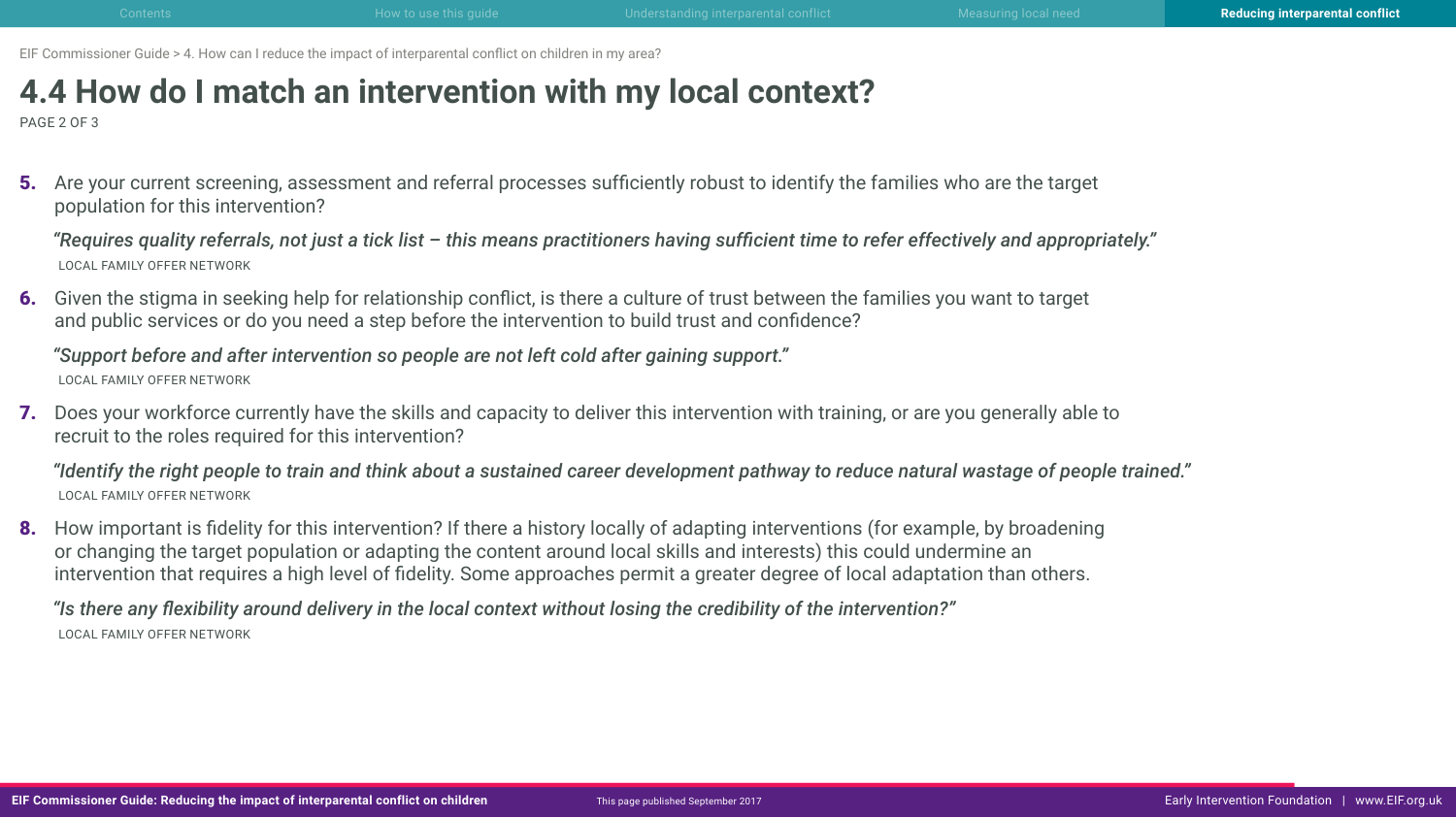## **4.4 How do I match an intervention with my local context?**

PAGE 3 OF 3

- 9. If the intervention is less well evidenced, it will require more investment in evaluation to test and learn at a local level. Is this kind of evaluation infrastructure in place locally, or would it make more sense to invest in a more established and evidence based intervention?
- 10. Some interventions can be complex and time consuming to implement, and expensive to sustain. Do you know what capacity and resources you will need for successful implementation? Do you have what you will need? How thorough, straightforward and easy to access is developer implementation support for this intervention? Do you have the resources to sustain delivery of this intervention?

#### TOOLS & DOWNLOADS

• Case study: **Adapting delivery, Newcastle**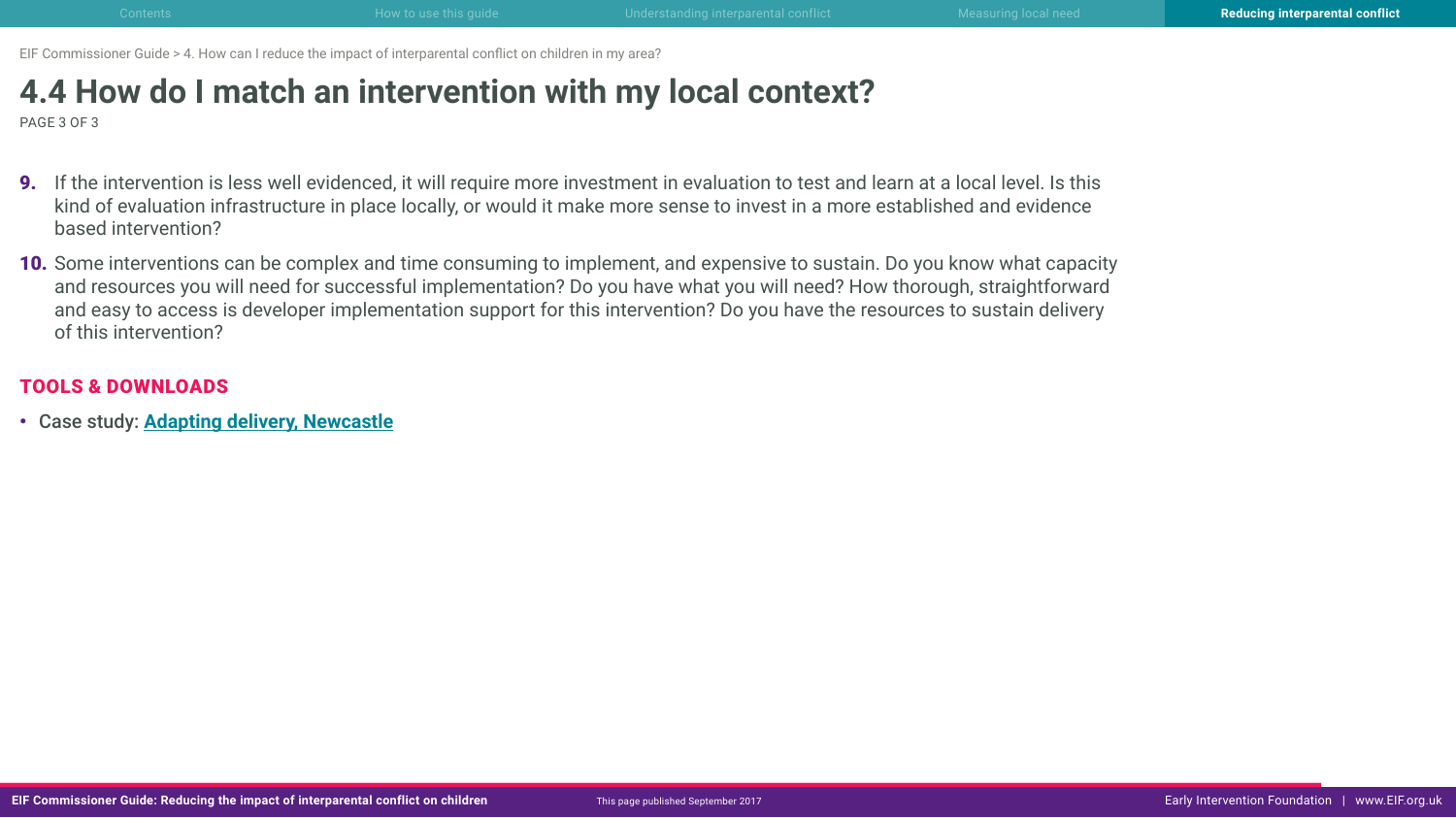EIF Commissioner Guide > 4. How can I reduce the impact of interparental conflict on children in my area? > 4.4 How do I match an intervention with my local context?

## **Case study: Adapting delivery, Newcastle**

PAGE 1 OF 1

Newcastle paid particular attention to the conditions that enable families to access support quickly once their need has been identified. They learned that, in order to access the support available, some families need a considerable amount of help.

*"Just getting mum to attend her appointment with a counsellor required a lot of work. We had to help her deal with her anxiety and supporting her to access the service became the priority. It is of no use having a great service if for whatever reason people are not going to be able to access it." (Family Support Worker, Newcastle)*

They made a concerted effort to fit their service offer around families who have multiple and complex needs, often involved with multiple services and often in crisis. In practice, this meant anything from ensuring that conversations could take place in the most appropriate spaces to arranging transport and childcare, from sending reminder texts to timing interventions to fit with family commitments.

*"Making that pathway work has been a priority. We have been constantly refining and honing the service, responding to families' needs to make it as smooth as possible. This means complex logistics: from transport, to childcare, timing and communication around the interactions." (CEO, Relate Newcastle)*

When asked about top learning and tips on ensuring that pathways to support are as smooth as possible, they mentioned:

• Getting the practical logistical processes right.

*"The smallest omission can mean precious support resource is wasted. Transport and childcare cut down attrition and barriers to a family taking up support".*

- Some handholding for families from a practitioner they know as part of assessment and review makes it much more likely that families will take up support.
- Training for frontline practitioners should enable them to provide some support and to refer when necessary, as opposed to systematically defaulting to referrals.
- Good communication between teams is key to smooth and effective referrals and integrated support.
- A steering group can play a very important role in leading the development and adaptation of the service in response to emergent learning.

**SOURCE: LOCAL FAMILY OFFER GUIDE, DWP/IU/OPO**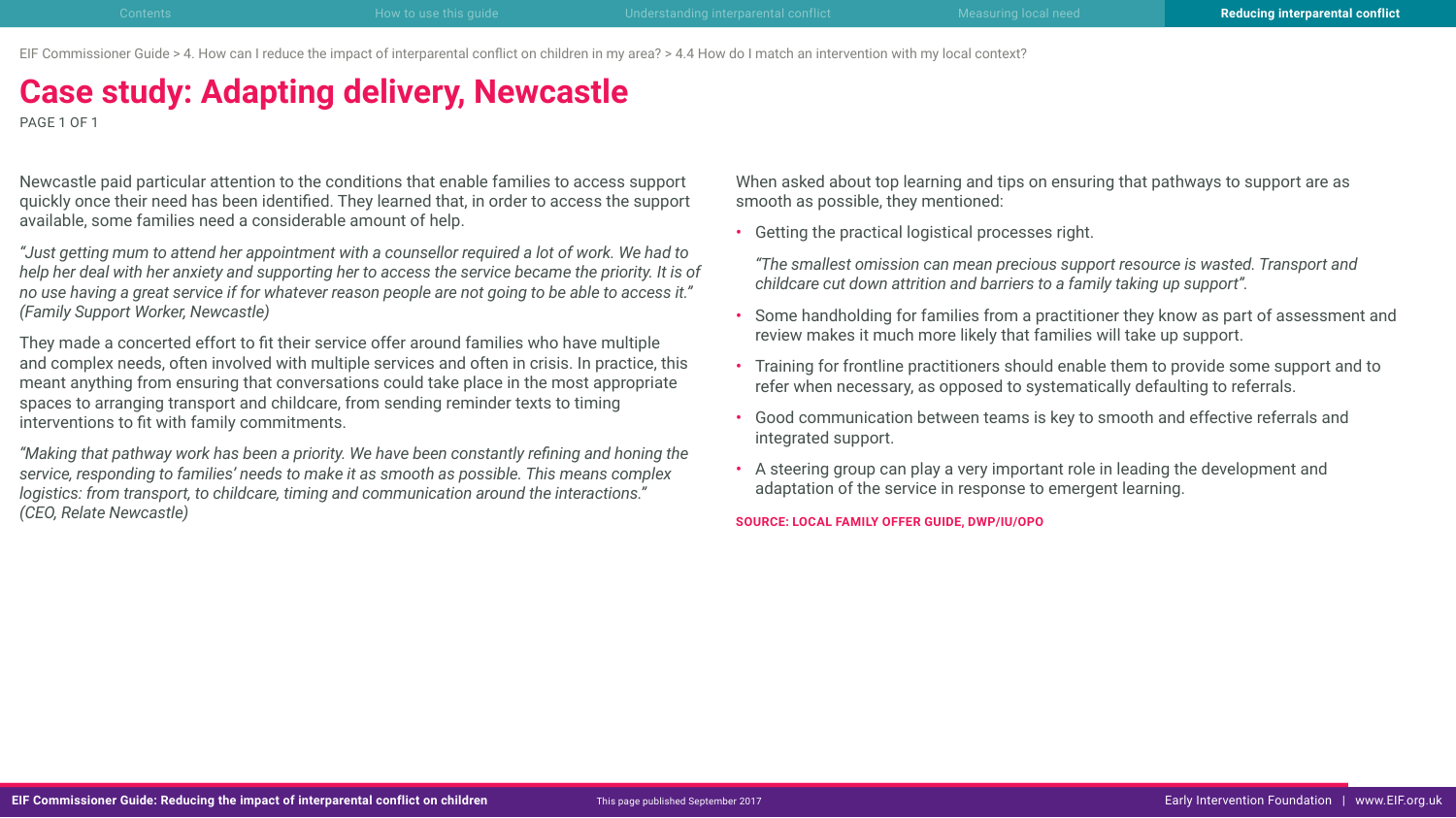### <span id="page-52-0"></span>**4.5 How can I persuade my stakeholders to engage on interparental relationships?** PAGE 1 OF 3

Those involved in delivering family services often instinctively recognise the importance of parental relationships to outcomes for children, but this has not led to the issue being prioritised in family services. Twelve local areas funded by DWP to deliver a Local Family Offer have explored how to persuade stakeholders to engage.

1. **Use the evidence:** The evidence about the impact on children of the quality of their parents' relationship is compelling.

*"The evidence on interparental relationships dropped like a very large penny. Before, if you had asked 'Do you think it's a good idea for parents to shout and swear at each other in front of their children?' most people would have answered 'no'. But their answer would have been based on ideas of common decency rather than on science. Now we have clear evidence that this is actually damaging to child development. It means we can say for example to GPs 'doing something about parental conflict is your business as much as tackling smoking in the household is. Its impact on children is as harmful, both in terms of direct outcomes and in terms of learnt behaviour."* 

DIRECTOR OF TRANSFORMATION, NEWCASTLE COUNCIL (SOURCE: LOCAL FAMILY OFFER RESOURCE PACK, DWP/IU/OPO)

2. **Use your data:** Local data as part of a local needs assessment helps to make the evidence story feel very specific to a local place, and demonstrate the practical relationship between interparental conflict and local demand for family support, mental health and social care services.

*"We are having conversations with partner schools that are informed by this data - these are feedback rather than performance management conversations. Professionals tell us that having access to this information helps them work better in partnership with other agencies. They say they now know what they need to do and don't need to refer to other professionals. They are talking together rather than referring to each other."*  BUSINESS INTELLIGENCE MANAGER, DORSET COUNTY COUNCIL (SOURCE: LOCAL FAMILY OFFER RESOURCE PACK, DWP/IU/OPO)

3. **Make the fiscal case:** The budgetary cost of acute 'late intervention' associated with the impact of parental conflict can be a powerful advocacy tool (see More information below), particularly as the burden falls across the whole public sector, from schools and the NHS to local authorities and the police. Cost– benefit analysis of specific interventions can also demonstrate the financial potential of intervening early to resolve interparental conflict.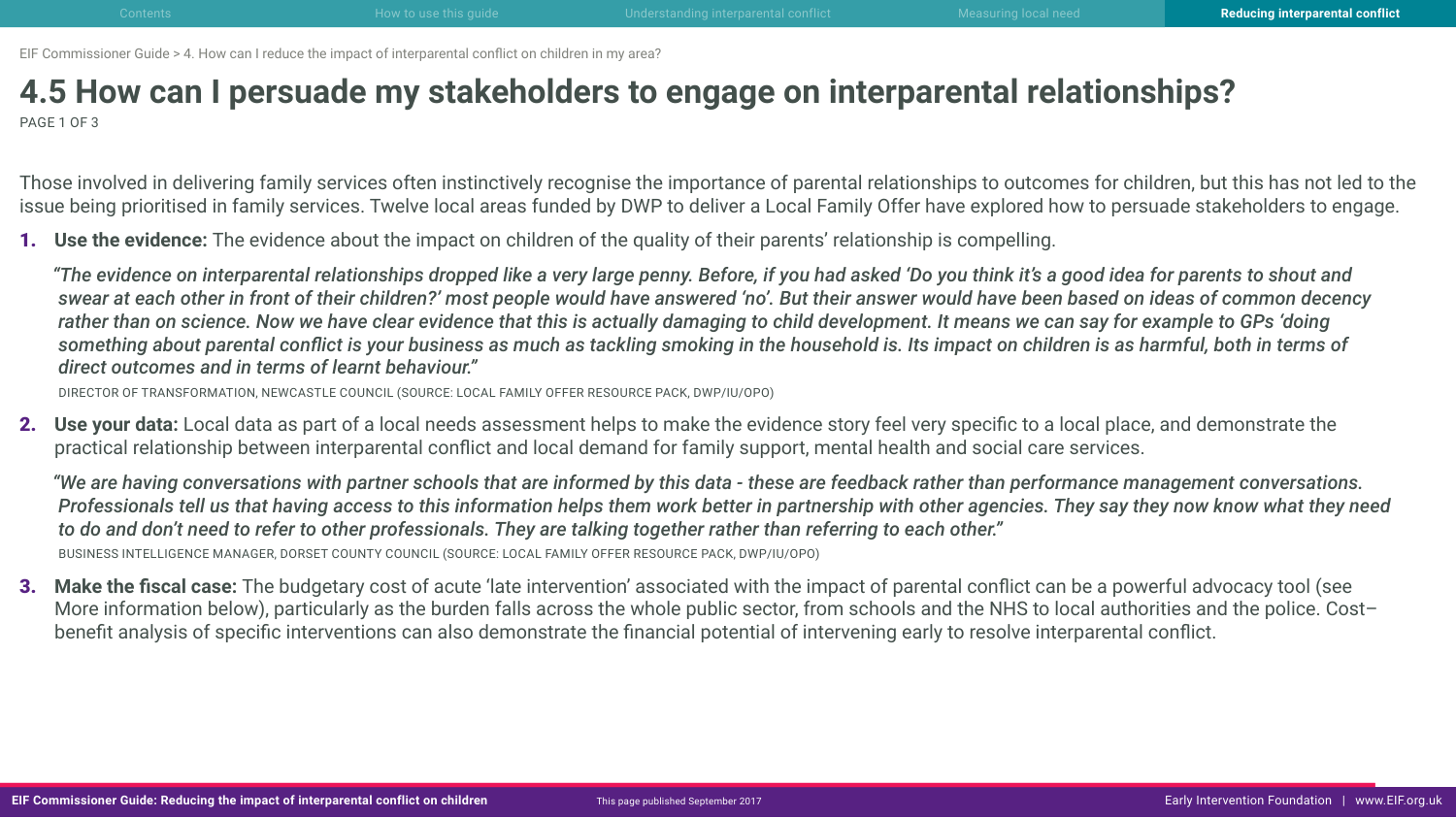### **4.5 How can I persuade my stakeholders to engage on interparental relationships?** PAGE 2 OF 3

- 4. **Make it real:** Simple and clear messages about the real family impact of parental conflict are hugely powerful. Audiences from strategic leaders to families themselves are more likely to commit to action if they can see practical and real examples, family stories, case studies, and scenarios that they recognise from their experience.
- 5. **Focus on leaders:** Interparental conflict should be an issue of strategic importance at a local level, which means making the case for change to strategic leaders through partnership bodies like the health and wellbeing boards, schools forums, local authority elected member committees and safeguarding boards, and getting senior leaders in turn to champion and lead this agenda.

*"Somebody at the strategic level has to want it, they have to be persuaded that this is the answer to many of the problems thy need to solve."*  DIRECTOR OF STRATEGIC DEVELOPMENT, TAVISTOCK RELATIONSHIPS (SOURCE: LOCAL FAMILY OFFER RESOURCE PACK, DWP/IU/OPO)

- 6. **Use contracting levers:** Local authority and clinical commissioning group commissioners should use procurement levers to raise the profile of interparental relationships, for example establishing expectations about workforce knowledge, reporting requirements or use of specific assessment processes in contracts for midwifery, health visiting, children's centres, wider adult and child emotional wellbeing services and parenting support services.
- 7. **Embed in wider strategic planning:** Interparental conflict has a wide impact on the health and wellbeing of children and families, and so must be embedded across the local service transformation agenda, showing local links with agendas like Troubled Families, safeguarding, mental health, maternity transformation, and health and social care integration.

*"We sited the programme of work in a strategy that has a lot of energy and focus from the top strategic level right down to the operational level."* LUTON FLYING START PROGRAMME MANAGER (SOURCE: LOCAL FAMILY OFFER RESOURCE PACK, DWP/IU/OPO)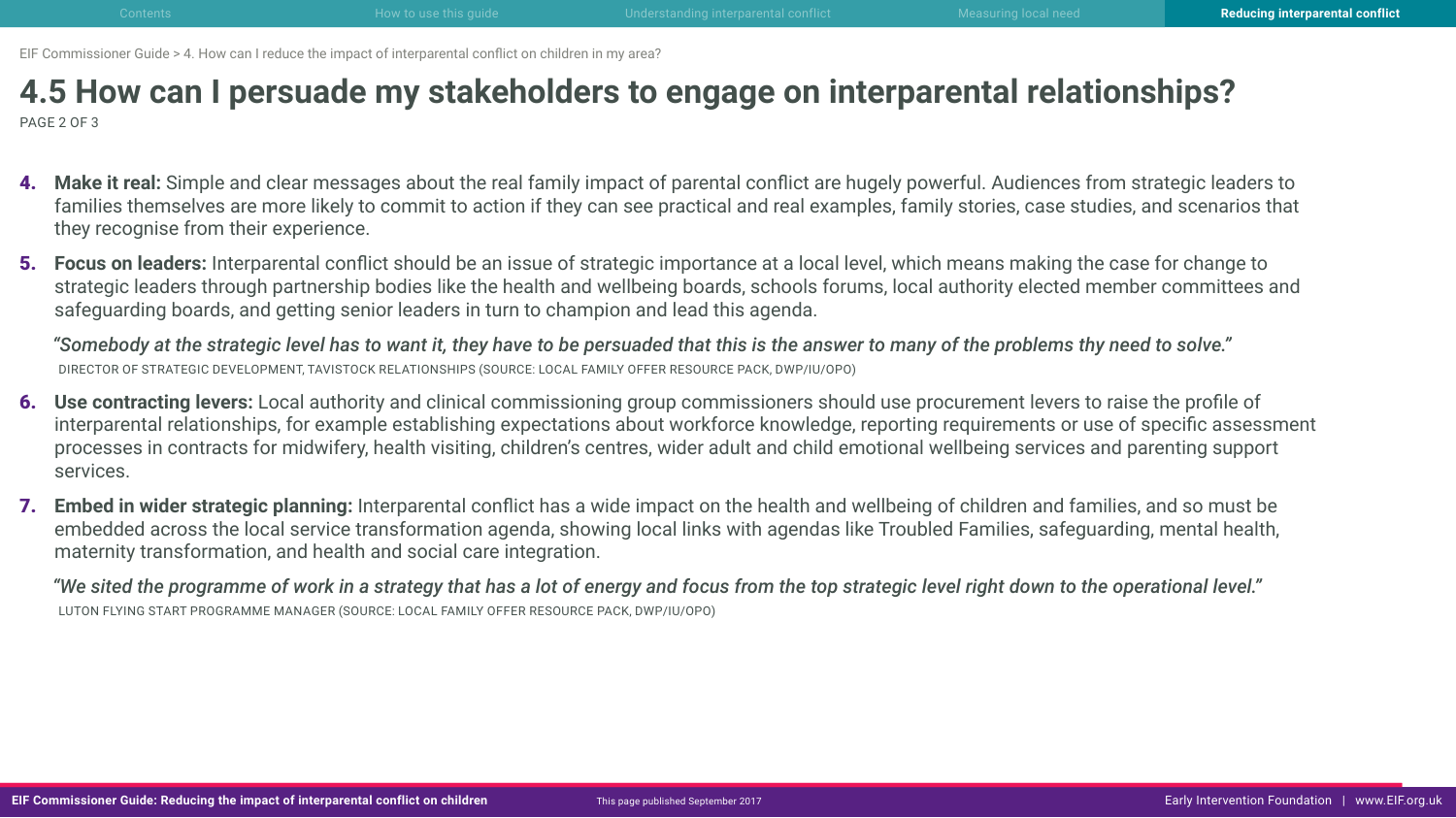# **4.5 How can I persuade my stakeholders to engage on interparental relationships?**

PAGE 3 OF 3

### MORE INFORMATION

- EIF: **[The cost of late intervention: EIF analysis 201](http://www.eif.org.uk/publication/the-cost-of-late-intervention-eif-analysis-2016/)6** Report highlights high cost of late intervention and distribution of costs across services and departments.
- EIF: **[Making an early intervention business case: Checklist and recommendations for cost–benefit analysi](http://www.eif.org.uk/wp-content/uploads/2015/08/4bc-checklistandrecsforcba.pdf)s** Guidance document provides criteria to help local commissioners and finance leads assess the robustness of their early intervention cost–benefit analysis.

### TOOLS & DOWNLOADS

- Video: **[Parental conflict: The impact on children and how local authorities can hel](https://vimeo.com/216676343)p** This short film by the Innovation Unit sets out the evidence around interparental conflict and shares the experiences of two of the pilot places in the Local Family Offer programme.
- Slide deck: **[Parental conflict: The impact on childre](http://www.innovationunit.org/wp-content/uploads/2017/05/Local-Family-Offer-Case-for-Change.pdf)n**

This 'case for change' slide deck is part of the resource pack provided by the Innovation Unit for creating a Local Family Offer.

- **[Opportunity Assessment Too](http://www.innovationunit.org/wp-content/uploads/2017/05/Local-Family-Offer-Opportunity-Assessment-Tool.pdf)l** Innovation Unit resource used by Local Family Offer sites to engage with their local data and make sense of the local case for change.
- Case study: **Using data to target services, Croydon**